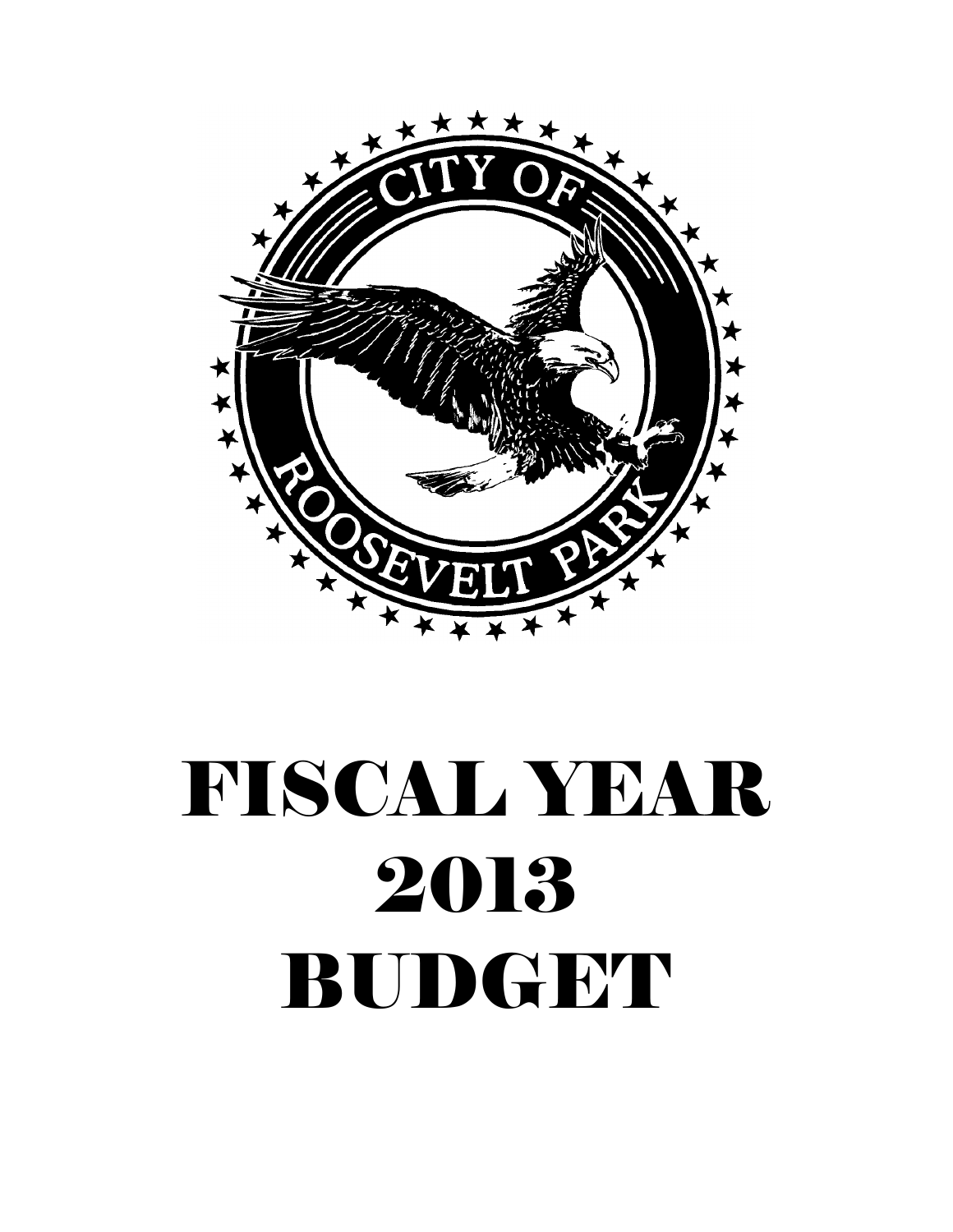

# ELECTED OFFICIALS

Susan Lumley, Mayor Amber Cahill, Mayor Pro-Tem Allan Lowe, Council Member Bob Grevious, Council Member Robert Young, Council Member Thomas Hasper, Council Member Rod Buikema, Council Member

# CITY STAFF

Anthony Chandler, City Manager Tammera Harmsen, City Clerk/Treasurer Dave Boone, Chief of Police David Geyer, Public Works Supervisor Tim Villanueva, Building Official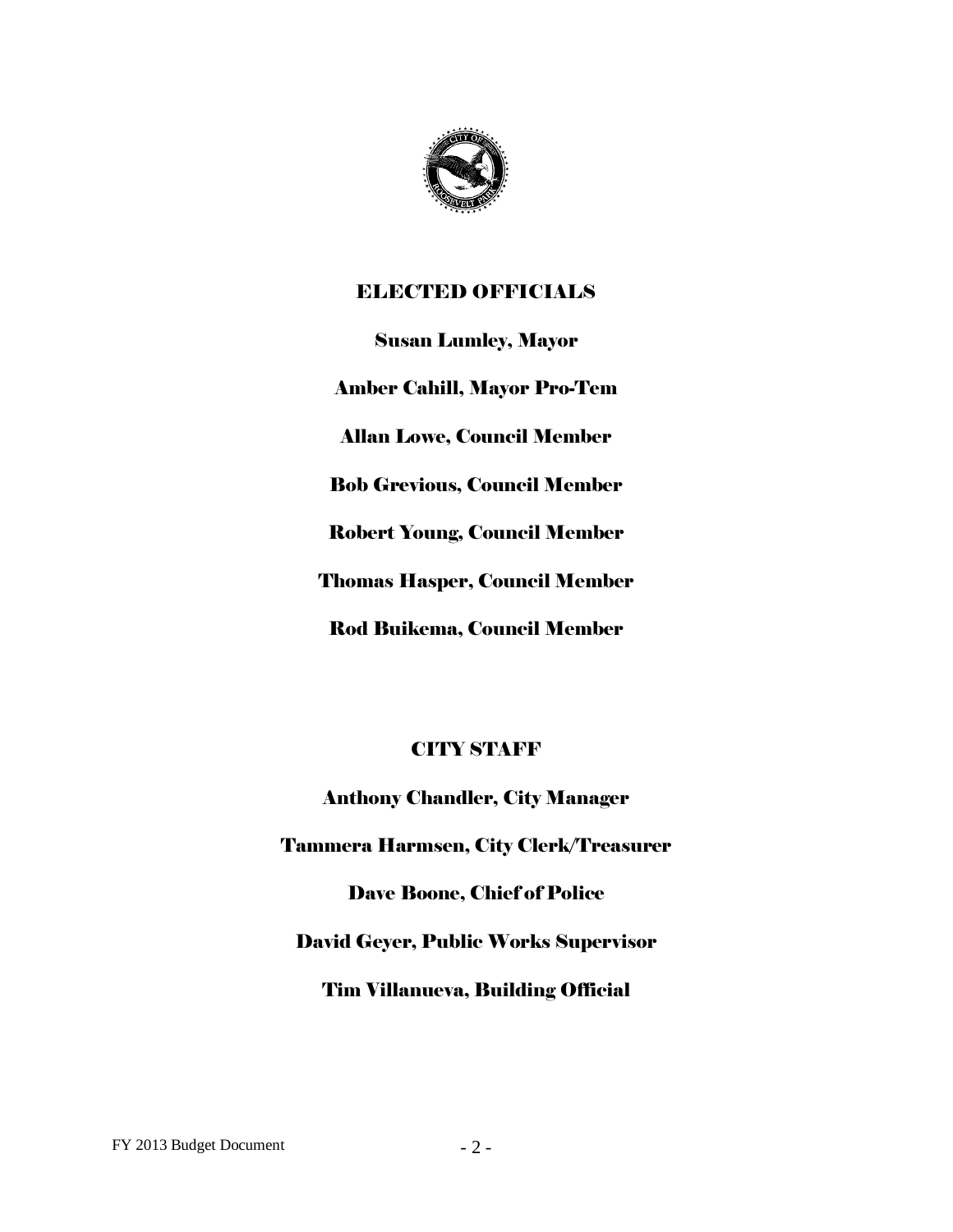# **Roosevelt Park Community Profile**

| Date Incorporated as a City: | 1946                                                                                         |
|------------------------------|----------------------------------------------------------------------------------------------|
| Form of Government:          | Council/Manager                                                                              |
| Land Area:                   | 1.0 square mile                                                                              |
| Population:                  | 3,811 (2011 US Census Bureau estimate)                                                       |
| Governing Body:              | 7 Council Members elected at large serving three<br>year terms with Mayor elected by Council |
| Administration:              | City Manager and Department Heads are appointed<br>by City Council annually                  |

The City of Roosevelt Park remains a viable community that offers safe and quiet neighborhoods. The commercial corridors consisting of Henry Street, Norton Avenue, and Sherman Boulevard form the physical boundary of Roosevelt Park. In addition to these wellused thoroughfares, residents truly savor the local appeal of Broadway Avenue and its many businesses centered on a very distinctive and pedestrian friendly streetscape. Regardless of preference, the City of Roosevelt Park remains an attractive option for all types of businesses and residents. This may include young families relocating to the region, seniors who remain to enjoy the heightened sense of community pride, or entrepreneurs seeking to establish themselves in a ripe environment.

# **City of Roosevelt Park's top Priorities 2013**

Each year the City Council along with City staff conducts a brainstorming session with the intent of deriving a list of goals to pursue in the forthcoming year. The results of the session become the ideas that culminate into the blueprint that will guide the decision making process and establish our future course of action.

# **List of Goals to Achieve:**

#### **1. Improve and Maintain City Roads**

a. Continue to focus on improving the condition of our local streets including pothole repair and re-surfacing projects as warranted.

#### **2. Rental Property Enforcement**

a. Enforce the City Rental Ordinance and Property Maintenance Code to ensure all rental property is in compliance and all fees associated with the rental certification program are collected.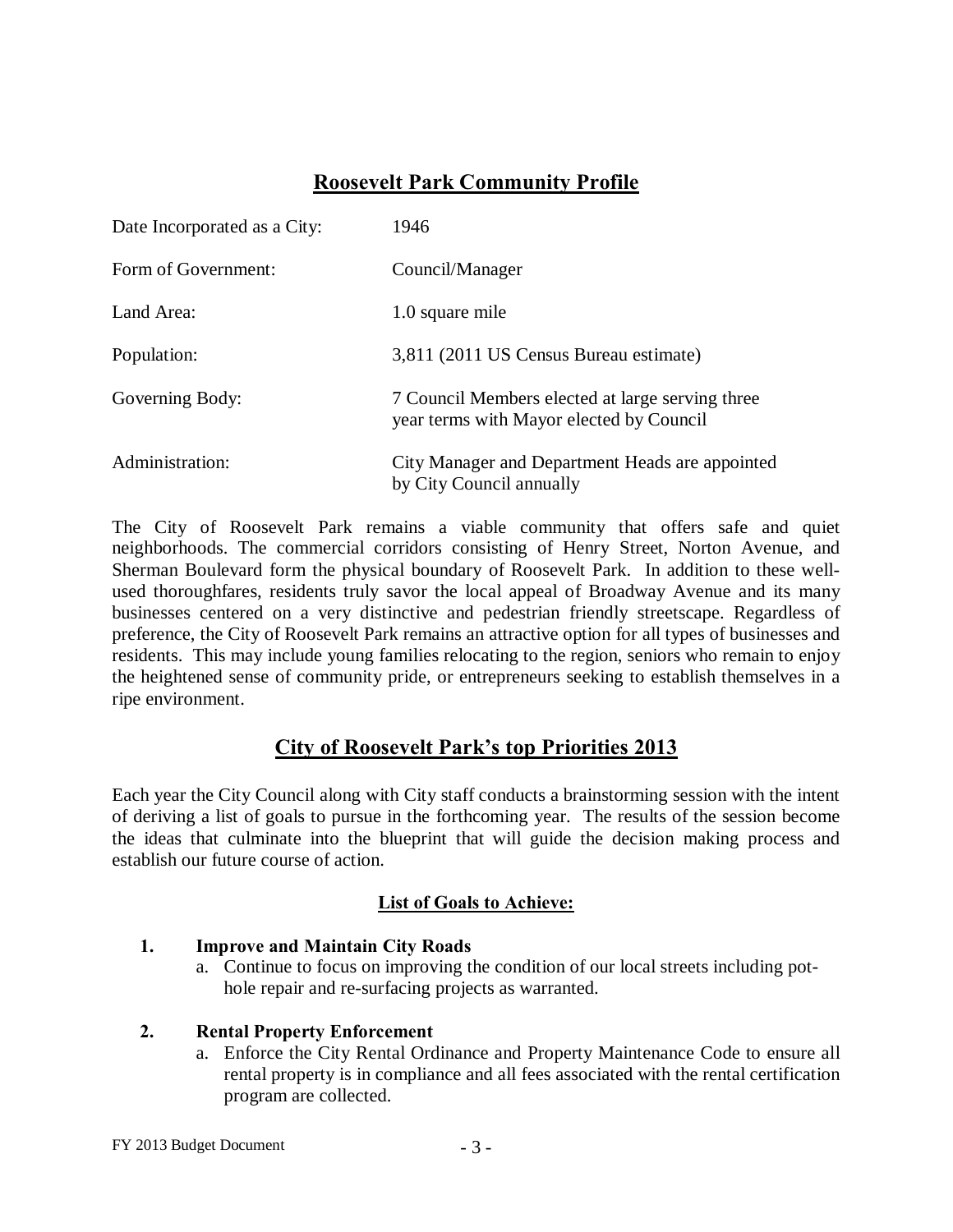## **3. Technology Upgrades**

a. Update the system's network and replace outmoded equipment to enhance the performance of the organization.

# **4. POLC Contract Negotiations**

a. Negotiate in good-faith a renewal of the POLC contract that expires on November 30, 2013.

# **5. Engage the Community with Transparency**

a. Operate City government with a focus on transparency and community involvement.

**Goal:** Continue a strong focus on improving the city roadways

Objectives to achieve: *Utilize fund balances available in the Local and Major Street Funds for re-surfacing projects* 

- Replenish the surplus in the Major Streets Fund for a future project
- Prioritize local streets for re-surfacing in 2013
- Implement a plan for future reconstruction projects in Major Streets through WMSRDC Transportation Improvement Program (TIP)

# **Goal:** Rental Property Enforcement

Objectives to achieve: *Focus efforts on the Rental Registration Program to ensure all rental properties are registered and certified* 

- Enforce the Property Maintenance Code on all property
- · Incorporate vacant housing index and create an ordinance to enforce upkeep of vacated property
- Collect rental registration fees and develop a cost structure for funding the inspections

**Goal:** Upgrade the City information technology (IT) infrastructure

Objectives to achieve: *Advancements in technology to assure maximum customer service*

- Upgrade City computer network
- · Upgrade the City phone system and answering service
- Upgrade the City website
- · Pursue collaborative efforts with available IT upgrades (VOIP)
- Contract with County for GIS program

**Goal:** Negotiations with the POLC

Objectives to achieve: *Negotiate in good-faith with POLC employees*

 $FY$  2013 Budget Document  $-4$  -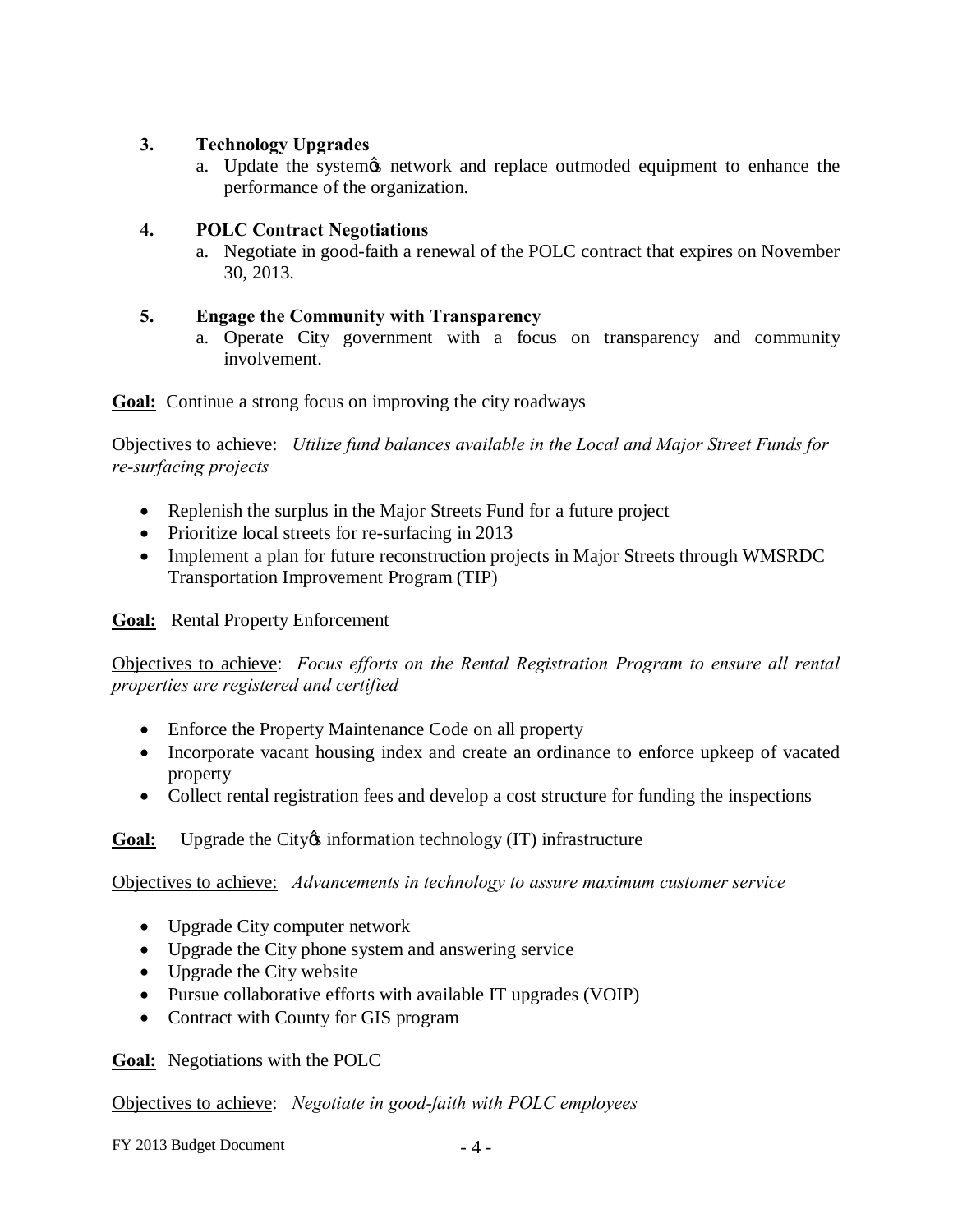#### **Goal:** Transparency in government operations

Objectives to achieve: *Foster an open format while conducting official city business*

- Maintain open dialogue with the community
- Responsible government action by operating with the utmost integrity and utilizing measures of transparency that will open the lines of communication
- · Keep access to information open and interactive for all council members, staff, and residents for more accurate delivery of information
- Develop local outreach programs

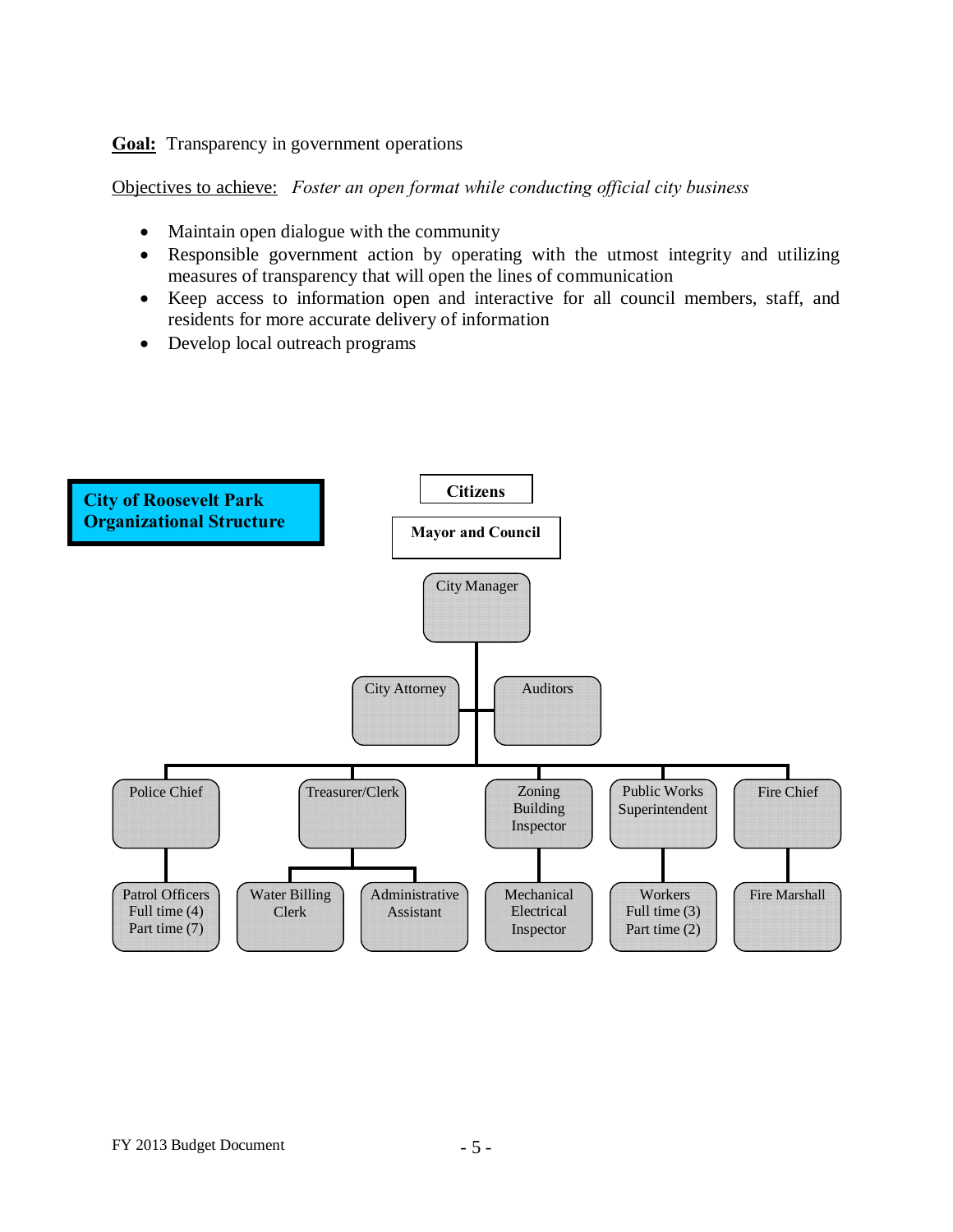# **GENERAL FUND - REVENUES Fund 101**

The 2013 General Fund Budget anticipates receiving \$2,217,263 in revenue. This will be a reduction of \$72,067 from 2012 with a majority of that decrease coming as a result of lower property tax revenue. The largest source of revenue used in the General Fund comes directly from Real Property Tax (Account #402) which for 2013 it is expected to total \$1,057,770 or a decline of 6% over the previous year. As indicated above, the levying and collection of property tax remains the primary source of revenue and the FY 2013 Budget maintains the current rate of 11.6 mills for general operating revenue. State Shared Revenue (Account #575) serves as the General Fund & second largest source of revenue and the City is expected to receive \$282,000, a slight increase in FY 2013 compared to \$275,000 received in FY 2012. State revenue sharing has traditionally been classified under two categories; Constitutional and Statutory. Statutory revenue sharing is now disbursed as part of the Economic Vitality Incentive Program (EVIP) and the city *o*s allotment in 2013 is \$25,112. The chart below reflects the reduction trend experienced over the last couple years for both sources of general fund revenue.



The 2013 Budget includes the full charge for the fire services contract within the General Fund however a portion of the overall transfer from the DDA Fund will assist with the expenditure. As in previous years, assistance from the DDA Fund has been critical towards balancing the General Fund and the amount transferred to the general Fund in 2013 remains at \$156,000.

| <b>Line</b><br>items | <b>Description</b>                   | 2010<br><b>Actual</b> | 2011<br><b>Budget</b> | 2012        | 2013        |
|----------------------|--------------------------------------|-----------------------|-----------------------|-------------|-------------|
| 402.000              | <b>Current Real Property Tax</b>     | \$1,115,527           | \$1,149,200           | \$1,126,200 | \$1,057,770 |
| 410.000              | <b>Current Personal Property Tax</b> | \$0                   | \$0                   | \$0         | \$0         |
| 411.000              | Deling. Personal Property Tax        | \$9,122               | \$3,000               | \$2,000     | \$4,800     |
| 412.000              | <b>Special Assessments</b>           | \$0                   | \$0                   | \$0         | \$0         |
| 415.000              | Interest on Special Assmnts.         | \$0                   | \$0                   | \$0         | \$0         |
| 437.000              | <b>IFT &amp; CFT Taxes</b>           | \$3,000               | \$3,000               | \$3,000     | \$3,000     |
| 446.000              | Interest on Taxes                    | \$1,332               | \$4,000               | \$2,000     | \$1,250     |
| 448.000              | <b>Collection Fees</b>               | \$60,264              | \$58,400              | \$60,000    | \$54,500    |

**FUND 101 – REVENUES**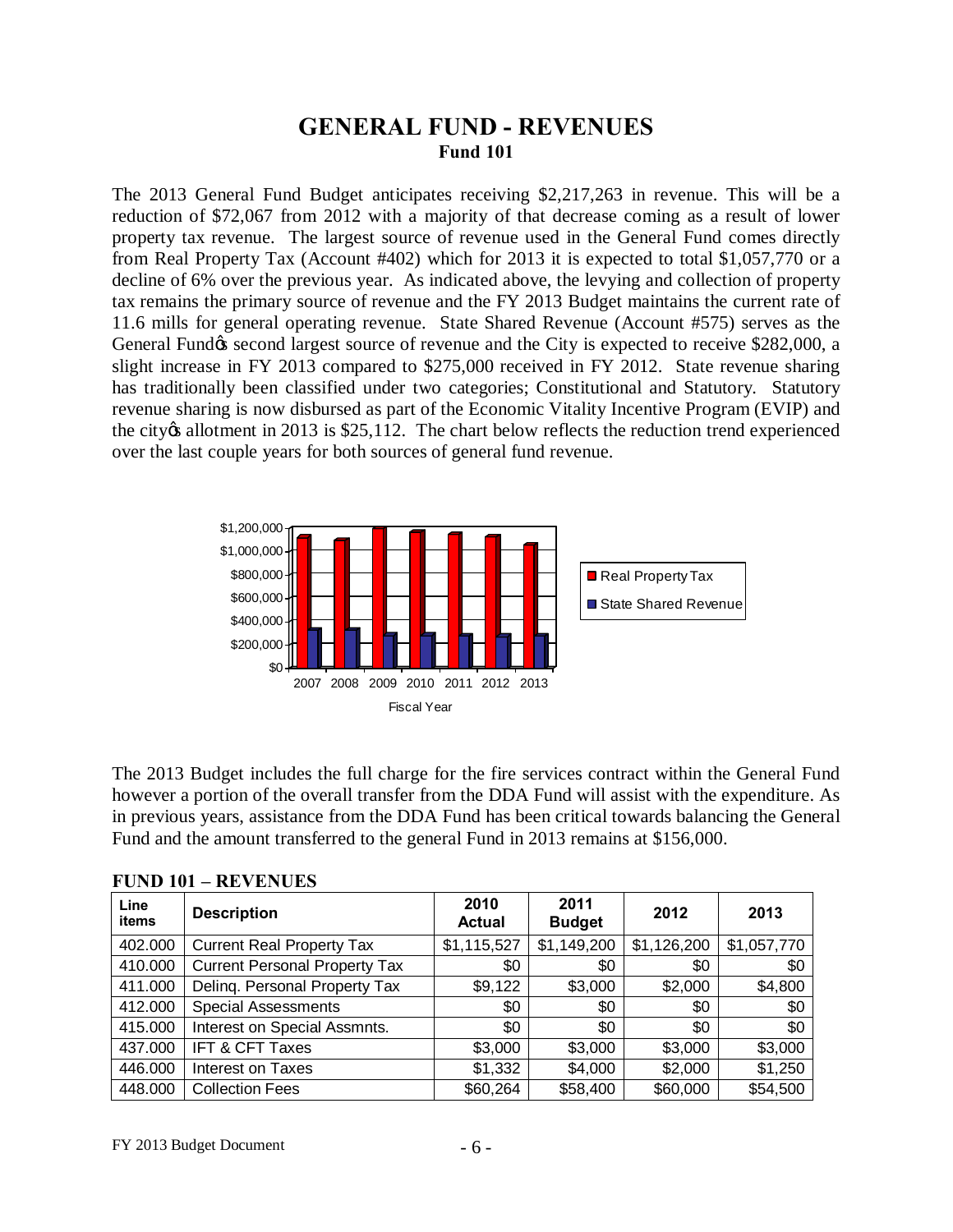| 451.000 | <b>Business Licenses</b>              | \$5,305     | \$5,100     | \$5,250     | \$5,300     |
|---------|---------------------------------------|-------------|-------------|-------------|-------------|
| 452.000 | <b>Registration Fees</b>              | \$2,635     | \$2,200     | \$2,500     | \$2,500     |
| 453.000 | <b>Rental Certification Fees</b>      | \$4,950     | \$5,800     | \$10,000    | \$10,000    |
| 475.000 | <b>ZBA/Planning Commission</b>        | \$0         | \$1,000     | \$250       | \$0         |
| 476.000 | <b>Building Permits</b>               | \$19,246    | \$18,000    | \$18,000    | \$18,000    |
| 477.000 | <b>Electrical Permits</b>             | \$7,469     | \$8,800     | \$7,700     | \$6,800     |
| 478.000 | <b>Plumbing Permits</b>               | \$4,842     | \$5,500     | \$6,000     | \$7,000     |
| 479.000 | Mechanical Permits                    | \$9,471     | \$10,000    | \$10,000    | \$10,300    |
| 480.000 | <b>Plan Review Fees</b>               | \$0         | \$500       | \$500       | \$250       |
| 544.000 | <b>State Funded Police Training</b>   | \$1,393     | \$1,600     | \$0         | \$0         |
| 575.000 | <b>State Sales Tax</b>                | \$280,481   | \$281,600   | \$275,000   | \$282,000   |
| 576.000 | Liquor Licenses                       | \$3,818     | \$3,700     | \$3,550     | \$3,500     |
| 588.000 | <b>DDA Reimbursements</b>             | \$156,000   | \$156,000   | \$156,000   | \$156,000   |
| 642.000 | <b>Concession Sales</b>               | \$0         | \$0         | \$0         | \$0         |
| 642.100 | Arts & Crafts                         | \$307       | \$500       | \$400       | \$300       |
| 655.000 | <b>Forfeitures-Police Matters</b>     | \$0         | \$1,000     | \$0         | \$0         |
| 656.000 | <b>District Court Fines</b>           | \$19,973    | \$12,000    | \$15,000    | \$13,500    |
| 657.000 | <b>Parking Fines</b>                  | \$5,777     | \$4,000     | \$5,000     | \$5,700     |
| 665.000 | Interest on Investments               | \$5,066     | \$11,000    | \$7,500     | \$5,800     |
| 665.100 | Gain/Loss on Investments              | $-$2,403$   | \$0         | \$0         | \$0         |
| 670.000 | Cable Francise Agreement              | \$51,559    | \$40,800    | \$50,000    | \$47,350    |
| 676.000 | <b>Administrative Revenue</b>         | \$260,375   | \$221,800   | \$244,080   | \$279,193   |
| 679.000 | <b>Insurance Claim Recv</b>           | \$0         | \$0         | \$0         | \$0         |
| 690.000 | <b>Community Center/Pavilion Fees</b> | \$8,665     | \$8,000     | \$8,500     | \$9,000     |
| 693.000 | <b>Election Reimbursements</b>        | \$0         | \$1,000     | \$0         | \$0         |
| 694.000 | Miscellaneous Revenue                 | \$13,471    | \$15,000    | \$12,500    | \$11,600    |
| 694.100 | Garbage Bag/Tag Sales                 | \$1,569     | \$1,500     | \$1,500     | \$1,500     |
| 695.000 | <b>Grant Revenue</b>                  | \$57,816    | \$0         | \$48,500    | \$45,000    |
| 696.000 | <b>Fines - Civil Infractions</b>      | \$0         | \$200       | \$0         | \$0         |
| 699.000 | Transfer from other Fund              | \$0         | \$0         | \$0         | \$0         |
| 699.100 | Office & Garage Reimbursement         | \$35,150    | \$38,700    | \$37,900    | \$37,350    |
| 699.200 | Labor Transfer                        | \$116,542   | \$164,030   | \$170,500   | \$138,000   |
| 699.25  | <b>Transfer from DDA</b>              | \$0         | \$0         | \$0         | \$0         |
|         | <b>Total</b>                          | \$2,258,722 | \$2,236,930 | \$2,289,330 | \$2,217,263 |



# **General Fund**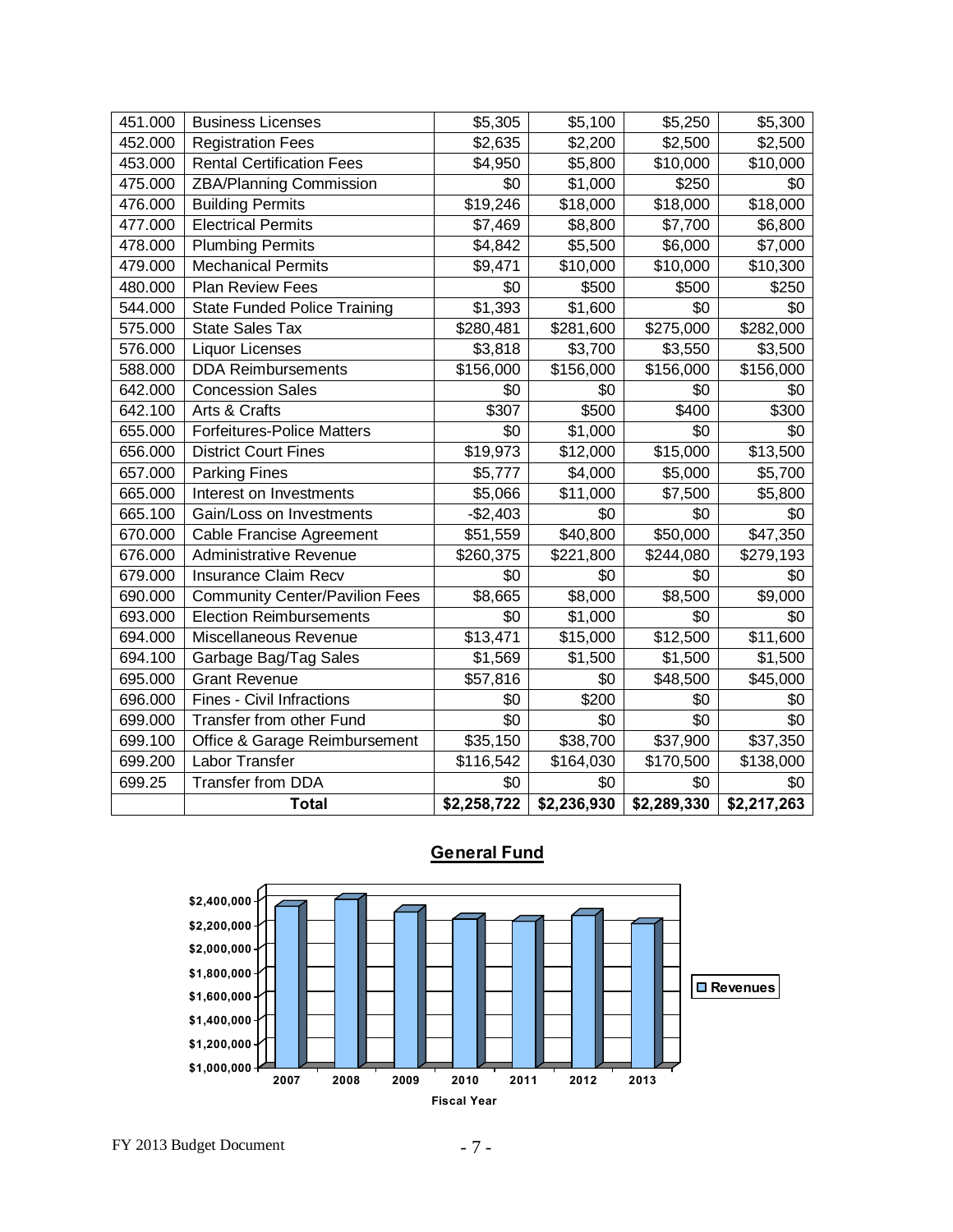# **GENERAL FUND – EXPENDITURES Fund 101**

The proposed General Fund expenditures for FY 2013 total \$2,217,200 which is an increase of \$21,065 from the budgeted amount in FY 2012. Reduced staffing and the expanded use of parttime employees have been significant and will continue to be critical in balancing the 2013 General Fund. The city continues to provide the same services with fewer resources. DPW is operating with fewer full-time staff, as is City Hall and the Police Department. Steady increases in items over which we have very little control such as health insurance and retirement for both active and our retired employees creates a significant challenge to maintain a balanced budget.

The past several years have brought unprecedented increases in heath insurance costs to all local governments, and with no end in sight this dilemma poses a serious concern to future budgets. In 2012, employee health insurance cost the City \$221,471 and the same coverage is expected to rise another 10% in 2013. This equates to an increase of nearly \$30,000 in one year. Unable to change the insurance provider due to contractual obligations, the City of Roosevelt Park is considering efforts that will reduce health insurance costs such as employee cost-sharing in line with Public Act 152. As these costs continue to rise we must commit to an ongoing evaluation and search for alternatives to keep this from impacting the City os long term financial condition.



**General Fund**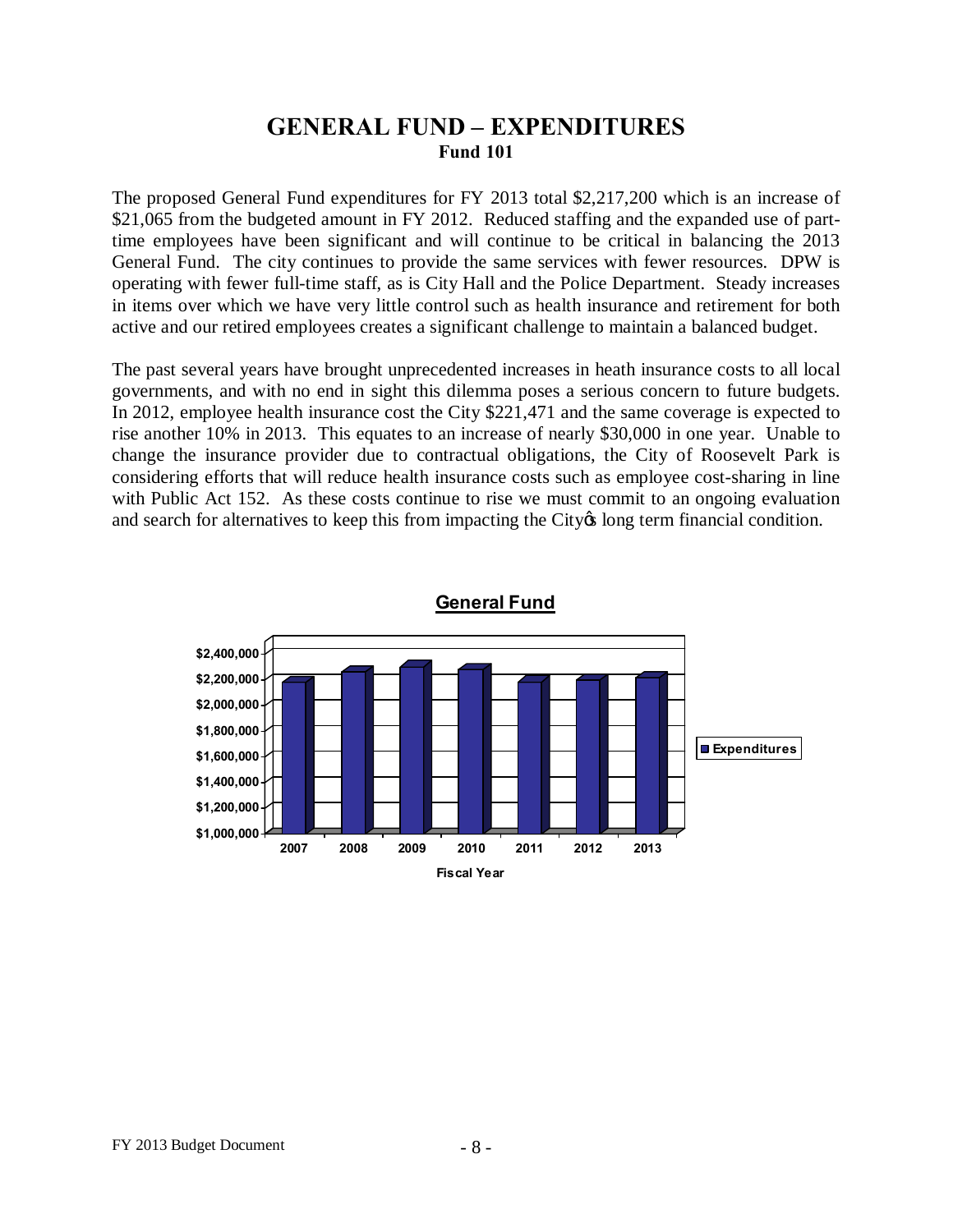

The City Council is responsible for the legislative actions of the City of Roosevelt Park such as passing ordinances, resolutions and proclamations and to  $\tilde{c}$  exercise all the legislative powers conferred upon the City by the Constitution, the General Laws of the State of Michigan and by this Charterö. Further,  $\tilde{\sigma}$ Each Council Member shall hold office for a term of three (3) years from the first Monday following the regular City election at which they are elected. The terms of office shall be limited to three consecutive terms of three yearsö. Also,  $\tilde{c}$ City Council shall appoint a City Manager, a Clerk, an Assessor, a Treasurer, a Chief of Police, a Superintendent of Public Works, a Fire Chief, a Board of Review and such additional offices as it deems necessary for the operation of the City governmento.

| Line<br>items | <b>Description</b>             | 2010<br><b>Actual</b> | 2011<br><b>Budget</b> | 2012     | 2013     |
|---------------|--------------------------------|-----------------------|-----------------------|----------|----------|
| 703.000       | Salaries - Per Diem            | \$4,692               | \$5,700               | \$5,700  | \$5,700  |
| 714.000       | <b>Fringe Benefits</b>         | \$58                  | \$100                 | \$100    | \$100    |
| 715.000       | City's Share - Social Security | \$321                 | \$400                 | \$400    | \$400    |
| 856.000       | <b>Meeting Expense</b>         | \$517                 | \$500                 | \$800    | \$800    |
| 864.000       | Conferences & Workshops        | \$913                 | \$5,000               | \$3,000  | \$3,000  |
| 880.000       | <b>Public Relations</b>        | \$2,268               | \$1,600               | \$1,600  | \$2,000  |
| 882.000       | <b>Personnel Relations</b>     | \$859                 | \$800                 | \$800    | \$800    |
| 884.000       | Mayor Exchange                 | \$0                   | \$0                   | \$0      | \$0      |
| 886.000       | <b>Civic Promotion</b>         | \$252                 | \$500                 | \$650    | \$650    |
| 956.000       | Miscellaneous                  | \$449                 | \$500                 | \$400    | \$400    |
| 958.000       | <b>Memberships &amp; Dues</b>  | \$355                 | \$300                 | \$300    | \$300    |
|               | Total                          | \$10,683              | \$15,400              | \$13,750 | \$14,150 |

#### **DEPT 101 – CITY COUNCIL**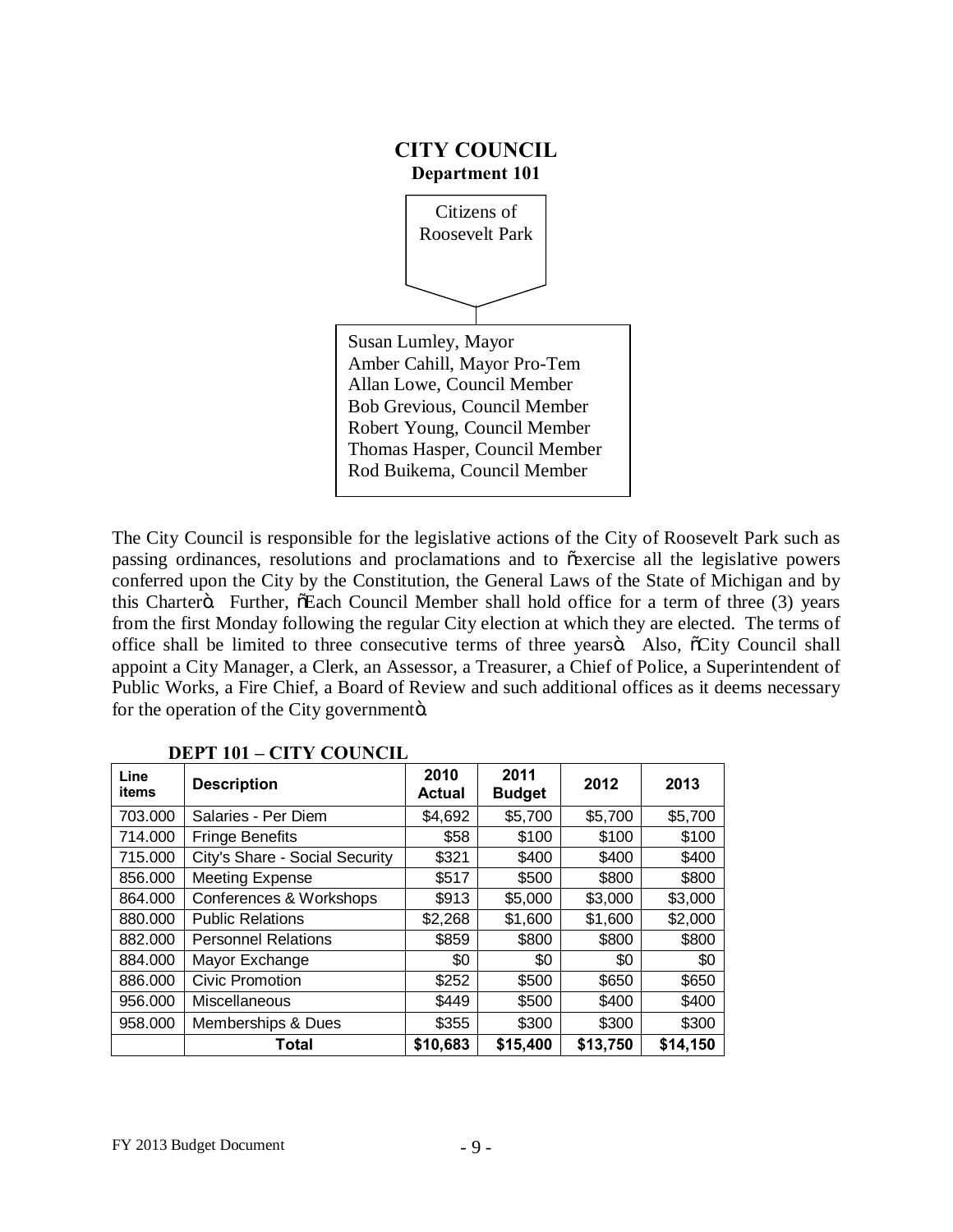# **CITY ATTORNEY Department 145**

The City Attorney is responsible for representing the City in all litigation, prosecution and general legal matters. The City Attorney is John Schrier from the law firm Parmenter OoToole. The City Attorney is appointed by City Council and works under the direction of the City Manager.

#### **DEPT 145 – ATTORNEY**

| Line<br>items | <b>Description</b>            | 2010<br><b>Actual</b> | 2011<br><b>Budget</b> | 2012     | 2013     |
|---------------|-------------------------------|-----------------------|-----------------------|----------|----------|
| 826.000       | Legal Fees                    | \$31,560              | \$17,800              | \$17,500 | \$17,500 |
| 827.000       | Legal Fees - Special          | \$14,721              | \$1,000               | \$3,500  | \$6,000  |
| 828.000       | Prosecution                   | \$22,976              | \$8,000               | \$8,000  | \$9,000  |
| 829.000       | Labor Attorney Fees           | \$27,701              | \$5,000               | \$4,000  | \$3,000  |
| 829.001       | Labor Attorney Fees - Special | \$14,218              |                       | \$2,000  | \$0      |
|               | Total                         | \$111,176             | \$31,800              | \$35,000 | \$35,500 |

# **CITY MANAGER Department 172**



The City Manager, upon receiving direction and guidance from the City Council, is the Chief Administrative Officer of the City and is responsible for the daily operation of the organization. The City Manager is responsible for submitting the annual budget to the City Council for approval and then monitors the budget to ensure the City is operating within the authorized limit set by the Council. The City Manager is ultimately responsible for all personnel and is expected to deliver the level of services mandated by the residents and business owners of Roosevelt Park.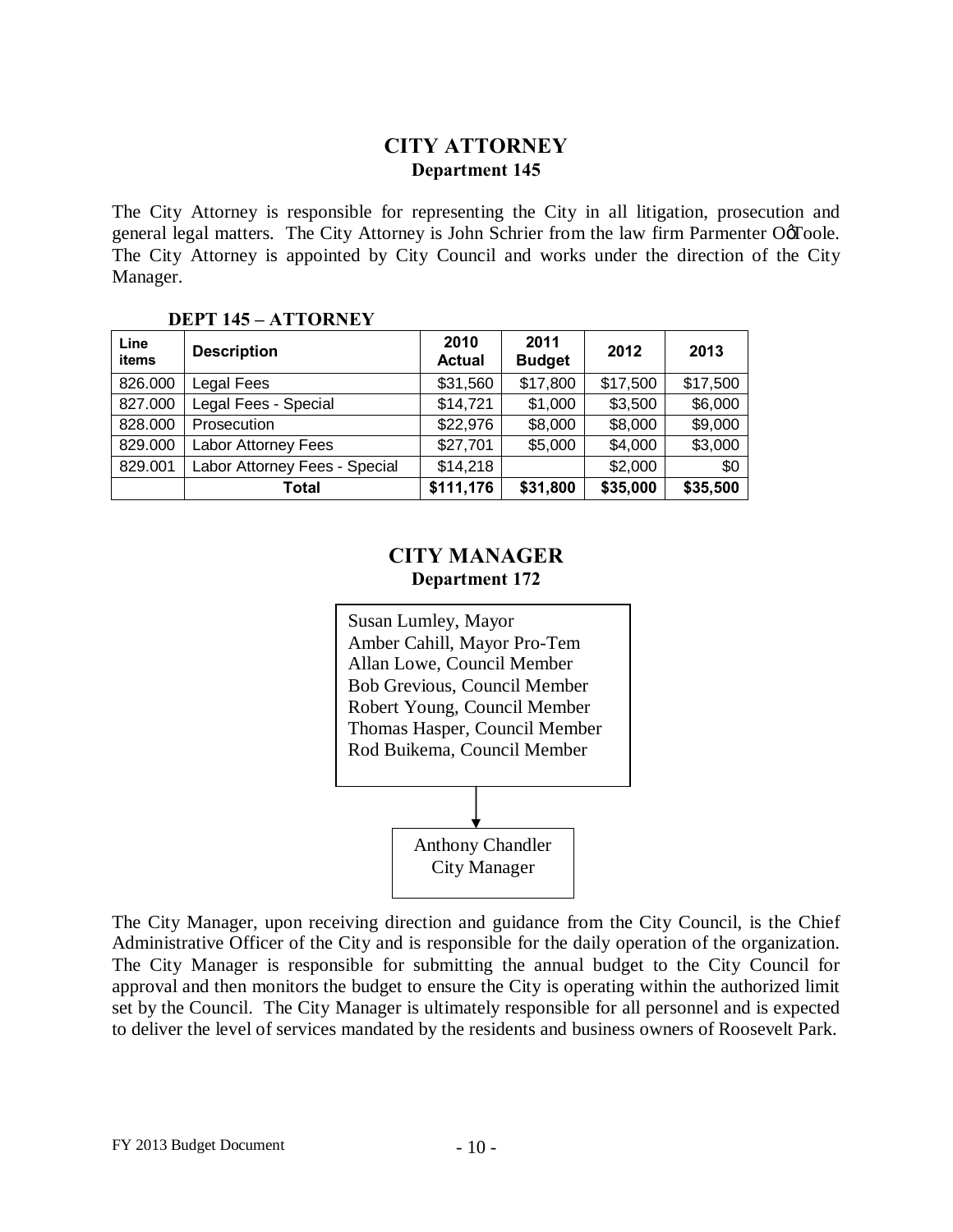| Line<br>items | <b>Description</b>           | 2010<br><b>Actual</b> | 2011<br><b>Budget</b> | 2012     | 2013     |
|---------------|------------------------------|-----------------------|-----------------------|----------|----------|
| 705.000       | <b>Full-Time Employee</b>    | \$73,311              | \$69,700              | \$63,135 | \$64,000 |
| 710.000       | Car Allowance                | \$0                   | \$3,600               | \$3,600  | \$3,600  |
| 714.000       | <b>Fringe Benefits</b>       | \$13,805              | \$21,500              | \$7,900  | \$8,800  |
| 715.000       | <b>City® Social Security</b> | \$5,614               | \$5,200               | \$4,900  | \$5,000  |
| 718.000       | City's Share Retirement      | \$14,362              | \$11,800              | \$11,800 | \$12,200 |
| 856.000       | <b>Meeting Expense</b>       | \$618                 | \$400                 | \$500    | \$500    |
| 864.000       | Conferences & Workshops      | \$388                 | \$800                 | \$500    | \$1,000  |
| 940.000       | <b>Cell Phone Rental</b>     | \$320                 | \$500                 | \$600    | \$600    |
| 958.000       | Memberships & Dues           | \$446                 | \$600                 | \$200    | \$700    |
|               | Total                        | \$108,864             | \$114,100             | \$93,135 | \$96,400 |

# **DEPT 172 – CITY MANAGER**

# **ASSESSOR Department 209**

The City of Roosevelt Park contracts with the Muskegon County Equalization Department for the assessing of all properties within the City. Assessments taken January 1st of each year determine the amount of revenue received by the City and the Downtown Development Authority from taxes levied on real and personal property. The Assessor monitors the issuance of building permits and other improvements made to property during the course of the year to ensure these are properly reflected on the annual assessment. The Assessor also assists with all tax appeals.

#### **Line items Description <sup>2010</sup> Actual 2011 Budget <sup>2012</sup> <sup>2013</sup>** 703.000 Board of Review - Per Diem \$547 \$600 \$600 \$600 818.000 | Contract Services | \$28,144 | \$31,000 | \$32,500 | \$33,150 **Total \$28,691 \$31,600 \$33,100 \$33,750**

#### **DEPT 209 - ASSESSOR**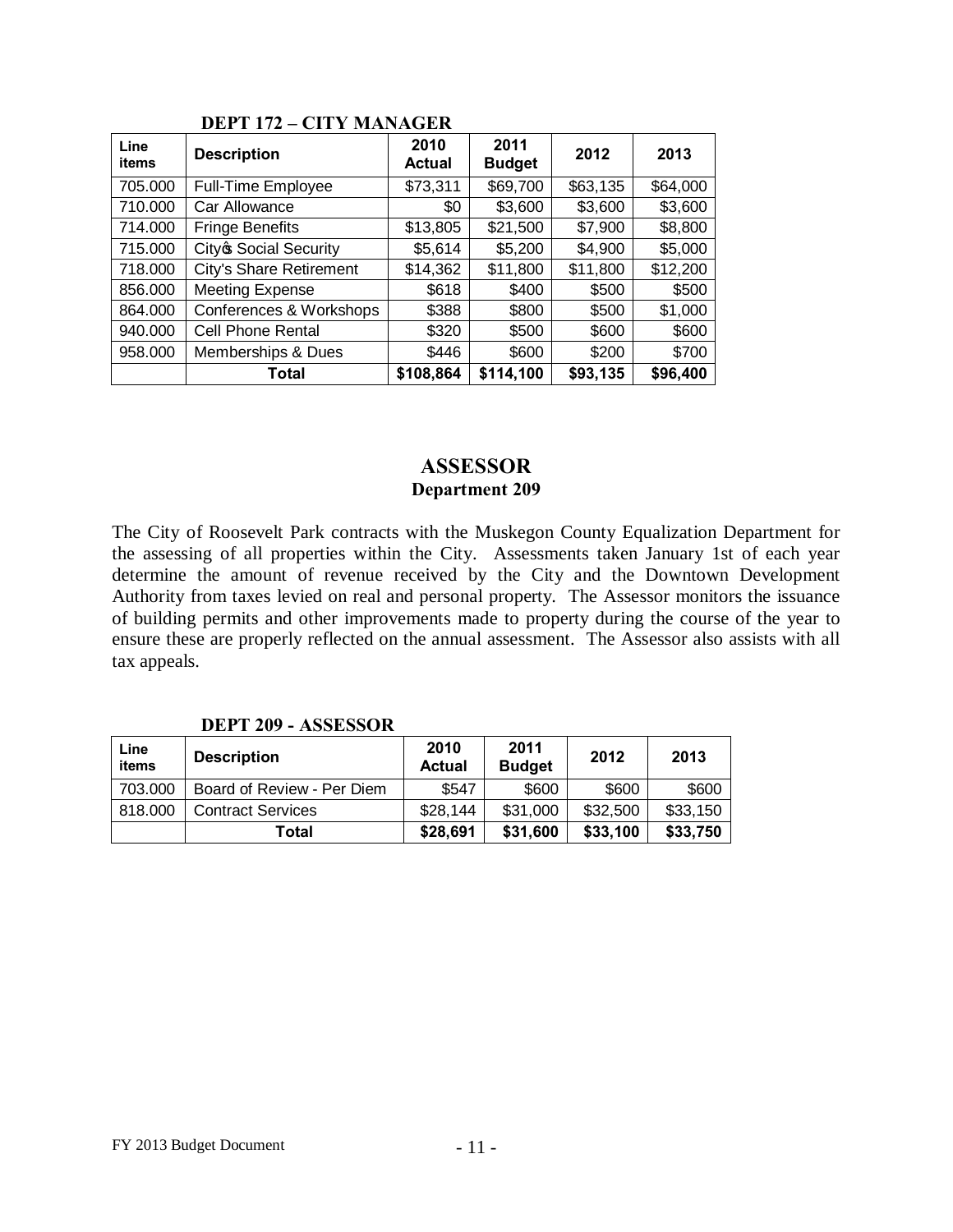# **CITY CLERK Department 215**



The City Clerk is responsible for maintaining all vital records of the City. This requires the City Clerk to attend, prepare and maintain minutes of all City Council and DDA meetings. The Clerk or other City staff attend and prepare the minutes of all Planning Commission and Zoning Board of Appeals meetings. The City Clerk and staff also administer all Oaths of Office, perform voter registration transactions, conduct elections, issue business licenses and assist in the overall office operations.

| Line<br>items | <b>Description</b>            | 2010<br><b>Actual</b> | 2011<br><b>Budget</b> | 2012     | 2013     |
|---------------|-------------------------------|-----------------------|-----------------------|----------|----------|
| 706.000       | <b>Full-time Employees</b>    | \$28,600              | \$26,900              | \$27,300 | \$28,500 |
| 707.000       | Part-time Employees           | \$0                   | \$0                   | \$0      | \$0      |
| 707.100       | Salaries - Election Employees | \$2,784               | \$2,000               | \$5,000  | \$2,500  |
| 714.000       | <b>Fringe Benefits</b>        | \$5,634               | \$13,800              | \$10,800 | \$10,800 |
| 715.000       | City's Share Social Security  | \$2,197               | \$2,100               | \$2,100  | \$2,200  |
| 718.000       | City's Share Retirement       | \$5,729               | \$5,000               | \$5,100  | \$5,100  |
| 728.000       | <b>Election Supplies</b>      | \$2,303               | \$1,200               | \$1,400  | \$1,000  |
| 809.000       | <b>Ordinance Codification</b> | \$1,005               | \$500                 | \$550    | \$550    |
| 864.000       | Conferences & Workshops       | \$773                 | \$1,500               | \$1,500  | \$1,000  |
| 904.000       | Printing                      | \$262                 | \$2,000               | \$1,500  | \$1,500  |
| 905.000       | Publishing                    | \$5,900               | \$5,100               | \$5,000  | \$5,000  |
| 940.000       | <b>Cell Phone Rental</b>      | \$200                 | \$0                   | \$0      | \$300    |
| 955.000       | <b>Voting Machines</b>        | \$0                   | \$0                   | \$0      | \$0      |
| 956.000       | Miscellaneous                 | \$69                  | \$100                 | \$100    | \$0      |
| 958.000       | Memberships & Dues            | \$80                  | \$200                 | \$200    | \$200    |
|               | Total                         | \$55,536              | \$60,400              | \$60,550 | \$58,650 |

# **DEPT 215 – CITY CLERK**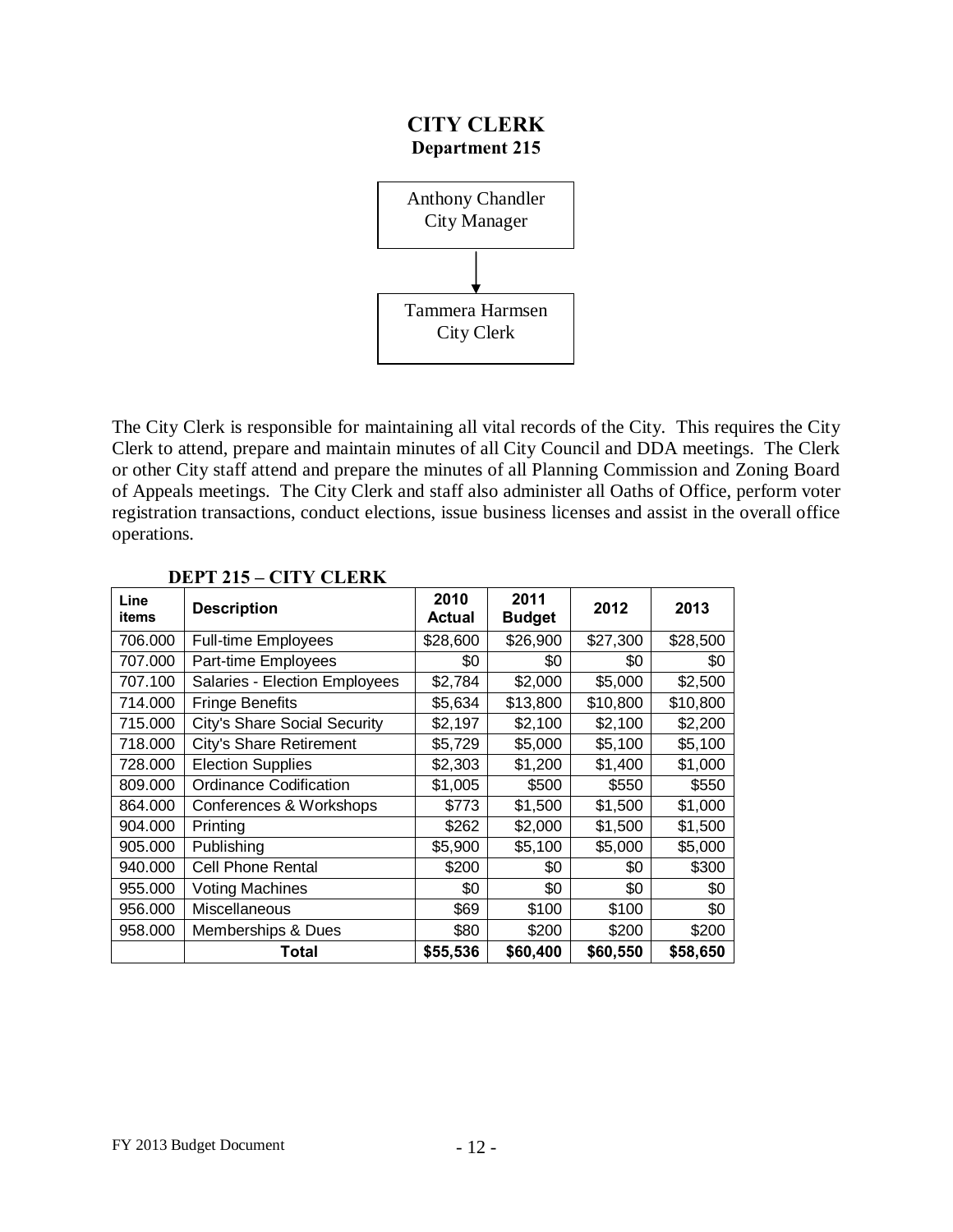# **PERSONNEL EXPENSES Department 226**

This section of the Budget tracks the expenses associated with providing health insurance and other post-employment benefits (OPEB) to the City os retirees. It also has previously budgeted for any costs associated with testing potential new employees and related personnel matters.

In 2010 the city completed an actuarial study of the funding required for health insurance for retirees. This expense has been covered by an annual appropriation, on a  $\tilde{\sigma}$  pay as you go basiso. The Governmental Accounting Standards Board (GASB) requires that this obligation be funded in the same manner as other retirement costs are currently funded. The actuarial study determined that the City starting in 2010 needs to set-aside a significant portion of current payroll to meet this GASB requirement. The implications of such an expense are significant and there is no indication of future relief.

Due to budget constraints the ICMA local match and tuition reimbursement program is no longer available for city employees.

| Line<br>items | <b>Description</b>            | 2010<br><b>Actual</b> | 2011<br><b>Budget</b> | 2012     | 2013     |
|---------------|-------------------------------|-----------------------|-----------------------|----------|----------|
| 714.300       | Retiree Insurances            | \$194,776             | \$61,000              | \$61,000 | \$62,300 |
| 718.100       | <b>ICMA Match</b>             | \$4,200               | \$8,000               | \$0      | \$0      |
| 813.000       | <b>Personnel Evaluations</b>  | \$0                   | \$3,000               | \$2,000  | \$0      |
| 814.000       | <b>Tuition Reimbursements</b> | \$0                   | \$0                   | \$0      | \$0      |
| 818.000       | <b>Contract Services</b>      | \$0                   | \$0                   | \$0      | \$0      |
|               | Total                         | \$198,976             | \$72,000              | \$63,000 | \$62,300 |

#### **DEPT 226 – PERSONNEL**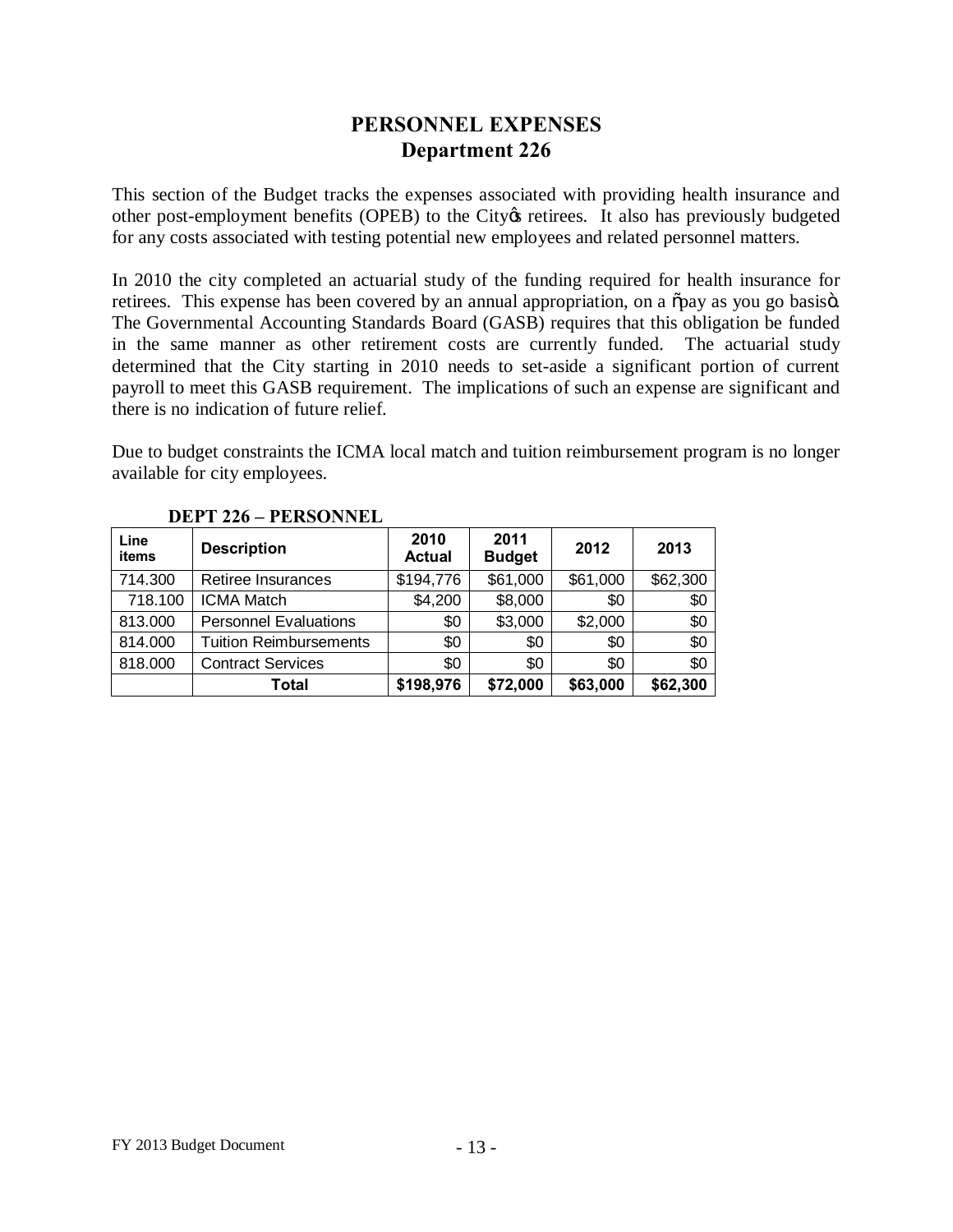# **OFFICE OPERATIONS Department 250**

Line items within this section of the Budget contain the funds necessary for the general operation of City Hall that range from postage expenses to the cost for the annual audit. FY 2013 has a scheduled replacement of several computers used in City Hall and an upgrade to BS&A.net for tax bills, voter registration cards, accounts payable and payroll is also expected. An upgrade to the City website is also planned in 2013. The auditing firm used for the previous five years is Brickley DeLong from Muskegon.

| Line<br>items | <b>Description</b>             | 2010<br><b>Actual</b> | 2011<br><b>Budget</b> | 2012      | 2013      |
|---------------|--------------------------------|-----------------------|-----------------------|-----------|-----------|
| 706.000       | <b>Full-time Employees</b>     | \$24,448              | \$25,300              | \$25,600  | \$0       |
| 707.000       | Part-time Employees            | \$9,481               | \$10,000              | \$10,000  | \$23,500  |
| 714.000       | <b>Fringe Benefits</b>         | \$9,541               | \$13,000              | \$17,100  | \$1,000   |
| 715.000       | City's Share Social Security   | \$2,660               | \$2,500               | \$2,500   | \$1,800   |
| 718.000       | City's Share Retirement        | \$4,838               | \$4,000               | \$4,800   | \$0       |
| 727.000       | <b>Office Supplies</b>         | \$6,065               | \$4,900               | \$6,000   | \$6,000   |
| 733.000       | Postage                        | \$6,366               | \$8,500               | \$8,500   | \$8,500   |
| 807.000       | <b>Audit Fees</b>              | \$14,555              | \$14,500              | \$14,500  | \$15,300  |
| 815.100       | Computer Software - Purchase   | \$0                   | \$0                   | \$0       | \$12,500  |
| 815.200       | Computer Hardware - Purchase   | \$24                  | \$2,800               | \$1,500   | \$5,000   |
| 819.000       | Software Support               | \$6,075               | \$7,500               | \$7,500   | \$9,000   |
| 853.000       | Telephone                      | \$7,800               | \$6,800               | \$6,800   | \$7,000   |
| 866.000       | Mileage Reimbursement          | \$0                   | \$100                 | \$100     | \$500     |
| 885.000       | <b>Insurance Bonds</b>         | \$0                   | \$0                   | \$0       | \$0       |
| 903.000       | Newsletter                     | \$1,532               | \$2,300               | \$2,000   | \$2,000   |
| 932.000       | Computers / Technology         | \$2,470               | \$2,000               | \$2,000   | \$5,000   |
| 934.000       | Office Equipment Maintenance   | \$864                 | \$2,000               | \$6,000   | \$7,700   |
| 959.000       | <b>Books &amp; Periodicals</b> | \$163                 | \$100                 | \$100     | \$0       |
| 985.000       | Misc. Equipment                | \$900                 | \$1,000               | \$2,000   | \$500     |
|               | Total                          | \$97,781              | \$107,300             | \$117,000 | \$105,300 |

#### **DEPT 250 – OFFICE OPERATIONS**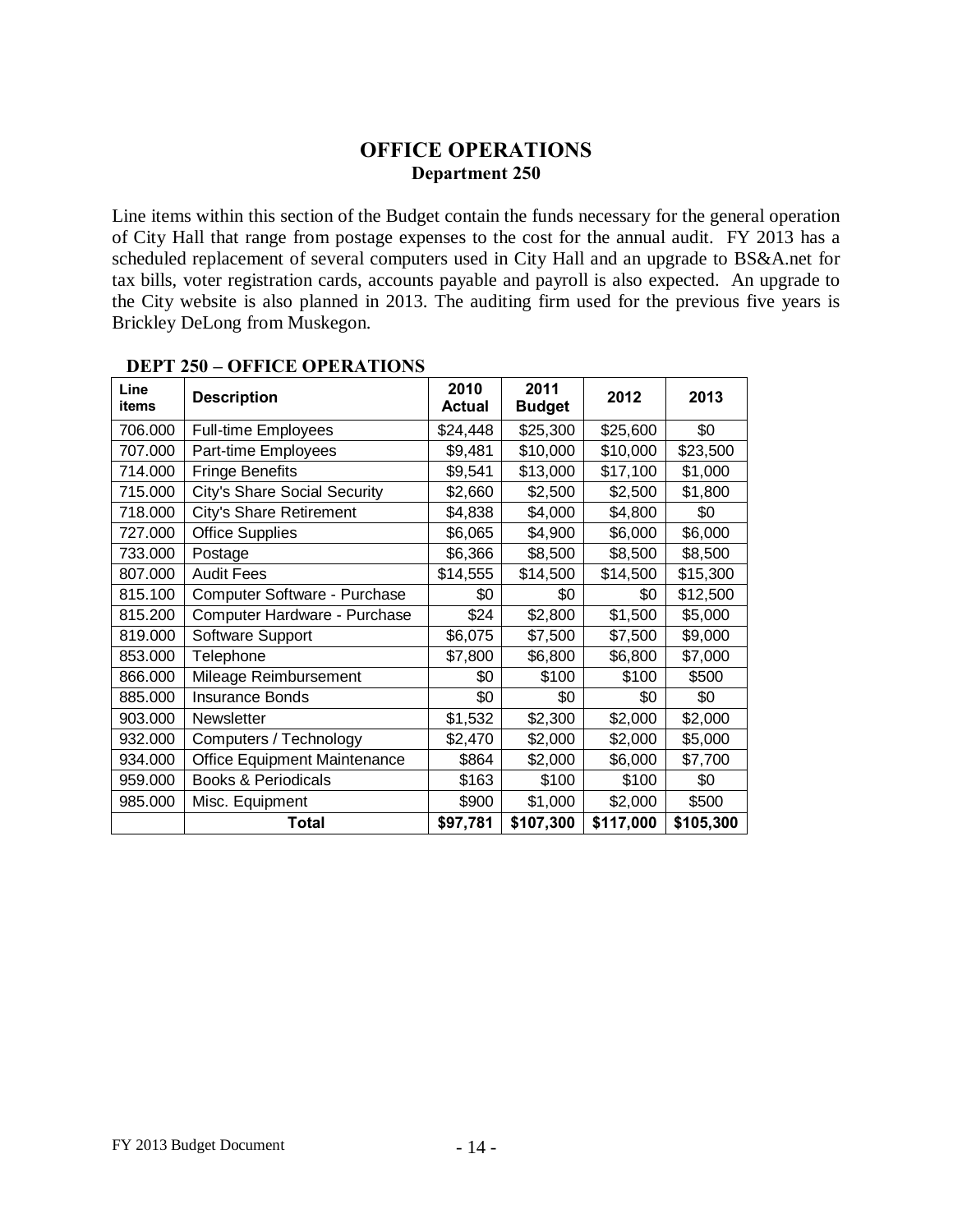# **TREASURER Department 253**



The Treasurer is responsible for the custody and collection of city revenue in addition to overseeing such areas as employee insurance, personnel files, payroll and all pertinent or required reports. The Treasurer also serves as the support person for the City of financial system including overseeing any debt issuance.

The Treasurer works with the City Manager and other key staff to identify ways to continually improve the City of financial condition. The Treasurer also assists the City Manager in identifying methods of financing for the various projects and improvements that are scheduled for implementation in the coming years.

| Line<br>items | <b>Description</b>           | 2010<br><b>Actual</b> | 2011<br><b>Budget</b> | 2012     | 2013     |
|---------------|------------------------------|-----------------------|-----------------------|----------|----------|
| 706.000       | <b>Full-time Employees</b>   | \$29,740              | \$26,900              | \$27,300 | \$28,800 |
| 707.000       | Part-time Employees          | \$0                   | \$0                   | \$0      | \$17,300 |
| 714.000       | <b>Fringe Benefits</b>       | \$5,530               | \$14,200              | \$10,800 | \$11,000 |
| 715.000       | City's Share Social Security | \$2,282               | \$2,200               | \$2,100  | \$3,600  |
| 718.000       | City's Share Retirement      | \$5,729               | \$4,900               | \$5,100  | \$5,100  |
| 815.100       | Computer Software - Purchase | \$0                   | \$0                   | \$0      | \$0      |
| 864.000       | Conferences & Workshops      | \$1,399               | \$1,500               | \$1,500  | \$1,000  |
| 940.000       | <b>Cell Phone Rental</b>     | \$180                 | \$500                 | \$600    | \$300    |
| 956.000       | Miscellaneous                | \$0                   | \$100                 | \$100    | \$0      |
| 958.000       | Memberships & Dues           | \$180                 | \$300                 | \$250    | \$250    |
| 960.000       | <b>Bank Service Charges</b>  | \$95                  | \$100                 | \$100    | \$0      |
| 961.000       | <b>Investment Fees</b>       | \$0                   | \$0                   | \$0      | \$0      |
|               | Total                        | \$45,135              | \$50,700              | \$47,850 | \$67,350 |

**DEPT 253 – TREASURER**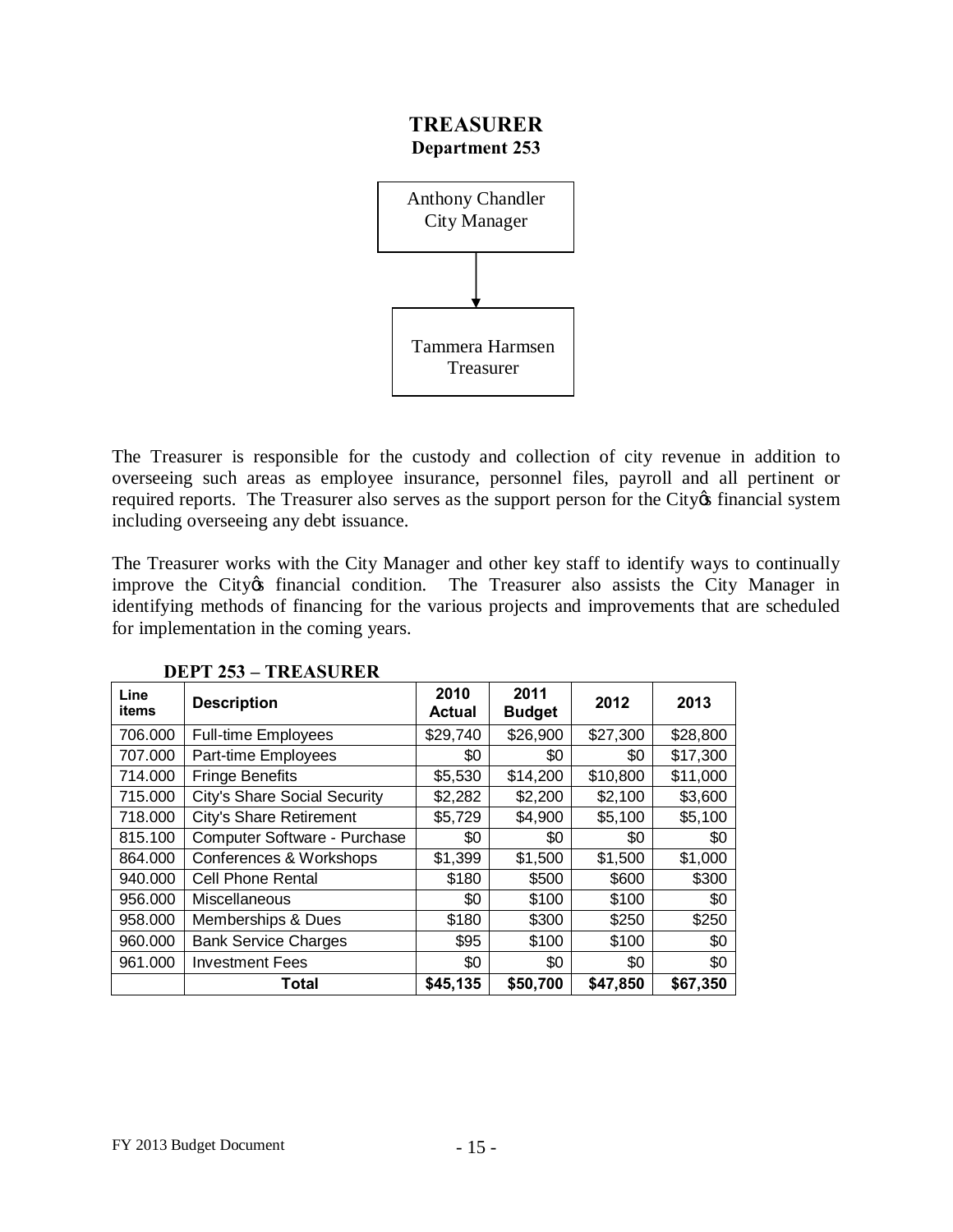# **CITY HALL – GARAGE & GROUNDS Department 265**

This departmental budget contains funding for the physical operations and maintenance of the City Hall and other public facilities. The 2013 budget includes \$3,500 (Account # 835) for maintenance and \$3,000 (Account #975) for improvements to City facilities. Projects completed in 2011 included a new roof (shingles) on the pole building at the DPW site and new roofing for the community center and gazebo along with small-scale cosmetic improvements to City Hall. The main generator at City Hall was repaired and re-painted in 2011. Projects completed in 2012 consisted of re-roofing and new paint for the concession stand at Delmar Playfield and the replacement of window shades in the Community Center.

| Line<br>items | <b>Description</b>           | 2010<br><b>Actual</b> | 2011<br><b>Budget</b> | 2012     | 2013     |
|---------------|------------------------------|-----------------------|-----------------------|----------|----------|
| 726.000       | Supplies & Materials         | \$2,096               | \$3,000               | \$3,500  | \$2,500  |
| 808.000       | General Insurance            | \$34,190              | \$36,000              | \$36,500 | \$36,800 |
| 834.000       | <b>Building Cleaning</b>     | \$4,875               | \$4,200               | \$4,600  | \$4,500  |
| 835.000       | <b>Building Maintenance</b>  | \$5,247               | \$5,000               | \$5,000  | \$3,500  |
| 920.000       | Utilities - Water & Sewer    | \$0                   | \$0                   | \$0      | \$0      |
| 921.000       | Utilities - Electricity      | \$13,052              | \$10,000              | \$13,000 | \$12,750 |
| 922.000       | Utilities - Gas              | \$12,212              | \$18,000              | \$13,000 | \$12,000 |
| 956.000       | Miscellaneous                | \$35                  | \$100                 | \$100    | \$0      |
| 975.000       | <b>Building Improvements</b> | \$2,617               | \$10,000              | \$5,000  | \$3,000  |
|               | Total                        | \$74,324              | \$86,300              | \$80,700 | \$75,050 |

#### **DEPT 265 – CITY HALL**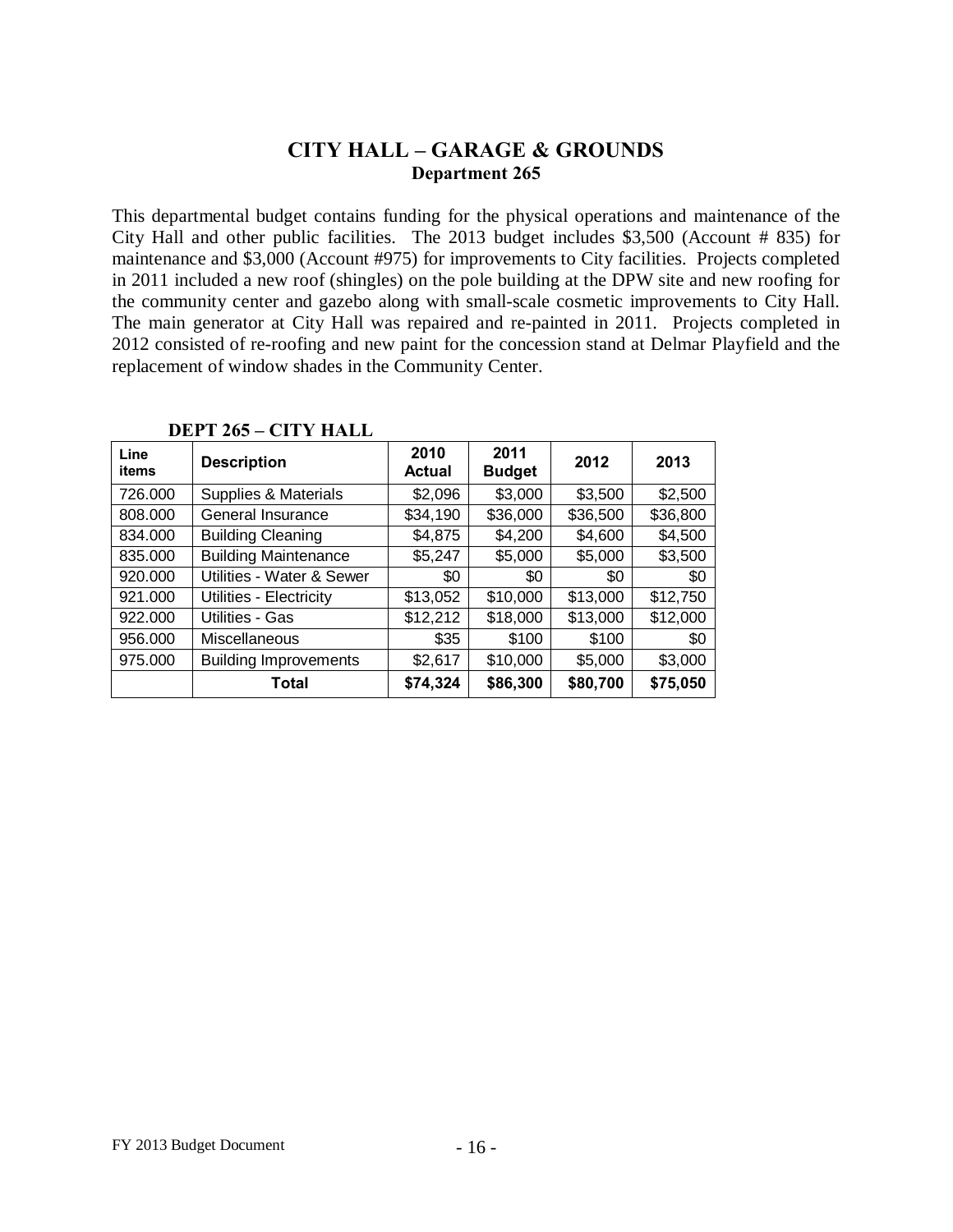

As members of the Roosevelt Park Police Department our mission is to provide a professional community-oriented police service. The department is committed to creating and maintaining an active community partnership to assist citizens in identifying and solving problems to improve the quality of life in our neighborhoods. Ultimately, we are dedicated to protecting life and property while maintaining order to assure fair and equal treatment to everyone. The department consists of capable, caring individuals doing important and satisfying work for the citizens of our community.

The objectives of the Police Department are to patrol the streets and neighborhoods of the City, to respond to any citizengs call for service, to assist with all motor vehicle accidents, to investigate all criminal incidents, to work cooperatively with other area law enforcement agencies, and to provide an atmosphere of safety and security in Roosevelt Park. The City& Police Department consists of the Police Chief, four full-time employees and seven part-time officers. In 2013, the Police Department will continue enforcement of the City of laws and will work to ensure the welfare and safety of the community. Members of the department will accomplish this with a continued emphasis on training and professionalism by each officer and by the department as a whole.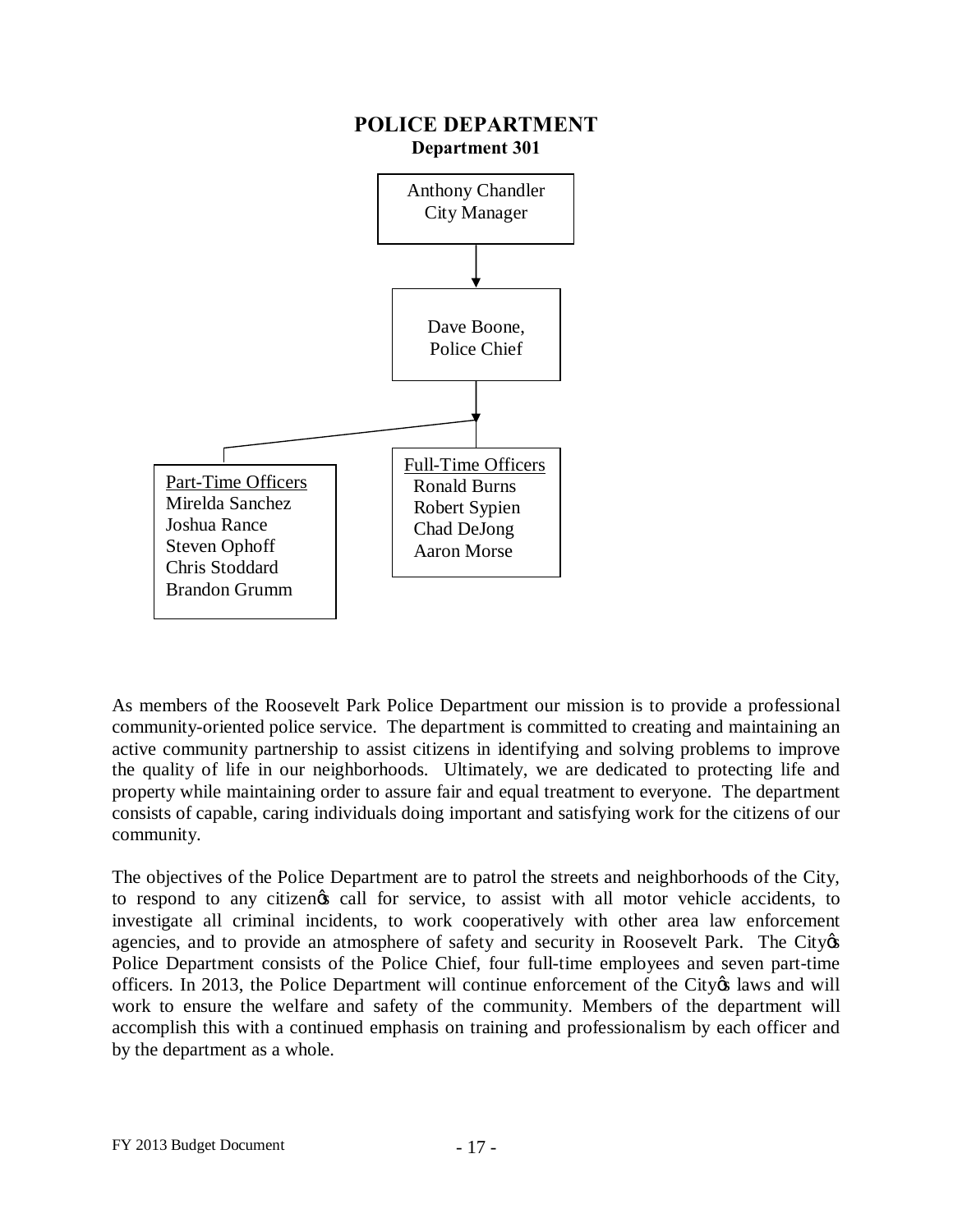| Line<br>items | <b>Description</b>                   | 2010<br><b>Actual</b> | 2011<br><b>Budget</b> | 2012      | 2013      |
|---------------|--------------------------------------|-----------------------|-----------------------|-----------|-----------|
| 706.000       | Full-time Employees                  | \$223,565             | \$237,500             | \$259,000 | \$265,000 |
| 706.001       | Part-time Employees (office)         | \$0                   | \$15,000              | \$18,200  | \$20,350  |
| 707.000       | Part-time Employees                  | \$101,196             | \$67,000              | \$60,000  | \$65,000  |
| 708.000       | Overtime                             | \$41,500              | \$40,000              | \$40,000  | \$42,500  |
| 708.100       | <b>Holiday Pay</b>                   | \$6,002               | \$9,000               | \$11,000  | \$11,000  |
| 708.200       | <b>Witness Fees</b>                  | \$0                   | \$100                 | \$0       | \$0       |
| 708.300       | Longevity                            | \$0                   | \$5,000               | \$5,500   | \$5,500   |
| 709.000       | <b>Clothing Allowance</b>            | \$2,304               | \$2,000               | \$2,000   | \$2,200   |
| 713.000       | Uniform Cleaning                     | \$201                 | \$600                 | \$300     | \$300     |
| 714.000       | <b>Fringe Benefits</b>               | \$67,586              | \$84,200              | \$84,200  | \$120,500 |
| 715.000       | <b>City's Share Social Security</b>  | \$28,061              | \$26,200              | \$30,000  | \$32,000  |
| 718.000       | City's Share Retirement              | \$64,529              | \$59,000              | \$90,000  | \$99,000  |
| 718.100       | City's ICMA Match                    | \$10,260              | \$10,000              | \$8,000   | \$0       |
| 727.000       | <b>Office Supplies</b>               | \$1,450               | \$1,200               | \$1,000   | \$1,350   |
| 729.000       | Photographic Supplies                | \$0                   | \$100                 | \$0       | \$100     |
| 741.000       | <b>Firearms Training</b>             | \$0                   | \$500                 | \$0       | \$500     |
| 742.000       | <b>Operating Supplies</b>            | \$2,523               | \$1,000               | \$1,200   | \$850     |
| 751.000       | Gas & Oil                            | $\frac{1}{18,906}$    | \$21,000              | \$20,000  | \$22,300  |
| 795.000       | <b>Operating Supplies (Vehicles)</b> | \$629                 | \$600                 | \$200     | \$100     |
| 840.000       | <b>Education &amp; Training</b>      | \$281                 | \$1,000               | \$200     | \$500     |
| 841.000       | State Funded Police Training         | \$800                 | \$1,000               | \$0       | \$0       |
| 851.000       | <b>Equipment Maintenance</b>         | \$1,056               | \$1,800               | \$1,000   | \$1,500   |
| 855.000       | Central Dispatch                     | \$37,715              | \$38,000              | \$38,000  | \$39,500  |
| 856.000       | <b>Meeting Expense</b>               | \$281                 | \$200                 | \$1,000   | \$1,150   |
| 864.000       | Conferences & Workshops              | \$1,140               | \$800                 | \$1,500   | \$1,200   |
| 870.000       | Medical Lab Fee                      | \$864                 | \$500                 | \$500     | \$1,000   |
| 882.000       | <b>Personnel Relations</b>           | $\overline{$}30$      | \$100                 | \$0       | \$0       |
| 935.000       | Vehicle Repair & Maintenance         | \$5,399               | \$6,000               | \$5,000   | \$6,500   |
| 937.000       | Vehicle Purchase/Refurbish           | \$49,393              | \$0                   | \$20,000  | \$32,000  |
| 940.000       | <b>Cell Phone Rental</b>             | \$360                 | \$500                 | \$600     | \$600     |
| 943.000       | <b>Equipment Rental</b>              | \$0                   | \$0                   | \$0       | \$0       |
| 956.000       | Miscellaneous                        | \$1,886               | \$100                 | \$500     | \$0       |
| 958.000       | Memberships & Dues                   | \$125                 | \$100                 | \$200     | \$200     |
| 977.000       | New Equipment                        | \$339                 | \$1,700               | \$5,000   | \$700     |
|               | <b>Total</b>                         | \$668,380             | \$631,800             | \$704,100 | \$773,400 |

# **DEPT 301 – POLICE OPERATIONS**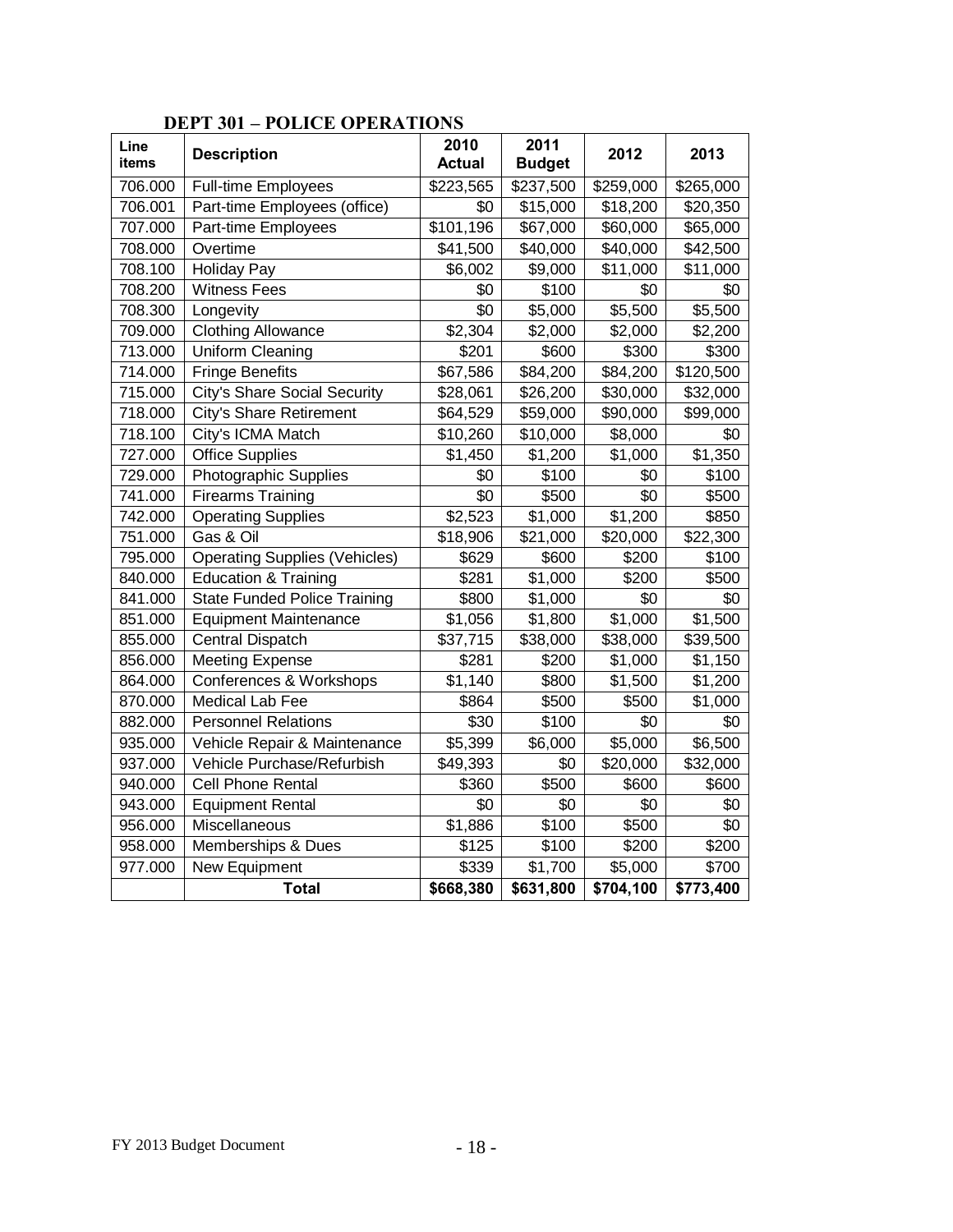# **FIRE & EMS Department 336**

The City of Roosevelt Park has extended the long-term contractual relationship with the City of Norton Shores for fire and emergency medical services (EMS) to include an additional ten years. By contracting this service, Roosevelt Park does not have to directly finance the major capital expenditures associated with operating a full-scale fire department. For FY 2013, the following line item reflects the full cost of this contracted service that will span the next seven years. The Downtown Development Authority Fund still covers 25% of the costs and in prior years this expense has been split between this General Fund account and the DDA budget.

|            | .                        |                       |                       |           |           |
|------------|--------------------------|-----------------------|-----------------------|-----------|-----------|
| Line items | <b>Description</b>       | 2010<br><b>Actual</b> | 2011<br><b>Budget</b> | 2012      | 2013      |
| 818.000    | <b>Contract Services</b> | \$293.197             | $$207,800$ $$200,000$ |           | \$200,000 |
|            | Total                    | \$293,197             | \$207,800             | \$200,000 | \$200,000 |

#### **DEPT 336 – FIRE & EMS**

### **INSPECTIONS Department 387**



The Building & Zoning Department is responsible for issuing permits for building, electrical, plumbing, and mechanical improvements made within the community. The Building & Zoning Department is also responsible for nuisance abatement and zoning enforcement matters. In addition to the inspections required by the State ts building codes, this department performs all inspections required by the City os rental licensing ordinance. Rental inspections are performed on all registered rental properties annually and all property maintenance is enforced per the International Property Maintenance Code that has been adopted by the City. The Building and Zoning Inspector assists city staff with planning commission meetings and other boards such as the construction board of appeals and zoning board of appeals.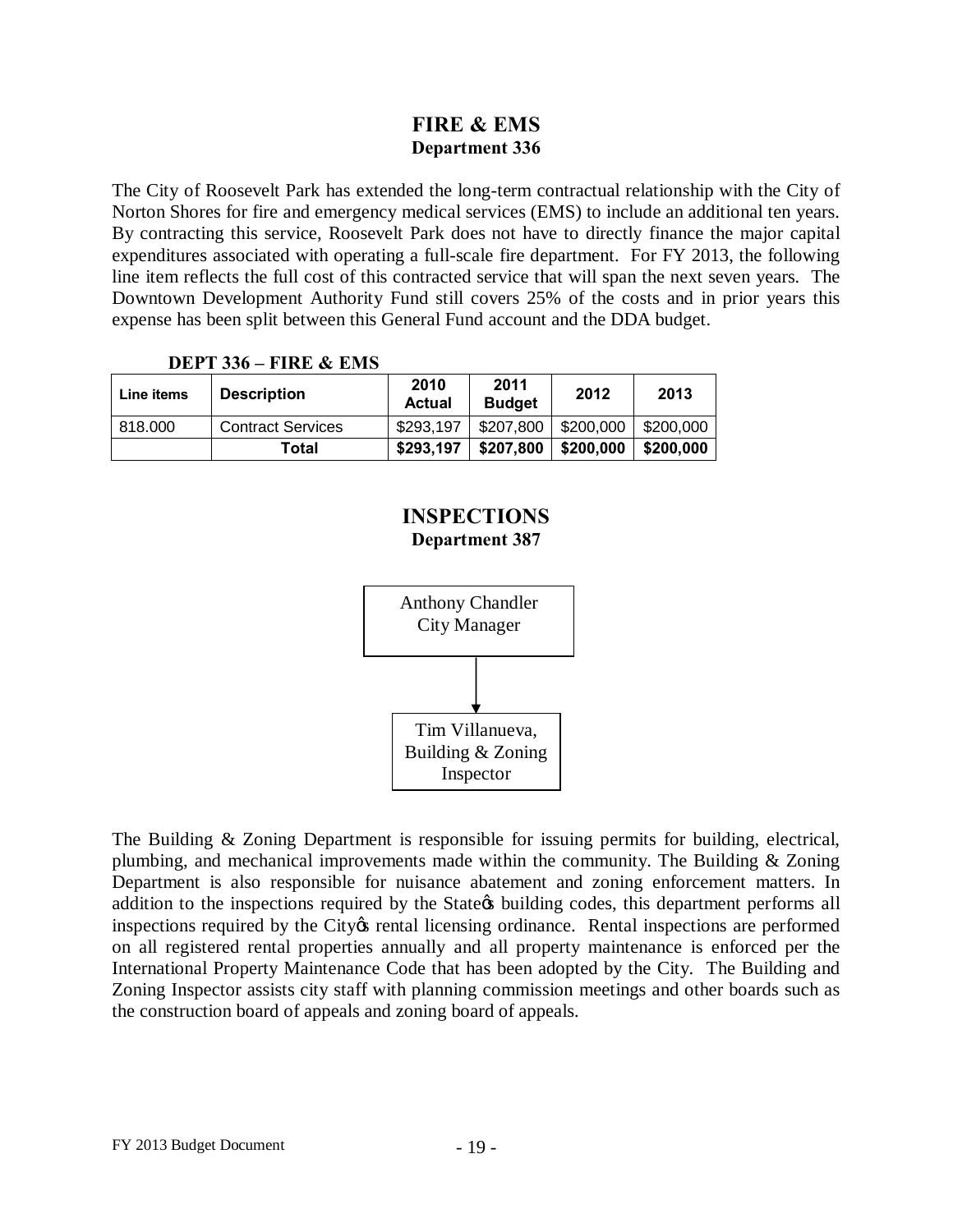| Line<br>items | <b>Description</b>                    | 2010<br>Actual | 2011<br><b>Budget</b> | 2012     | 2013     |
|---------------|---------------------------------------|----------------|-----------------------|----------|----------|
| 707.000       | Part-time Employees                   | \$36,459       | \$28,000              | \$28,000 | \$28,000 |
| 714.000       | <b>Fringe Benefits</b>                | \$442          | \$800                 | \$1,500  | \$1,300  |
| 715.000       | City's Share Social Security          | \$2,814        | \$2,400               | \$2,200  | \$2,350  |
| 818.000       | <b>Contract Services</b>              | \$1,545        | \$500                 | \$2,000  | \$850    |
| 818.500       | <b>Contract Services - Electrical</b> | \$5,748        | \$6,000               | \$4,000  | \$3,000  |
| 818.600       | <b>Contract Services - Plumbing</b>   | \$11,871       | \$12,800              | \$11,000 | \$11,000 |
| 864.000       | Conferences & Workshops               | \$10           | \$400                 | \$1,200  | \$500    |
| 904.000       | Printing                              | \$274          | \$200                 | \$200    | \$250    |
| 940.000       | Cell Phone                            | \$360          | \$500                 | \$600    | \$600    |
| 943.000       | <b>Equipment Rental</b>               | \$1,000        | \$1,000               | \$1,000  | \$0      |
| 958.000       | Memberships & Dues                    | \$260          | \$300                 | \$300    | \$300    |
| 959.000       | <b>Books &amp; Periodicals</b>        | \$275          | \$200                 | \$400    | \$400    |
| 985.000       | <b>Equipment Purchases</b>            | \$0            | \$0                   | \$0      | \$0      |
|               | Total                                 | \$61,058       | \$53,100              | \$52,400 | \$48,550 |

# **DEPT 387 – INSPECTIONS**

# **PLANNING COMMISSION / ZONING BOARD OF APPEALS Department 400**

The Planning Commission typically meets on the fourth Monday of every month to review and make recommendations on zoning issues and site plans and the Zoning Board of Appeals will meet on an as-needed basis. Funds are once again budgeted in FY 2013 to allow members of the Planning Commission to attend training workshops upon availability.

| <b>DEPT 400 – PLANNING COMMISSION &amp; ZONING BOARD OF APPEALS</b> |  |  |  |
|---------------------------------------------------------------------|--|--|--|
|---------------------------------------------------------------------|--|--|--|

| Line<br>items | <b>Description</b>      | 2010<br><b>Actual</b> | 2011<br><b>Budget</b> | 2012  | 2013  |
|---------------|-------------------------|-----------------------|-----------------------|-------|-------|
| 864.000       | Conferences & Workshops | \$0                   | \$200                 | \$200 | \$200 |
|               | Total                   | \$200                 | \$200                 | \$200 | \$200 |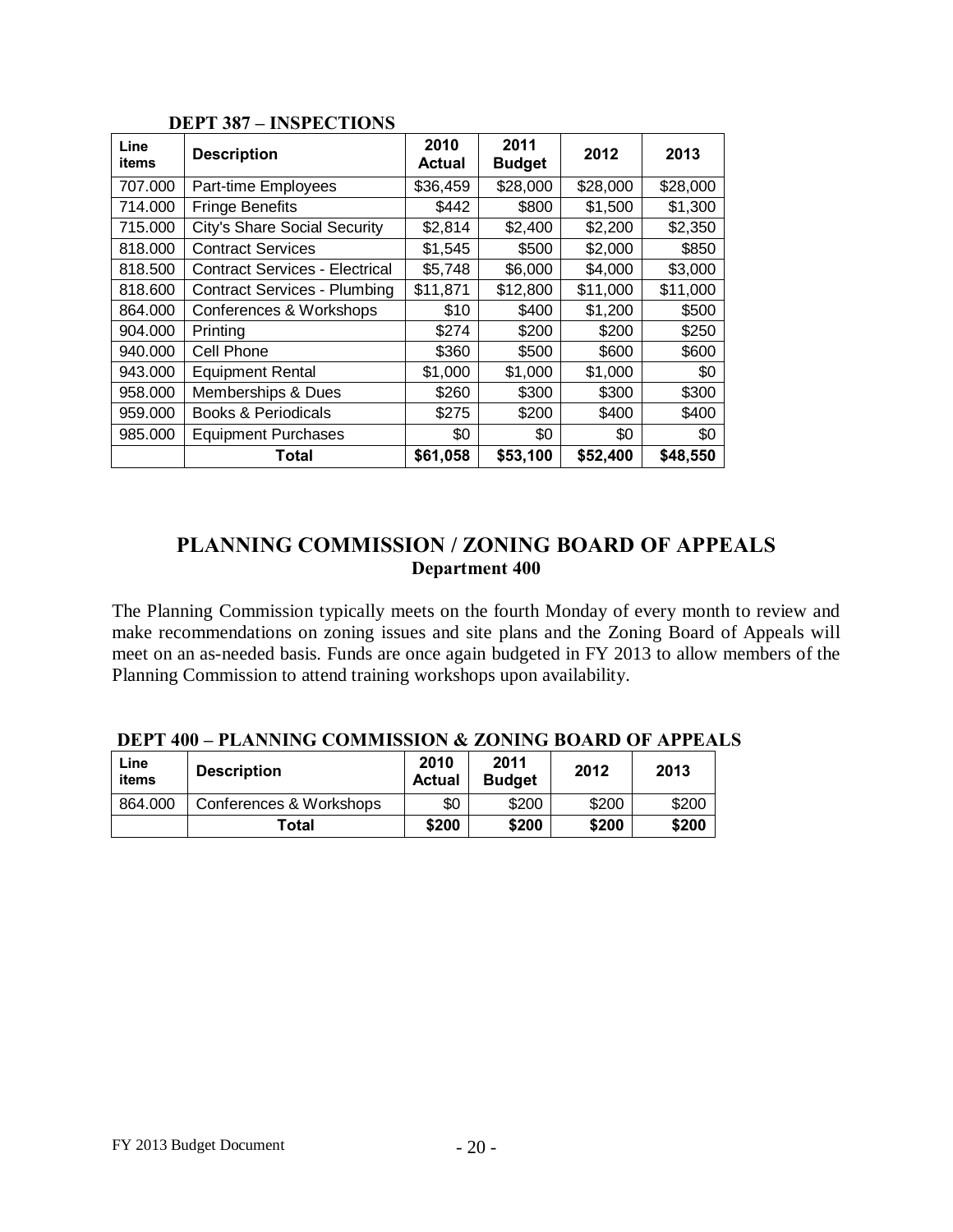

The Department of Public Works (DPW) staff is in place to monitor and maintain the City  $\&$ physical infrastructure; with the over-arching goal of improving the quality of life for the residents and business owners. To accomplish this end, the DPW will make every effort to ensure that all City-owned streets, sidewalks, park areas, playground equipment, and public utilities are maintained to their highest level. The full-time staffing level remains at three in 2013.

| Line<br>items | <b>Description</b>              | 2010<br><b>Actual</b> | 2011<br><b>Budget</b> | 2012      | 2013      |
|---------------|---------------------------------|-----------------------|-----------------------|-----------|-----------|
| 706.000       | <b>Full-time Employees</b>      | \$111,190             | \$161,500             | \$115,000 | \$118,500 |
| 707.000       | Part-time Employees             | \$46,608              | \$32,700              | \$65,000  | \$60,000  |
|               | <b>Contractual Snow Plowing</b> | \$0                   | \$0                   | \$0       | \$0       |
| 708.000       | Overtime                        | \$7,325               | \$14,000              | \$14,000  | \$12,500  |
| 708.003       | Longevity                       | \$0                   | \$2,000               | \$2,500   | \$2,650   |
| 713.000       | Uniform Cleaning                | \$1,684               | \$1,600               | \$2,000   | \$2,500   |
| 714.000       | <b>Fringe Benefits</b>          | \$29,839              | \$75,500              | \$60,000  | \$79,000  |
| 715.000       | City's Share Social Security    | \$13,441              | \$15,500              | \$15,500  | \$16,150  |
| 718.000       | <b>City's Share Retirement</b>  | \$23,874              | \$23,700              | \$27,000  | \$27,000  |
| 726.000       | Supplies & Materials            | \$3,940               | \$2,000               | \$2,500   | \$2,100   |
| 732.000       | <b>Planting Trees</b>           | \$1,450               | \$1,000               | \$1,400   | \$1,200   |
| 818.000       | <b>Contract Services</b>        | \$4,970               | \$0                   | \$1,500   | \$0       |
| 840.000       | Education & Training            | \$30                  | \$200                 | \$200     | \$200     |
| 851.000       | Radio Maintenance               | \$0                   | \$100                 | \$100     | \$0       |
| 864.000       | Conferences & Workshops         | \$130                 | \$200                 | \$150     | \$150     |
| 881.000       | <b>Holiday Decorations</b>      | \$324                 | \$500                 | \$300     | \$300     |

#### **DEPT 446 – PUBLIC WORKS**

 $FY$  2013 Budget Document  $-21$  -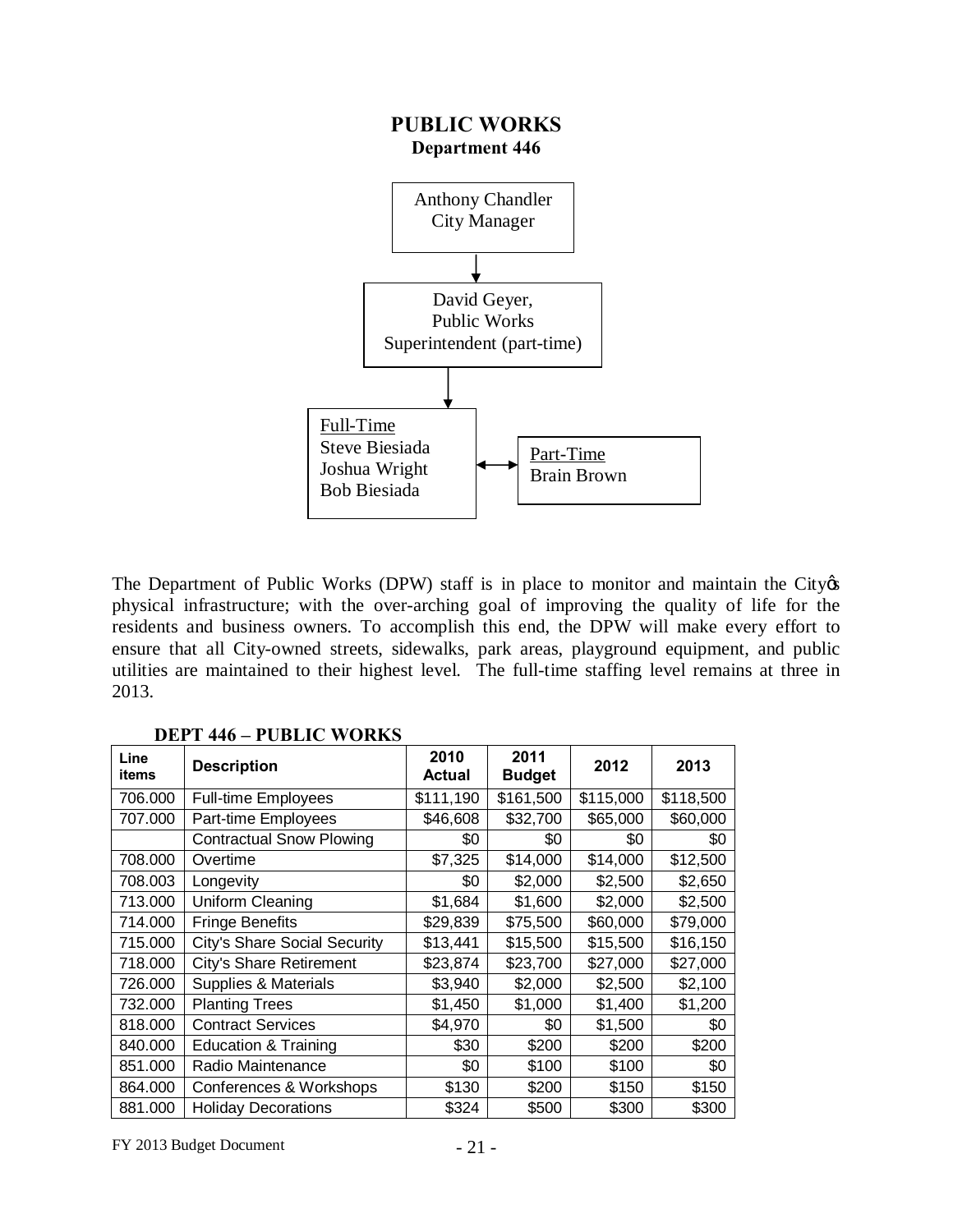| 924.000 | Electricty - Street Lighting  | \$41,588  | \$47,500  | \$44,500  | \$42,000  |
|---------|-------------------------------|-----------|-----------|-----------|-----------|
| 926.000 | Street Lighting - Improvement | \$0       | \$0       | \$0       | \$0       |
| 940.000 | Pager /Cell Phone rental      | \$381     | \$500     | \$500     | \$600     |
| 943.000 | <b>Equipment Rental</b>       | \$13,421  | \$11,000  | \$12,000  | \$9,500   |
| 956.000 | Miscellaneous                 | \$1,994   | \$500     | \$500     | \$0       |
| 958.000 | Memberships & Dues            | \$55      | \$200     | \$350     | \$400     |
|         | Total                         | \$302,243 | \$390,200 | \$365,000 | \$374,750 |

# **SIDEWALKS Department 449**

Due to financial restraints within the general fund the amount budgeted for sidewalk replacement has decreased from recent years. Requests to replace sidewalks will be closely evaluated and most of the work will be done using city staff. In 2012 the city contracted sidewalk repair to a firm that specializes in grinding concrete and this technique may be considered again in 2013.

**DEPT 449 - SIDEWALKS**

| Line items | <b>Description</b>       | 2010<br><b>Actual</b> | 2011<br><b>Budget</b> | 2012    | 2013    |
|------------|--------------------------|-----------------------|-----------------------|---------|---------|
| 818.000    | <b>Contract Services</b> | \$0                   | \$3,000               | \$3,000 | \$2,500 |
| 943.000    | <b>Equipment Rental</b>  | \$4                   | \$2,000               | \$2,000 | \$1,500 |
|            | <b>Total</b>             | \$4                   | \$5,000               | \$5,000 | \$4,000 |

# **SANITATION Department 521**

The City provides sanitation collection service to its residents in part through a contract with RMS Disposal that was extended for an additional two years and will expire in 2014. A scheduled increase of 3% is budgeted for contracted sanitation services in 2013. Under the extended contract, RMS will provide õtypicalö residential trash or garbage pick-up on a weekly basis providing each residence with a 95 gallon container. This service contract also includes year round weekly recycling and yard waste removal for residents from April - November. Brush chipping and heavy/bulk item removal services will continue on a weekly basis and is performed by the DPW.

| Line items | <b>Description</b>       | 2010<br><b>Actual</b> | 2011<br><b>Budget</b> | 2012      | 2013      |
|------------|--------------------------|-----------------------|-----------------------|-----------|-----------|
| 818,000    | <b>Contract Services</b> | \$166,142             | \$169,900             | \$175,000 | \$178,500 |
| 943.000    | <b>Equipment Rental</b>  | \$13,422              | \$9,000               | \$8,000   | \$9,500   |
| 956.000    | Miscellaneous            | \$1,786               | \$1,000               | \$0       | \$0       |
|            | Total                    | \$181,350             | \$179,900             | \$183,000 | \$188,000 |

**DEPT 521 - SANITATION**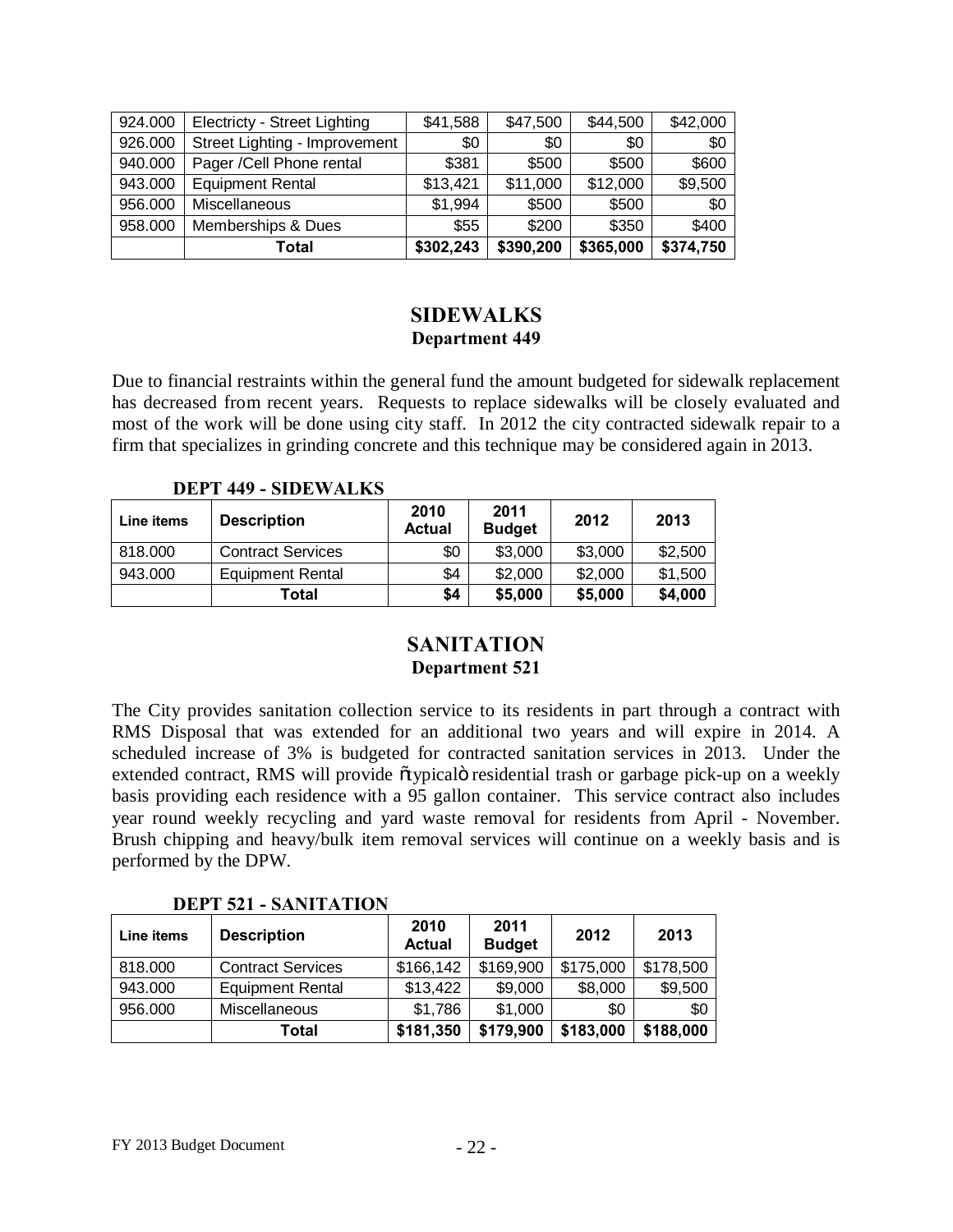# **PARKS, RECREATION & CONCESSIONS Department 690**

As in years past, the City will provide limited recreational services beyond the on-going maintenance of its nine municipal parks. The City is moving forward with plans in 2014 to reconfigure the ball fields at Delmar Playfield with the assistance of a State recreation grant. Tennis court maintenance will be a major project for 2013 as the city was approved for grant funding to assist with the resurfacing of the four courts located at the Community Center Park. FY 2013 has \$15,000 allocated under capital improvements to cover the City ts share of the tennis court project. The Arts and Craft program and Music in the Park at the Community Park was well attended during 2012 and funds are budgeted for the program to continue in 2013.

| Line<br>items | <b>Description</b>           | 2010<br><b>Actual</b> | 2011<br><b>Budget</b> | 2012     | 2013     |
|---------------|------------------------------|-----------------------|-----------------------|----------|----------|
| 707.200       | Seasonal Employees Programs  | \$1,259               | \$1,000               | \$1,300  | \$1,300  |
| 714.000       | <b>Fringe Benefits</b>       | -\$4                  | \$100                 | \$100    | \$100    |
| 715.000       | City's Share Social Security | \$96                  | \$100                 | \$100    | \$100    |
| 726.000       | Supplies & Materials         | \$2,730               | \$500                 | \$1,500  | \$1,500  |
| 734.000       | Products                     | \$0                   | \$0                   | \$0      | \$0      |
| 818.000       | <b>Contract Services</b>     | \$9,045               | \$6,000               | \$8,000  | \$7,000  |
| 822.000       | <b>Construction Services</b> | \$0                   | \$0                   | \$0      | \$0      |
| 835.000       | <b>Building Maintenance</b>  | \$691                 | \$500                 | \$500    | \$0      |
| 892.000       | <b>RP Youth Athletics</b>    | \$0                   | \$0                   | \$0      | \$0      |
| 893.000       | Norton Shores Rec. Subsidy   | \$1,900               | \$1,700               | \$1,700  | \$1,000  |
| 921.000       | Utilities - Electric         | \$3,088               | \$3,700               | \$3,500  | \$3,200  |
| 922.000       | Utilities - Gas              | \$2,345               | \$3,500               | \$3,000  | \$2,700  |
| 933.000       | Playground Equip. Repair     | \$172                 | \$500                 | \$600    | \$200    |
| 943.000       | <b>Equipment Rental</b>      | \$19,613              | \$12,800              | \$8,500  | \$10,000 |
| 956.000       | Miscellaneous                | \$90                  | \$100                 | \$100    | \$0      |
| 970.000       | Capital Improvements         | \$12,843              | \$20,000              | \$15,500 | \$15,000 |
| 976.000       | Music in the Park            | \$900                 | \$1,000               | \$1,000  | \$1,000  |
|               | <b>Total</b>                 | \$54,768              | \$51,500              | \$45,400 | \$43,100 |

#### **DEPT 690 – PARKS, RECREATION, & CONCESSIONS**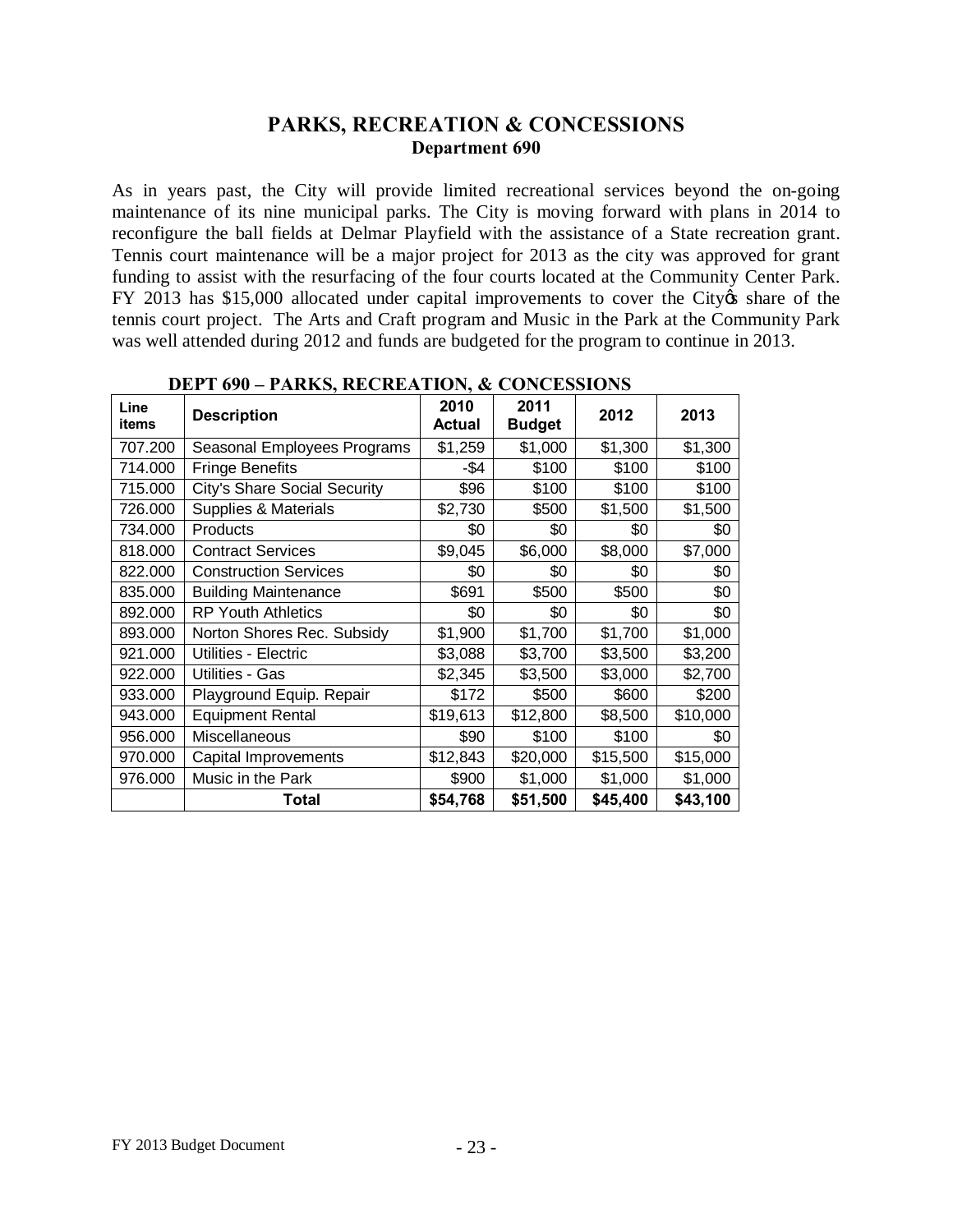# **GENERAL FUND OTHER Department 730**

This account is set up to fund expenses used for dues and membership fees to participate in and receive services from other entities. Muskegon Area Transit System (MATS) operates the bus service throughout greater Muskegon area. West Michigan Shoreline Regional Development Commission (WMSRDC) is the local Metropolitan Planning Organization that distributes the transportation funds received from State and Federal sources. Muskegon Area First is a countywide economic development agency that works to bring together public/private partnerships to bolster economic activity. The Michigan Municipal League advocates for municipalities at the state level to ensure state policy is favorable towards municipal interests.

| Line<br>items | <b>Description</b>            | 2010<br><b>Actual</b> | 2011<br><b>Budget</b> | 2012     | 2013     |
|---------------|-------------------------------|-----------------------|-----------------------|----------|----------|
| 887.000       | <b>MATS Operation</b>         | \$5,688               | \$6,400               | \$6,500  | \$6,250  |
| 888.000       | West MI. Shoreline Dev. Corp. | \$260                 | \$1,600               | \$1,600  | \$1,650  |
| 889.000       | Muskegon Area First           | \$6,109               | \$6,200               | \$6,350  | \$6,350  |
| 890.000       | Michigan Municipal League     | \$2,403               | \$2,500               | \$2,500  | \$2,500  |
| 894.000       | <b>Gypsy Moth Spraying</b>    | \$0                   | \$0                   | \$0      | \$0      |
|               | <b>Total</b>                  | \$14,460              | \$16,700              | \$16,950 | \$16,750 |

#### **DEPT 730 – GENERAL FUND OTHER**

# **TRANSFER TO OTHER FUND Department 990**

FY 2013 will anticipate a smaller transfer of \$20,000 from the General Fund into Local Streets to cover the cost associated with a Local Street project to be determined by Council.

| DEPT 990 – IRANSFER TO OTHER FUND |                                  |                       |                       |          |          |  |
|-----------------------------------|----------------------------------|-----------------------|-----------------------|----------|----------|--|
| Line<br>items                     | <b>Description</b>               | 2010<br><b>Actual</b> | 2011<br><b>Budget</b> | 2012     | 2013     |  |
| 999.100                           | <b>Transfer to Major Streets</b> | \$0                   | \$0                   | \$0      | \$0      |  |
| 999.200                           | <b>Transfer to Local Streets</b> | \$84,100              | \$80,000              | \$80,000 | \$20,000 |  |
|                                   | Total                            | \$84,100              | \$80,000              | \$80,000 | \$20,000 |  |

# **DEPT 990 – TRANSFER TO OTHER FUND**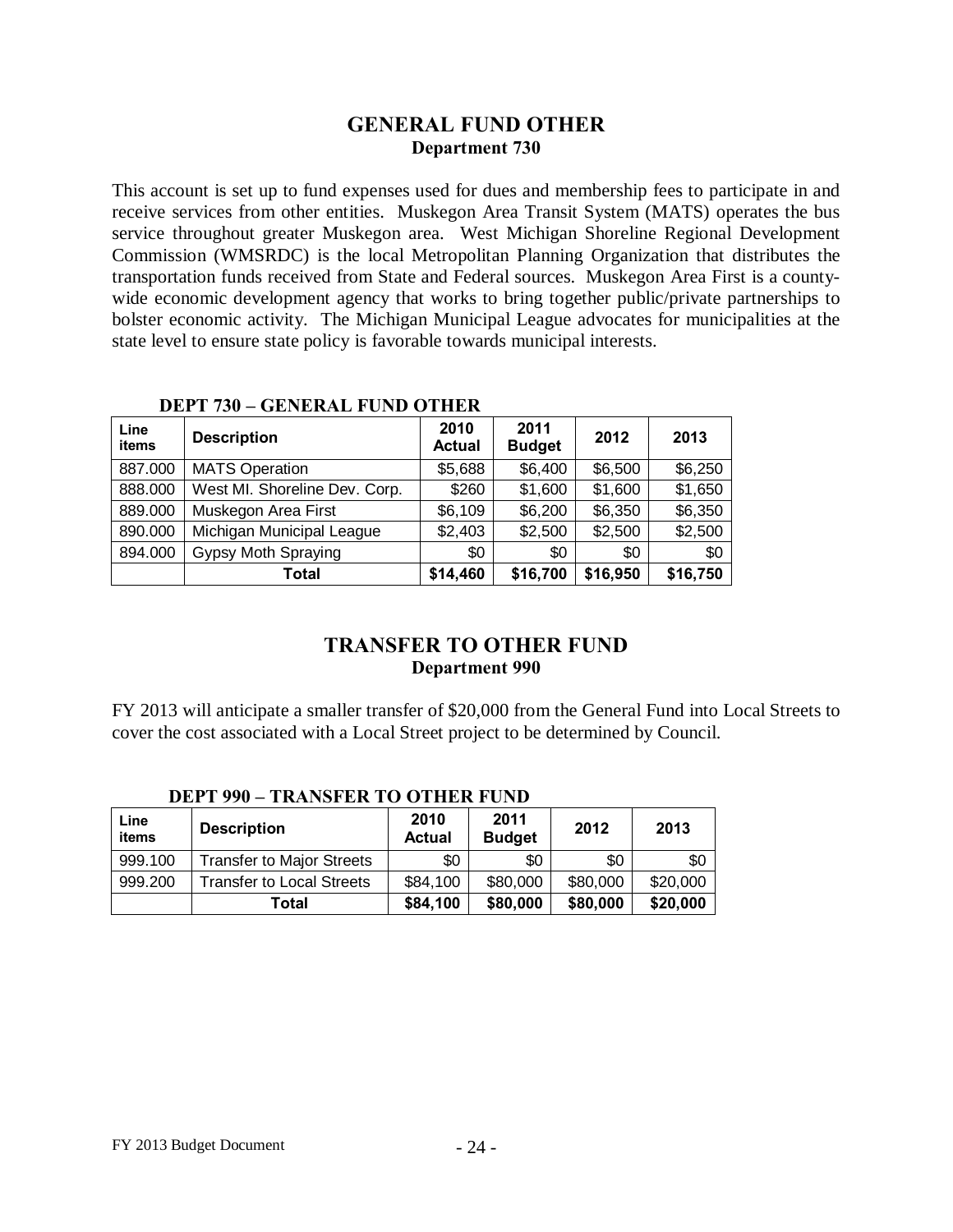# **TOTAL GENERAL FUND EXPENDITURES**

| 2010<br>Actual | 2011<br><b>Budget</b> | 2012                                     | 2013 |
|----------------|-----------------------|------------------------------------------|------|
| \$2,390,927    |                       | $$2,185,800$   \$2,196,135   \$2,217,200 |      |

# **General Fund - Fund Balance Amounts**

| Fund Balance 11-30-03 | \$320,667 |
|-----------------------|-----------|
| Fund Balance 11-30-04 | \$326,190 |
| Fund Balance 11-30-05 | \$364,044 |
| Fund Balance 11-30-06 | \$480,866 |
| Fund Balance 11-30-07 | \$660,864 |
| Fund Balance 11-30-08 | \$836,139 |
| Fund Balance 11-30-09 | \$924,371 |
| Fund Balance 11-30-10 | \$792,300 |
| Fund Balance 11-30-11 | \$854,682 |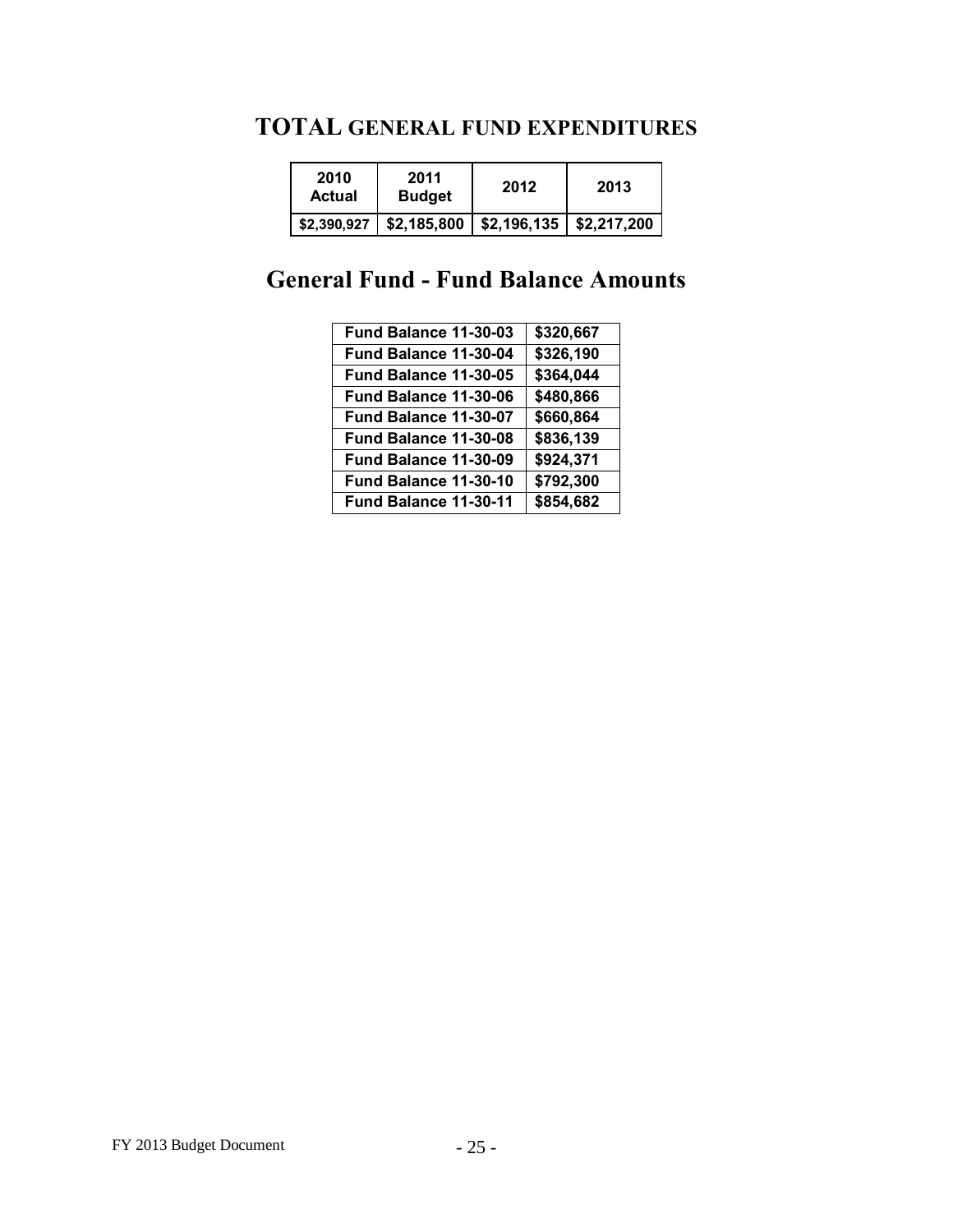# **MAJOR STREET FUND Fund 202**

The Major Street Fund consists of revenues received from the State of Michigan Gas and Weight Tax (Act 51) and not from local property taxes. This fund is for the maintenance of streets designated as  $\tilde{o}$ Major $\tilde{o}$  by the Michigan Department of Transportation. According to the latest Act 51 report, the city has 4.51 miles designated as Major streets. This fund covers the purchase of road salt and since 2008 the City has purchased road salt through the State MI Deal program at a considerable savings. The 2012 budget included funding for engineering and construction for the Glenside Phase III project. The 2013 budget does not include funding for a project as the next Major Street project is not expected until 2016. This should allow the Major Street fund to regenerate any additional revenue for a future project.

| Line<br>items | <b>Description</b>              | 2010<br><b>Actual</b> | 2011<br><b>Budget</b> | 2012      | 2013      |
|---------------|---------------------------------|-----------------------|-----------------------|-----------|-----------|
| 569.000       | Gas & Weight Tax                | \$143,419             | \$142,900             | \$141,500 | \$139,350 |
| 570.000       | <b>Build Michigan Program</b>   | \$5,287               | \$5,200               | \$5,250   | \$5,200   |
| 571.000       | Surface Transportation Rev.     | \$0                   | \$0                   | \$369,000 | \$0       |
| 572.000       | <b>Winter Maintenance</b>       | \$0                   | \$1,000               | \$0       | \$0       |
| 665.000       | Interest on Investments         | \$886                 | \$1,500               | \$1,000   | \$1,000   |
| 665.100       | Gain (loss) on investments      | \$511                 | \$0                   | \$0       | \$0       |
| 672.000       | (METRO)                         | \$10,493              | \$10,100              | \$10,000  | \$10,000  |
| 678.000       | Reimbursements                  | \$0                   | \$0                   | \$0       | \$0       |
| 694.000       | <b>Miscellaneous Revenues</b>   | \$0                   | \$0                   | \$0       | \$0       |
| 698.000       | <b>Grant Revenue</b>            |                       | \$0                   | \$0       | \$0       |
| 699.000       | <b>Transfer from Other Fund</b> |                       | \$0                   | \$0       | \$0       |
|               | Total                           | \$160,595             | \$160,700             | \$526,750 | \$155,550 |

#### **FUND 202 – REVENUES**

#### **FUND 202 – EXPENDITURES**

DEPT. 451 6 CONSTRUCTION

| Line<br>items | <b>Description</b>       | 2010<br><b>Actual</b> | 2011<br><b>Budget</b> | 2012      | 2013 |
|---------------|--------------------------|-----------------------|-----------------------|-----------|------|
| 818.000       | <b>Contract Services</b> | \$0                   | \$0                   | \$0       | \$0  |
| 820.000       | Engineering              | \$950                 | \$45,300              | \$68,000  | \$0  |
| 822.000       | Construction             | \$4,032               | \$0                   | \$638,000 | \$0  |
|               | Total                    | \$4,981               | \$0                   | \$706,000 | \$0  |

#### DEPT. 463 6 ROUTINE MAINTENANCE

| Line<br>items | <b>Description</b>       | 2010<br><b>Actual</b> | 2011<br><b>Budget</b> | 2012     | 2013     |
|---------------|--------------------------|-----------------------|-----------------------|----------|----------|
| 726.000       | Supplies & Materials     | \$1,056               | \$3,500               | \$4,200  | \$4,000  |
| 818.000       | <b>Contract Services</b> | \$18,606              | \$2,500               | \$2,500  | \$2,000  |
| 942.000       | Office & Garage Rental   | \$3,850               | \$3,900               | \$4,000  | \$3,700  |
| 943.000       | <b>Equipment Rental</b>  | \$3,071               | \$4,500               | \$4,500  | \$4,200  |
|               | Total                    | \$26,583              | \$14,400              | \$15,200 | \$13,900 |

 $FY$  2013 Budget Document  $-26$  -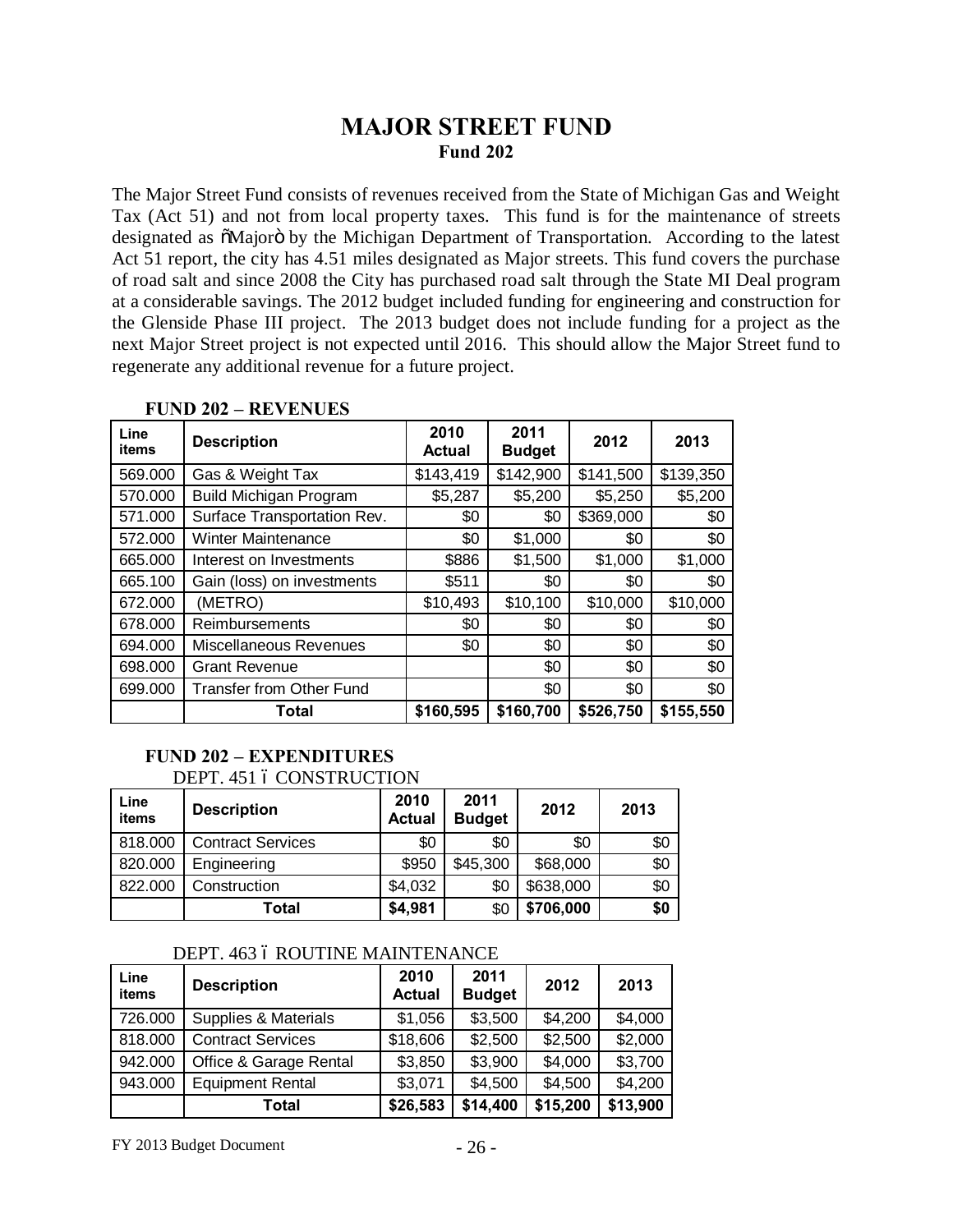# DEPT. 474 ó TRAFFIC SERVICES

| Line<br>items | <b>Description</b>                 | 2010<br><b>Actual</b> | 2011<br><b>Budget</b> | 2012    | 2013    |
|---------------|------------------------------------|-----------------------|-----------------------|---------|---------|
| 730.000       | <b>Traffic Control Supplies</b>    | \$230                 | \$500                 | \$500   | \$700   |
| 775.000       | <b>Traffic Signals-Electricity</b> | \$3,814               | \$4,000               | \$2,600 | \$3,300 |
| 818.000       | <b>Contract Services</b>           | \$3,308               | \$3,000               | \$2,750 | \$3,000 |
| 925.000       | Signal Charges - Railroad          | \$0                   | \$800                 | \$760   | \$750   |
|               | Total                              | \$7,352               | \$8,300               | \$6,610 | \$7,750 |

#### DEPT. 478 6 WINTER MAINTENANCE

| Line<br>items | <b>Description</b>      | 2010<br><b>Actual</b> | 2011<br><b>Budget</b> | 2012     | 2013     |
|---------------|-------------------------|-----------------------|-----------------------|----------|----------|
| 731.000       | <b>Rock Salt</b>        | \$4,564               | \$3,000               | \$4,555  | \$3,000  |
| 943.000       | <b>Equipment Rental</b> | \$8,228               | \$15,000              | \$11,500 | \$10,250 |
|               | Total                   | \$12,792              | \$18,000              | \$16,055 | \$13,250 |

#### DEPT. 484 - ADMINISTRATION

| Line<br>items | <b>Description</b>               | 2010<br><b>Actual</b> | 2011<br><b>Budget</b> | 2012     | 2013     |
|---------------|----------------------------------|-----------------------|-----------------------|----------|----------|
| 825.000       | <b>Administrative Fee</b>        | \$13,814              | \$15,500              | \$15,000 | \$13,800 |
| 961.000       | <b>Investment Fee</b>            | \$0                   | \$0                   | \$0      | \$0      |
| 990.000       | Labor Transfer                   | \$22,536              | \$42,000              | \$50,000 | \$28,000 |
| 990.002       | <b>Transfer to Local Streets</b> | \$10,000              | \$5,000               | \$0      | \$0      |
|               | Total                            | \$46,350              | \$62,500              | \$65,000 | \$41,800 |

#### DEPT. 487 ó CARE OF TREES

| Line<br>items | <b>Description</b>       | 2010<br><b>Actual</b> | 2011<br><b>Budget</b> | 2012    | 2013    |
|---------------|--------------------------|-----------------------|-----------------------|---------|---------|
| 818.000       | <b>Contract Services</b> | \$4,230               | \$5,500               | \$5,000 | \$3,000 |
| 943.000       | <b>Equipment Rental</b>  | \$144                 | \$500                 | \$500   | \$400   |
|               | Total                    | \$4,374               | \$6,000               | \$5,500 | \$3,400 |

#### DEPT. 488 ó CONSTRUCTION & REPAIR

| Line<br>items | <b>Description</b>           | 2010<br><b>Actual</b> | 2011<br><b>Budget</b> | 2012    | 2013  |
|---------------|------------------------------|-----------------------|-----------------------|---------|-------|
| 726.000       | Supplies & Materials         | \$0                   | \$200                 | \$500   | \$0   |
| 818.000       | <b>Contract Services</b>     | \$0                   | \$0                   | \$0     | \$0   |
| 820.000       | <b>Engineering (Permits)</b> | \$0                   | \$2,600               | \$0     | \$0   |
| 943.000       | <b>Equipment Rental</b>      | \$561                 | \$1,000               | \$1,000 | \$500 |
|               | Total                        | \$561                 | \$3,800               | \$1,500 | \$500 |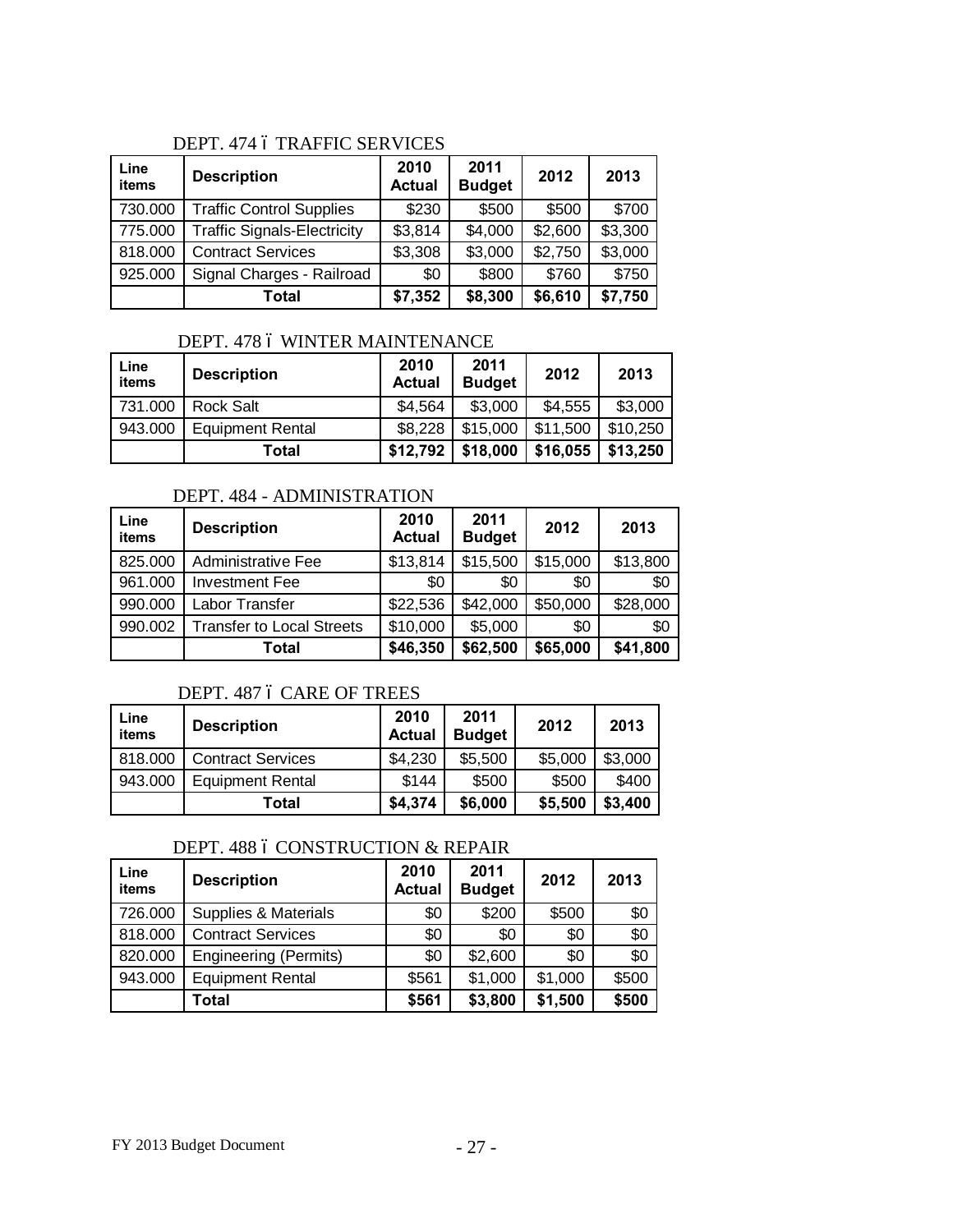# **TOTAL MAJOR STREETS EXPENDITURES**

| 2010 Actual | 2011 Budget | 2012      | 2013     |
|-------------|-------------|-----------|----------|
| \$102,992   | \$113,000   | \$815,865 | \$80,600 |

# **Major Street Fund – Fund Balance Amounts**

| Fund Balance 11-30-04 | \$176,311  |
|-----------------------|------------|
| Fund Balance 11-30-05 | \$214,562  |
| Fund Balance 11-30-06 | \$100,487  |
| Fund Balance 11-30-07 | \$160,514  |
| Fund Balance 11-30-08 | \$220,984  |
| Fund Balance 11-30-09 | $-$13,909$ |
| Fund Balance 11-30-10 | \$43,693   |
| Fund Balance 11-30-11 | \$68,763   |



#### **Major Street Fund Activity**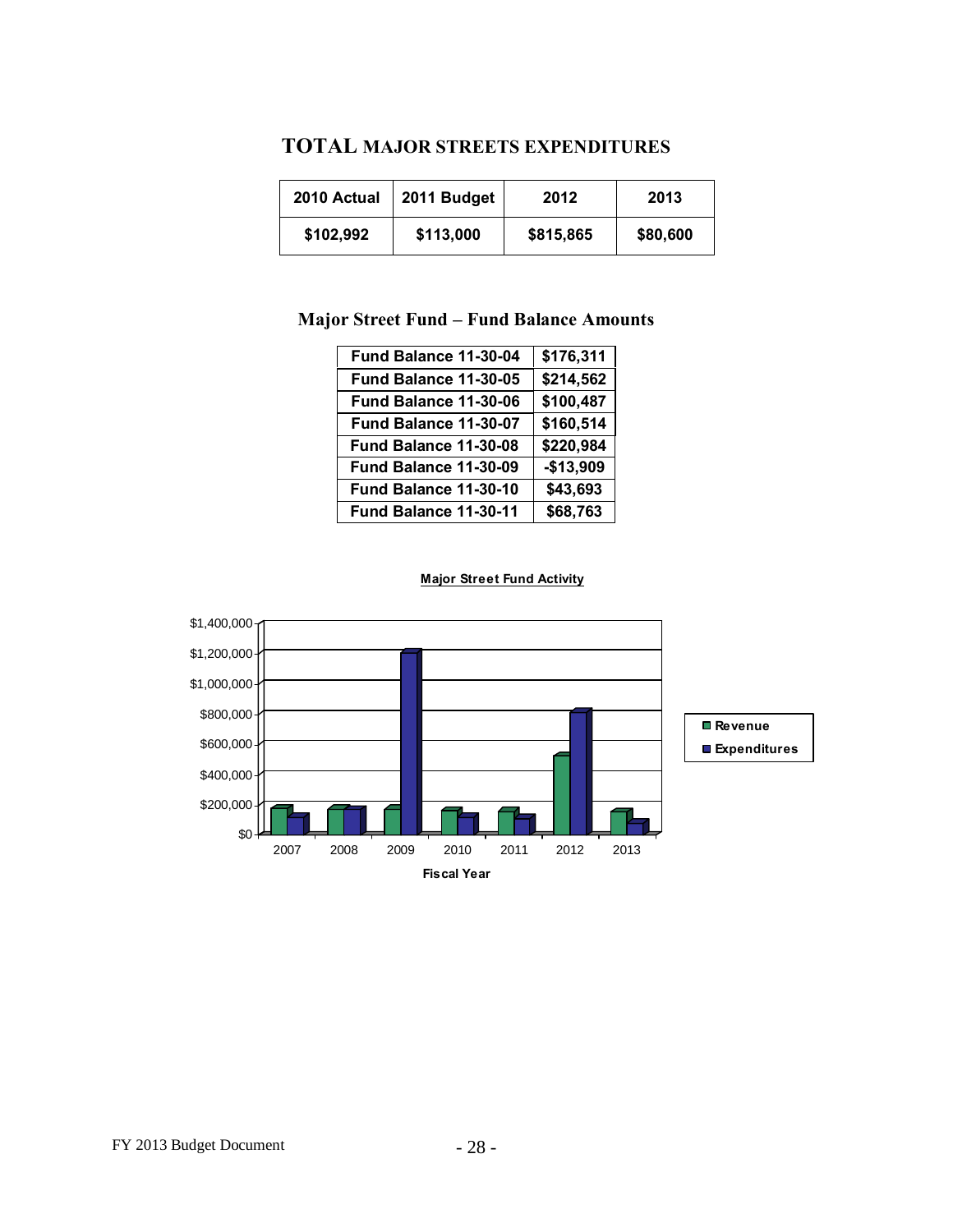# **LOCAL STREET FUND Fund 203**

The Local Street Fund consists of revenues received from the State of Michigan Gas and Weight Tax (Act 51). This fund is for the maintenance of streets designated as  $\tilde{\text{o}}$ Local by the Michigan Department of Transportation. Due to the primary residential character of Roosevelt Park the majority of our streets fall into the  $\delta$ Localo category with 9.49 miles total. Streets designated as  $\delta$ Localo are not eligible for State or Federal grant money used for reconstruction.

In FY 2013, the revenues for local streets (other than the transfer) are not expected to change much from their 2012 levels. Expenditures in 2012 included the repaving of Woodside Road west of Roosevelt Road. With respects to road maintenance, the City will continue to investigate other alternatives to funding the repair or reconstruction of Local Streets, as Act 51 funding will never be sufficient to handle this challenge. Current data compiled by WMSRDC as a result of a road survey lists the street surfaces and the priority level to repair. In 2011 the city was able to resurface two segments of Woodside Road and one segment of Sherwood Road using funds transferred from the General Fund. The 2013 Budget contains funding for a street resurfacing project with a transfer from the General Fund in the amount of \$20,000. Any reserves will be collected in the Fund Balance for future road projects.

| Line<br>items | <b>Description</b>                 | 2010<br><b>Actual</b> | 2011<br><b>Budget</b> | 2012      | 2013     |
|---------------|------------------------------------|-----------------------|-----------------------|-----------|----------|
| 569.000       | Gas & Weight Tax                   | \$54,796              | \$55,700              | \$53,500  | \$54,200 |
| 570.000       | <b>Build Michigan Program</b>      | \$2,020               | \$2,000               | \$1,800   | \$1,800  |
| 572.000       | <b>Winter Maintenance Pmt</b>      | \$0                   | \$0                   | \$0       | \$0      |
| 665.000       | Interest on Investments            | \$303                 | \$1,000               | \$300     | \$170    |
| 665.100       | Gain (loss) on investments         | \$102                 | \$0                   | \$50      | \$0      |
| 676.300       | From General Fund                  | \$84,100              |                       | \$80,000  | \$20,000 |
| 691.000       | <b>Transfers from Major Street</b> | \$10,000              | \$5,000               | \$0       | \$0      |
| 695.000       | <b>Grant Revenue</b>               | \$87,357              |                       | \$0       | \$0      |
| 699.000       | Transfer from other Fund           | \$0                   | \$80,000              | \$0       | \$0      |
| 594.000       | Miscellaneous Revenue              | \$0                   | \$0                   | \$0       | \$0      |
|               | Total                              | \$238,678             | \$143,700             | \$135,650 | \$76,170 |

#### **FUND 203 – REVENUES**

#### **FUND 203 – EXPENDITURES**  DEPT. 451 6 CONSTRUCTION

| Line<br>items | <b>Description</b>       | 2010<br><b>Actual</b> | 2011<br><b>Budget</b> | 2012     | 2013     |
|---------------|--------------------------|-----------------------|-----------------------|----------|----------|
| 818.000       | <b>Contract Services</b> | \$135,331             | \$75,000              | \$75,000 | \$35,000 |
| 820.000       | Engineering              | \$43,644              | \$5,000               | \$5,000  | \$0      |
|               | Total                    | \$178,975             | \$80,000              | \$80,000 | \$35,000 |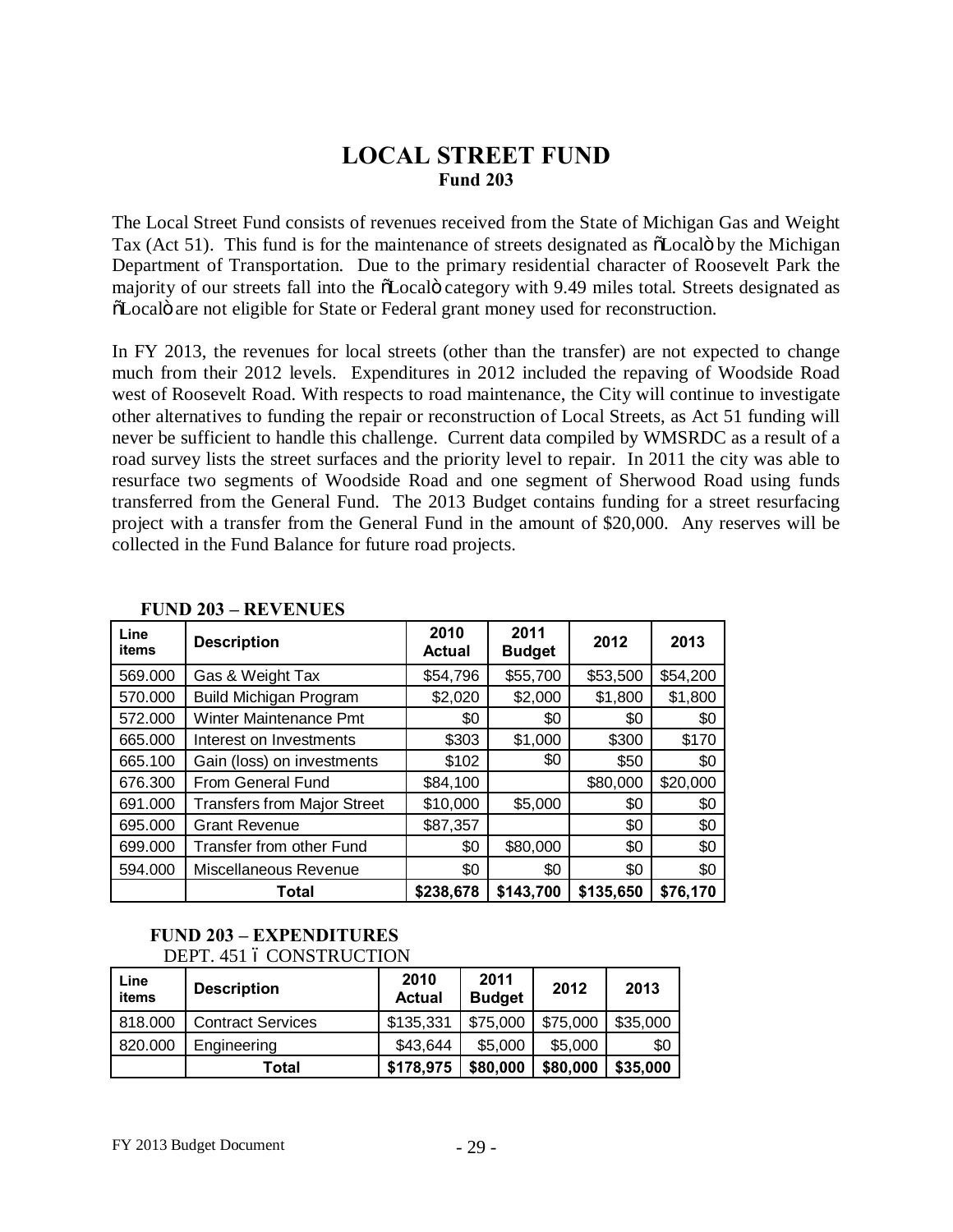#### DEPT. 463 6 ROUTINE MAINTENANCE

| Line<br>items | <b>Description</b>              | 2010<br><b>Actual</b> | 2011<br><b>Budget</b> | 2012    | 2013    |
|---------------|---------------------------------|-----------------------|-----------------------|---------|---------|
| 726.000       | <b>Supplies &amp; Materials</b> | \$1,918               | \$500                 | \$550   | \$450   |
| 818.000       | <b>Contract Services</b>        | \$0                   | \$0                   | \$0     | \$0     |
| 942.000       | Office & Garage Rental          | \$1,800               | \$2,000               | \$2,000 | \$1,750 |
| 943.000       | <b>Equipment Rental</b>         | \$1,585               | \$3,000               | \$2,800 | \$1,000 |
|               | Total                           | \$5,303               | \$5,500               | \$5,350 | \$3,200 |

# DEPT. 474 ó TRAFFIC SERVICES

| Line<br>items | <b>Description</b>              | 2010<br><b>Actual</b> | 2011<br><b>Budget</b> | 2012  | 2013  |
|---------------|---------------------------------|-----------------------|-----------------------|-------|-------|
| 730.000       | <b>Traffic Control Supplies</b> | \$134                 | \$300                 | \$400 | \$250 |
|               | Total                           | \$134                 | \$300                 | \$400 | \$250 |

#### DEPT. 478 6 WINTER MAINTENANCE

| Line<br>items | <b>Description</b>      | 2010<br><b>Actual</b> | 2011<br><b>Budget</b> | 2012     | 2013    |
|---------------|-------------------------|-----------------------|-----------------------|----------|---------|
| 731.000       | Road Salt/Sand          | \$7,752               | \$1,000               | \$2,000  | \$1,000 |
| 943.000       | <b>Equipment Rental</b> | \$5,545               | \$11,000              | \$9,500  | \$7,000 |
|               | Total                   | \$13,297              | \$12,000              | \$11,500 | \$8,000 |

# DEPT. 484 ó ADMINISTRATION

| Line<br>items | <b>Description</b>     | 2010<br><b>Actual</b> | 2011<br><b>Budget</b> | 2012     | 2013     |
|---------------|------------------------|-----------------------|-----------------------|----------|----------|
| 825.000       | Administrative Fee     | \$13,599              | \$6,000               | \$4,500  | \$4,350  |
| 961.000       | <b>Investment Fees</b> | \$0                   | \$0                   | \$0      | \$0      |
| 990.000       | Labor Transfer         | \$17,215              | \$33,000              | \$30,000 | \$18,000 |
|               | Total                  | \$30,814              | \$39,000              | \$34,500 | \$22,350 |

#### DEPT. 487 ó CARE OF TREES

| Line<br>items | <b>Description</b>       | 2010<br><b>Actual</b> | 2011<br><b>Budget</b> | 2012    | 2013    |
|---------------|--------------------------|-----------------------|-----------------------|---------|---------|
| 818.000       | <b>Contract Services</b> | \$1,600               | \$3,000               | \$3,000 | \$2,000 |
| 943.000       | <b>Equipment Rental</b>  | \$599                 | \$500                 | \$500   | \$1,000 |
|               | Total                    | \$2,199               | \$3,500               | \$3,500 | \$3,000 |

#### DEPT. 488 6 STORM DRAIN CONSTRUCTION & REPAIR

| Line<br>items | <b>Description</b>              | 2010<br><b>Actual</b> | 2011<br><b>Budget</b> | 2012  | 2013  |
|---------------|---------------------------------|-----------------------|-----------------------|-------|-------|
| 726.000       | <b>Supplies &amp; Materials</b> | \$0                   | \$250                 | \$200 | \$0   |
| 818.000       | <b>Contract Services</b>        | \$0                   | \$250                 | \$0   | \$0   |
| 820.000       | Engineering                     | \$0                   | \$250                 | \$0   | \$0   |
| 943.000       | <b>Equipment Rental</b>         | \$576                 | \$250                 | \$200 | \$800 |
|               | Total                           | \$576                 | \$1,000               | \$400 | \$800 |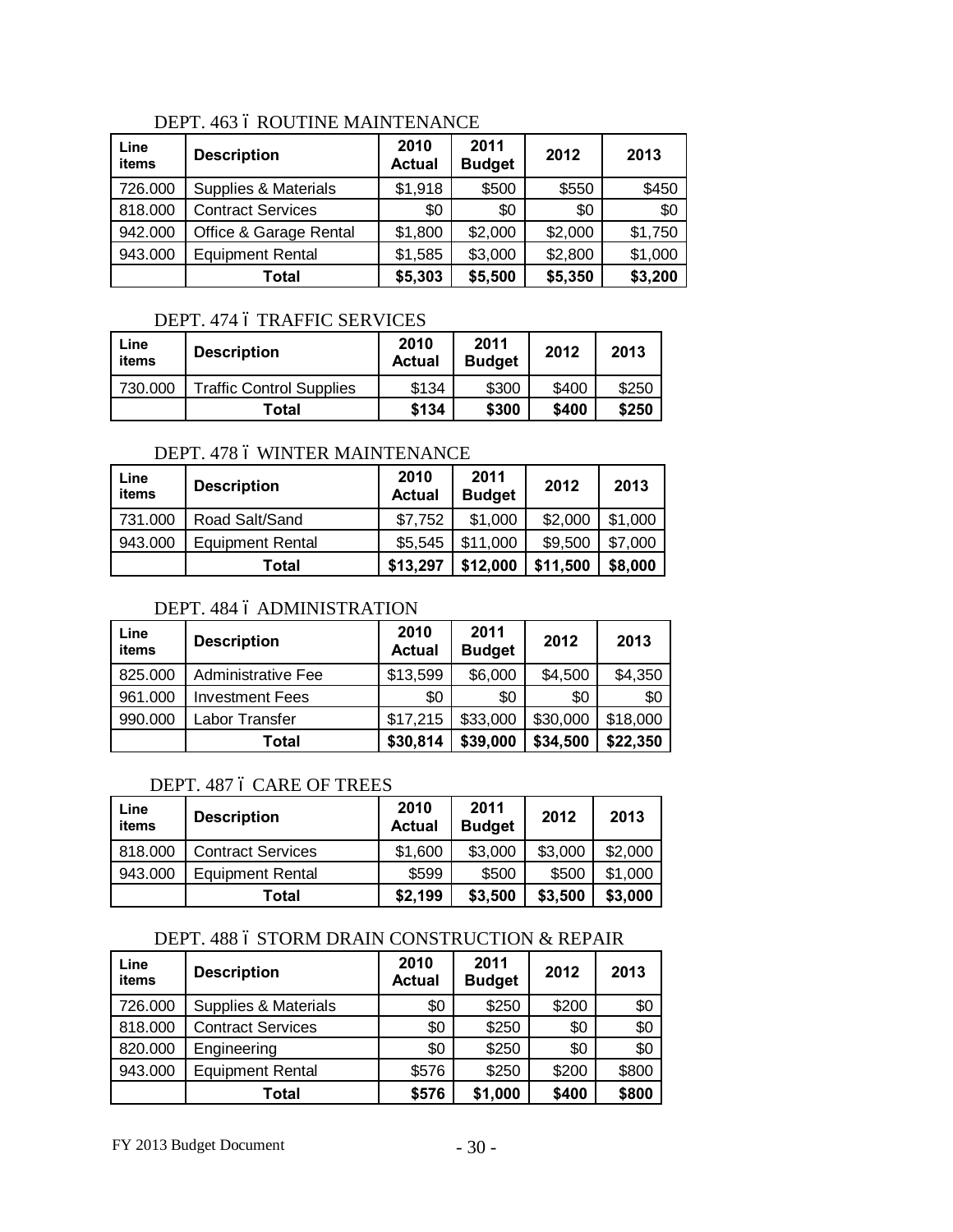#### DEPT. 990 6 TRANSFER TO OTHER FUND

| Debt Service Fund | ≛∽<br>υU | ሱስ<br>৩৬  | ሖ<br>JU. | . ക്ര    |
|-------------------|----------|-----------|----------|----------|
| ™ota⊩             | ΦU       | ሮሰ<br>DU. | ጡ<br>ΦU  | œ٬<br>งเ |

# **TOTAL LOCAL STREETS EXPENDITURES**

| 2010 Actual | 2011 Budget | 2012      | 2013     |
|-------------|-------------|-----------|----------|
| \$231,299   | \$141,300   | \$135,650 | \$71,800 |

#### **Local Streets Fund – Fund Balance Amounts**

| Fund Balance 11-30-04 | \$50,356 |
|-----------------------|----------|
| Fund Balance 11-30-05 | \$49,276 |
| Fund Balance 11-30-06 | \$68,874 |
| Fund Balance 11-30-07 | \$74,697 |
| Fund Balance 11-30-08 | \$74,697 |
| Fund Balance 11-30-09 | \$84,714 |
| Fund Balance 11-30-10 | \$92,092 |
| Fund Balance 11-30-11 | \$94,340 |

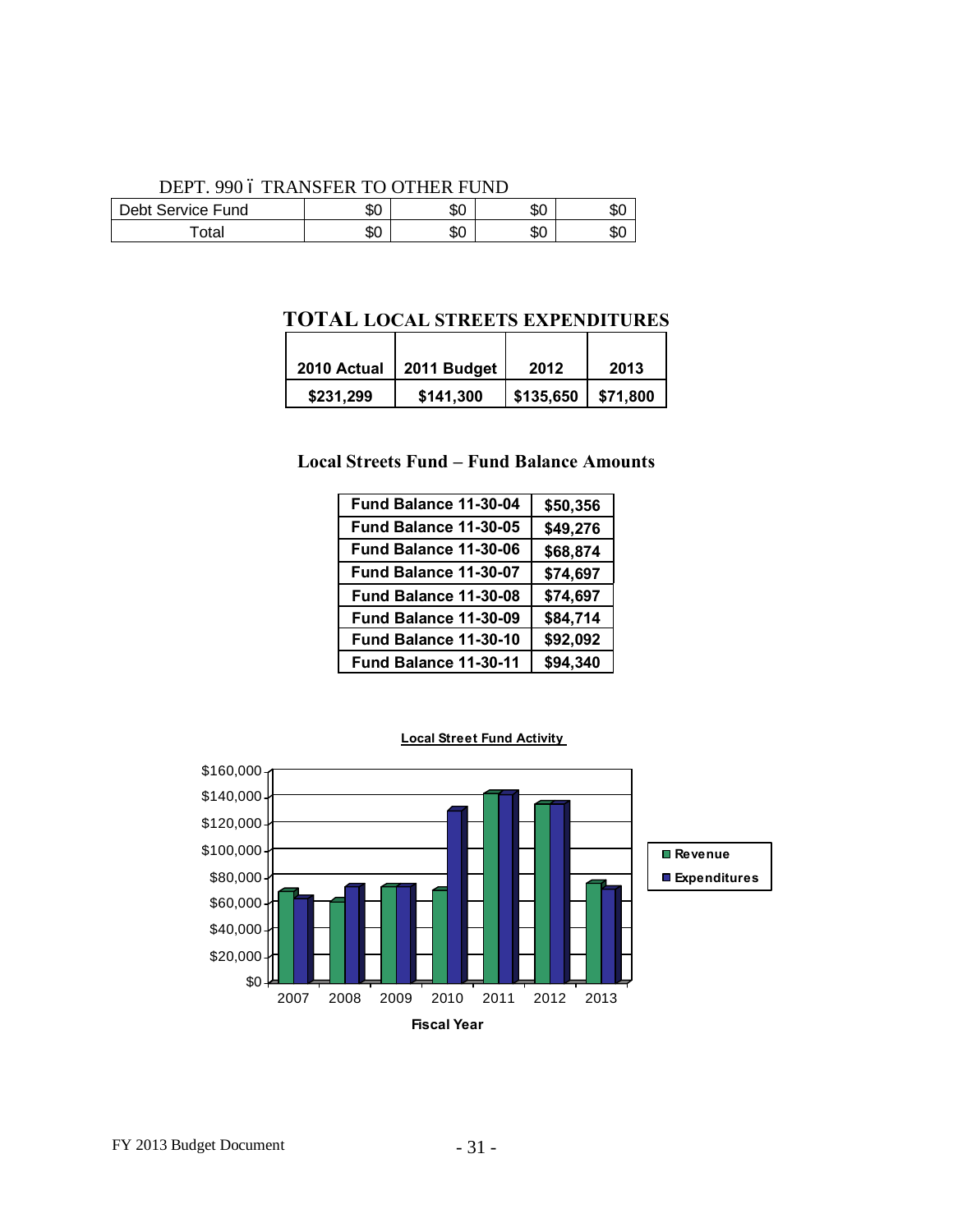# **Roosevelt Park Day Fund 235**

Roosevelt Park Day is an annual community celebration put on by the City of Roosevelt Park with the assistance of many groups, several businesses, individuals and residents who volunteer their time to ensure a great event. This fun-filled day includes a 5-K run, parade, an arts and crafts fair, games, food and entertainment of various kinds. Roosevelt Park Day is a source of pride where residents can showcase their community.

The Roosevelt Park Day fund is operated as an independent fund and is designed to be selfsustaining. This festival is funded through revenues raised by the sale of game tickets, booth rentals, sale of Roosevelt Park memorabilia and donations. Roosevelt Park Day is not supported by the City & General Fund and is only possible through the hard work of the many volunteers and the kind donations made by businesses within the community.

The budget outlined below does not anticipate any significant change in the expenditure amount but can accommodate new events and activities for Roosevelt Park Day in 2013. If it is determined that special activities and events will be added next year the budget will be amended accordingly.

| Line<br>items | <b>Description</b>      | 2010<br><b>Actual</b> | 2011<br><b>Budget</b> | 2012     | 2013     |
|---------------|-------------------------|-----------------------|-----------------------|----------|----------|
| 653.000       | Income from Games       | \$4,497               | \$4,200               | \$4,350  | \$4,200  |
| 665.000       | Interest on Investments | \$72                  |                       |          |          |
| 667.000       | <b>Booth Rental</b>     | \$3,000               | \$3,500               | \$3,000  | \$2,500  |
| 675.000       | Donations               | \$8,055               | \$10,000              | \$7,700  | \$7,600  |
| 692.000       | Miscellaneous Sales     | \$0                   | \$100                 | \$0      | \$0      |
|               | Total                   | \$15,624              | \$17,800              | \$15,050 | \$14,300 |

#### **FUND 235 - REVENUES**

#### **FUND 235 – EXPENDITURES**

| Line<br>items | <b>Description</b>       | 2010<br><b>Actual</b> | 2011<br><b>Budget</b> | 2012     | 2013     |
|---------------|--------------------------|-----------------------|-----------------------|----------|----------|
| 726.000       | Supplies & Materials     | \$1,346               | \$3,000               | \$3,000  | \$2,800  |
| 735.000       | Games                    | \$6,984               | \$9,000               | \$7,200  | \$7,000  |
| 736.000       | Prizes                   | \$363                 | \$400                 | \$400    | \$300    |
| 818.000       | <b>Contract Services</b> | \$3,568               | \$4,000               | \$4,000  | \$4,000  |
| 886.000       | <b>Civic Promotion</b>   | \$835                 | \$300                 | \$150    | \$0      |
| 905.000       | Publishing               | \$440                 | \$300                 | \$250    | \$200    |
|               | Total                    | \$13,535              | \$17,000              | \$15,000 | \$14,300 |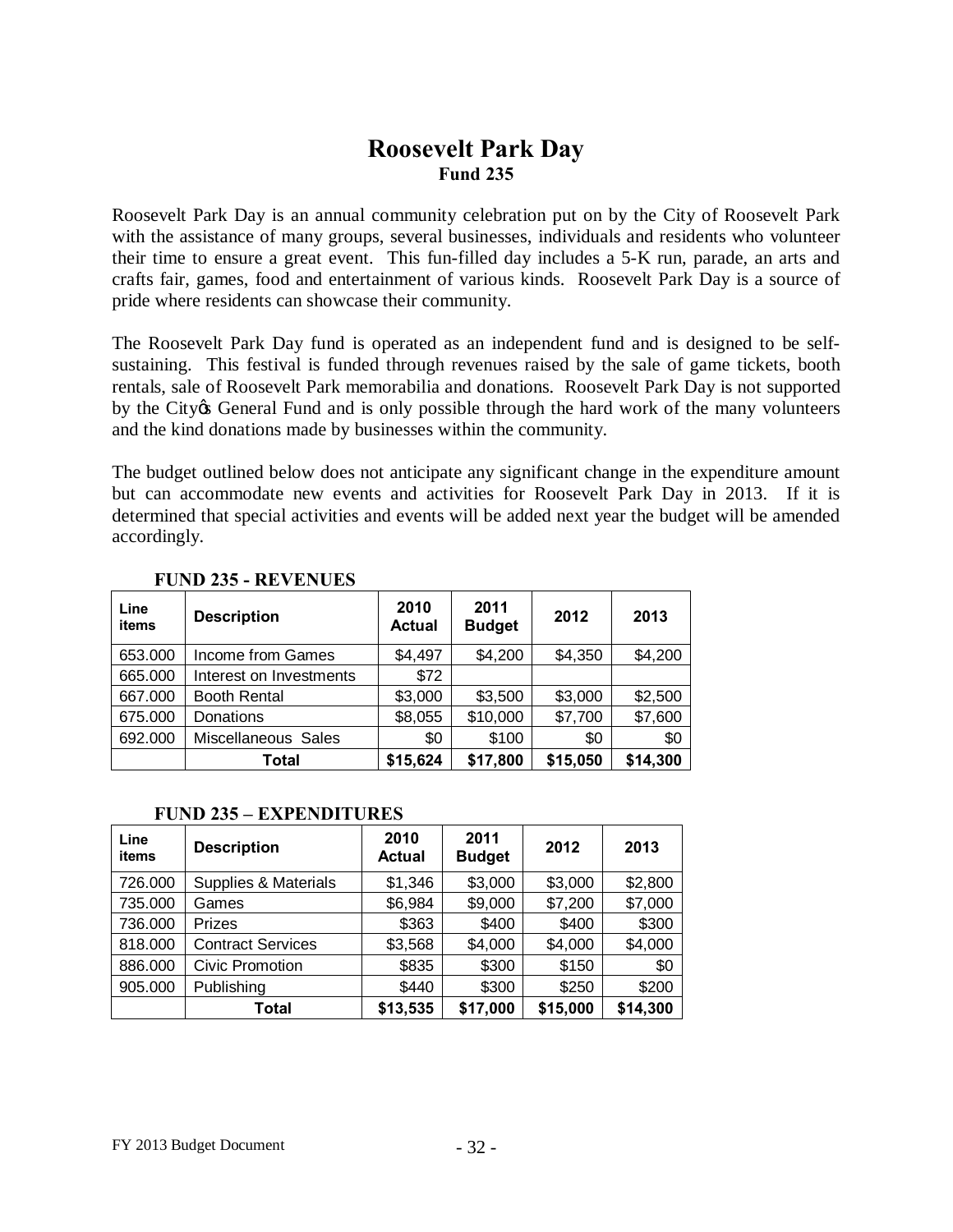| Fund Balance 11-30-04        | \$11,650 |
|------------------------------|----------|
| <b>Fund Balance 11-30-05</b> | \$14,570 |
| <b>Fund Balance 11-30-06</b> | \$13,875 |
| <b>Fund Balance 11-30-07</b> | \$19,290 |
| Fund Balance 11-30-08        | \$19,678 |
| <b>Fund Balance 11-30-09</b> | \$21,290 |
| Fund Balance 11-30-10        | \$29,934 |
| Fund Balance 11-30-11        | \$29,887 |
|                              |          |

**Roosevelt Park Day Fund – Fund Balance Amounts**

# **Downtown Development Authority Fund 248**

The Downtown Development Authority (DDA) was formed by the City of Roosevelt Park in 1998. The DDA is an independent entity governed by a Board of Directors appointed and approved by the City. This Board of Directors includes the Mayor and eight board members who consist of property owners or tenants representing the district and current council members. This Authority was initiated to assist the City of downtown area in its efforts to facilitate and promote new economic development within the Roosevelt Park DDA district. The formation of a DDA allows for alternative approaches towards financing the capital improvements necessary to attract or facilitate new development within a community to downtown district. One approach includes the Façade Grant Program which has been steady in 2012 with \$30,600 reimbursed to the applicants who have completed their respective projects. A maximum reimbursement of \$15,000 per application is allowed under the façade grant program guidelines.

The DDA will experience less revenue in 2013 as property values continue to slide downward and the settlements for several tax tribunals are scheduled for 2013. The DDA Fund will continue the practice of reimbursing the General Fund for certain services provided to the DDA and/or within the DDA district. This assistance from the DDA has been and continues to be critical to balancing the General Fund Budget. The debt on the bond payment for the Broadway streetscape project was refinanced in 2012 and the interest rate is significantly lower.



**DDA Revenue**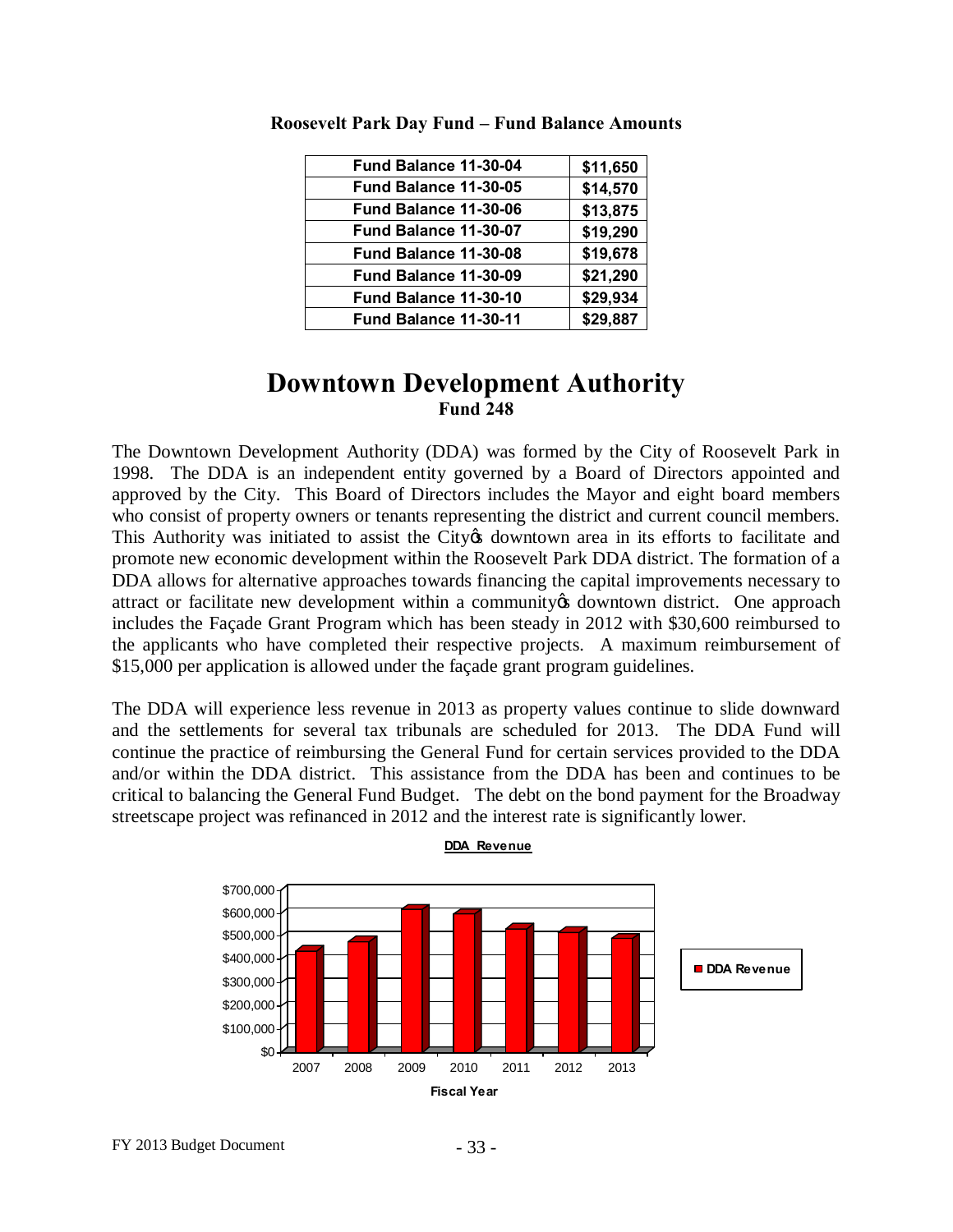# **FUND 248 - REVENUES**

| <b>Description</b>               | 2010<br><b>Actual</b> | 2011<br><b>Budget</b> | 2012      | 2013      |
|----------------------------------|-----------------------|-----------------------|-----------|-----------|
| <b>Current Real Property Tax</b> | \$583,157             | \$530,000             | \$515,000 | \$487,000 |
| <b>IFT &amp; CFT Taxes</b>       | \$30,871              |                       |           | \$1,350   |
| Interest on Investments          | \$1,567               | \$4,000               | \$2,000   | \$2,000   |
| Gain (loss) on Investments       | \$0                   | \$0                   |           | \$0       |
| <b>Insurance Claims</b>          | \$0                   | \$0                   |           | \$0       |
| <b>Bond Proceeds</b>             | \$114,900             |                       |           | \$0       |
| Other Revenue - Fund Bal.        | \$0                   | \$0                   |           | \$0       |
| Total                            | \$730,495             | \$534,000             | \$517,000 | \$490,350 |

# **FUND 248 - EXPENDITURES**

DEPT. 451 - CONSTRUCTION

| <b>Description</b>              | 2010<br><b>Actual</b> | 2011<br><b>Budget</b> | 2012      | 2013      |
|---------------------------------|-----------------------|-----------------------|-----------|-----------|
| <b>Contract Services -</b>      |                       |                       |           |           |
| Eng&Arch                        | \$24,777              | \$15,000              | \$6,000   | \$8,500   |
| <b>Broadway Streetscape</b>     | \$19,712              | \$15,000              | \$15,000  | \$10,000  |
| Oak Ridge Rd Construction       | \$0                   | \$0                   | \$0       | \$0       |
| <b>Towne Center Development</b> | \$0                   | \$0                   | \$0       | \$0       |
| Sherman Blvd. Water Main        | \$0                   | \$0                   | \$0       | \$0       |
| Façade Imp. Program             | \$58,396              | \$80,000              | \$55,000  | \$45,000  |
| Relocate DPW Facility           | \$36,716              | \$0                   | \$0       | \$0       |
| <b>Other Construction</b>       | \$49,667              | \$25,000              | \$50,000  | \$50,000  |
| <b>Property Purchase</b>        | \$133,071             |                       | \$38,500  | \$38,300  |
| Total                           | \$322,339             | \$135,000             | \$164,500 | \$151,800 |

# DEPT. 990 6 TRANSFER TO OTHER FUND

| <b>Description</b>           | 2010<br><b>Actual</b> | 2011<br><b>Budget</b> | 2012      | 2013      |
|------------------------------|-----------------------|-----------------------|-----------|-----------|
| Transfer - General Fund      | \$156,000             | \$156,000             | \$156,000 | \$156,000 |
| Gen Fund - Reimburse         | \$0                   | \$2,500               | \$0       | \$0       |
| Transfer - Debt Service Fund | \$155,783             | \$157,000             | \$177,000 | \$182,000 |
| Reserve - Property Purchase  | \$0                   | \$50,000              | \$0       | \$0       |
| Total                        | \$311,783             | \$365,500             | \$333,000 | \$338,000 |

# **TOTAL DDA EXPENDITURES**

| 2010 Actual | 2011 Budget | 2012      | 2013      |
|-------------|-------------|-----------|-----------|
| \$634,121   | \$475,500   | \$497,500 | \$489,800 |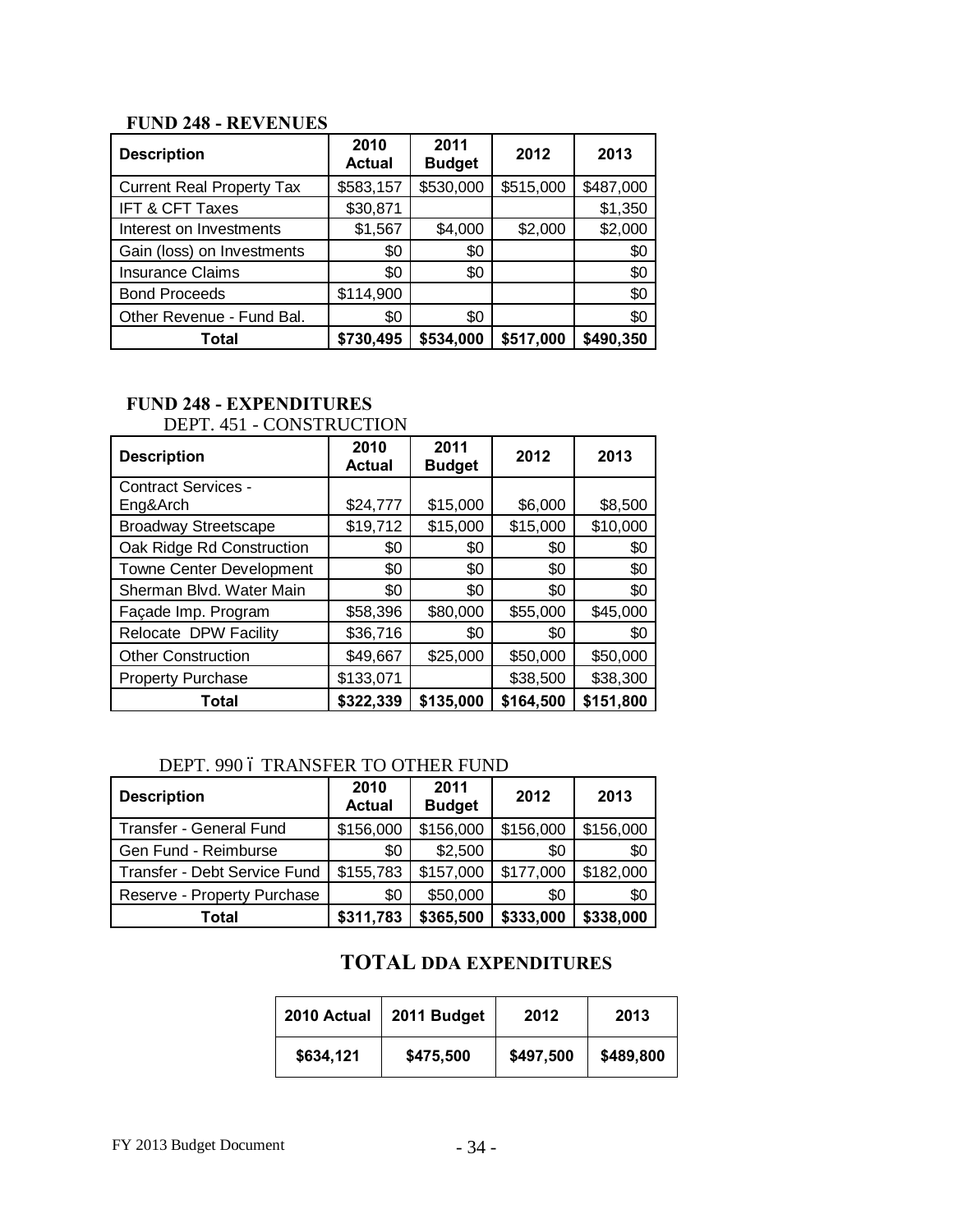| Fund Balance 11-30-04 | \$103,773   |
|-----------------------|-------------|
| Fund Balance 11-30-05 | \$363,413   |
| Fund Balance 11-30-06 | \$220,748   |
| Fund Balance 11-30-07 | \$220,748   |
| Fund Balance 11-30-08 | \$302,369   |
| Fund Balance 11-30-09 | $-$132,810$ |
| Fund Balance 11-30-10 | \$96,627    |
| Fund Balance 11-30-11 | \$206,284   |

**DDA Fund – Fund Balance Amounts**



# **DEBT SERVICE FUND Fund 301**

This fund serves as a clearing fund by collecting the revenue from the DDA Fund just prior to dispersing the interest and principal payments. The fund also accounts for the interest and retirement of any principle on long-term debt in the Sewer Fund and Water Fund.The payment amounts were established during the respective bond issue.

| <b>Line</b><br>items | <b>Description</b>              | 2010<br><b>Actual</b> | 2011<br><b>Budget</b> | 2012      | 2013      |
|----------------------|---------------------------------|-----------------------|-----------------------|-----------|-----------|
| 665.000              | Interest on Investments         | \$0                   | \$0                   | \$0       | \$0       |
| 990.000              | Transfer from DDA Fund          | \$155,729             | \$157,000             | \$177,000 | \$182,000 |
| 990.001              | <b>Transfer from Sewer Fund</b> | \$0                   | \$27,000              | \$27,700  | \$27,000  |
| 990.002              | <b>Transfer from Water Fund</b> | \$0                   | \$37,800              | \$39,700  | \$38,700  |
|                      | Total                           | \$155,729             | \$221,800             | \$244,400 | \$247,700 |

|  | <b>FUND 301 - REVENUES</b> |
|--|----------------------------|
|--|----------------------------|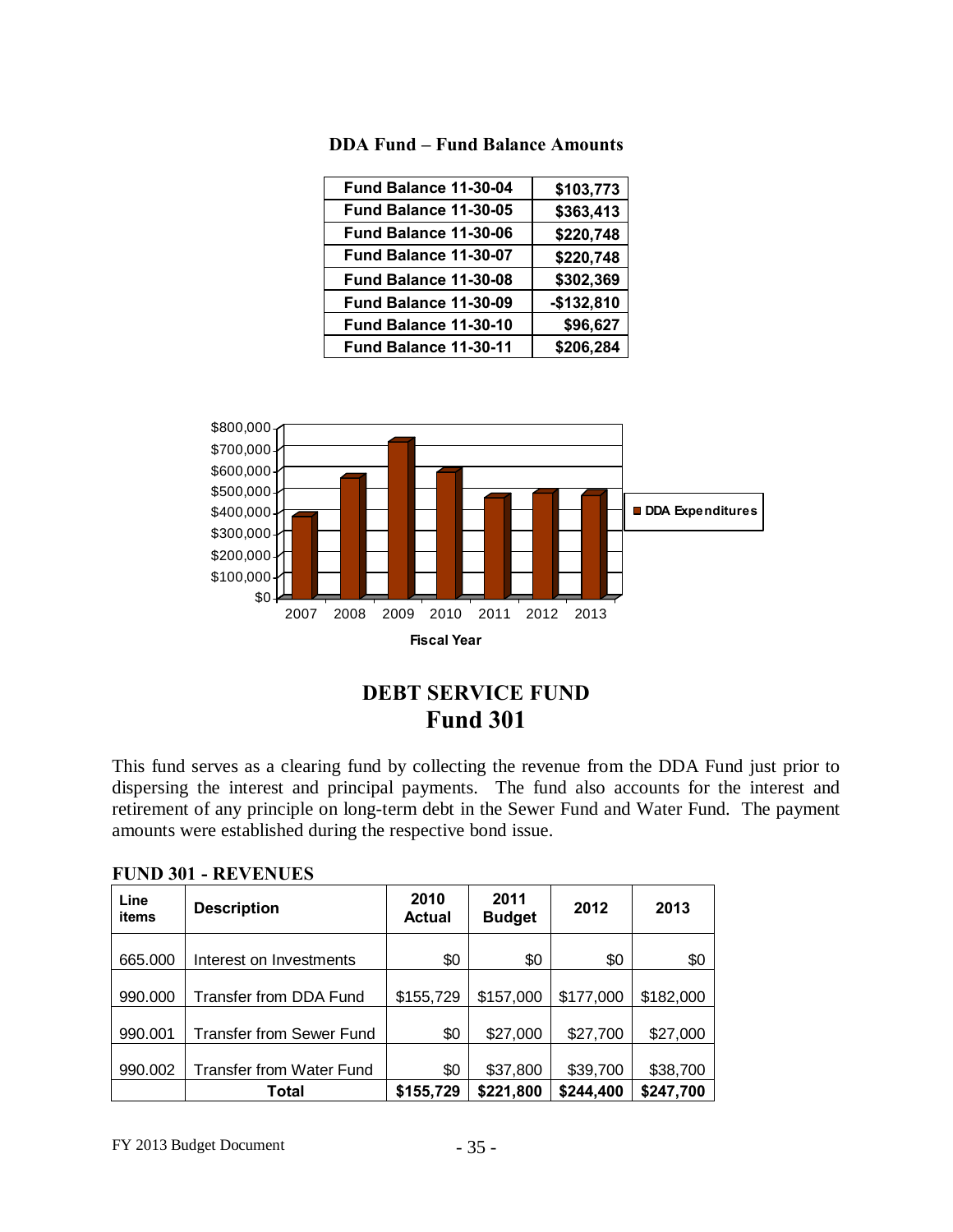| Line<br>items | <b>Description</b>     | 2010<br><b>Actual</b> | 2011<br><b>Budget</b> | 2012      | 2013      |
|---------------|------------------------|-----------------------|-----------------------|-----------|-----------|
| 968.200       | Principal - DDA Bonds  | \$95,000              | \$100,000             | \$125,000 | \$135,000 |
| 968.300       | Interest - DDA Bonds   | \$60,783              | \$57,000              | \$53,000  | \$47,050  |
|               | Principal - 2007 Bonds | \$0                   | \$40,000              | \$44,000  | \$45,000  |
|               | Interest - 2007 Bonds  | \$0                   | \$24,800              | \$22,400  | \$20,650  |
|               | Total                  | \$155,783             | \$221,800             | \$244,400 | \$247,700 |

#### **FUND 301 - EXPENDITURES**

# **SEWER FUND Fund 590**

A substantial increase in the wholesale sewage treatment rate (21.5%) adopted by the County in 2011 caused the City to follow up with an increase of 20% for the retail sewer rates. The high cost of sewage treatment coupled with the on-going groundwater problem has impacted the short-term sewage treatment costs. In 2012, the City metered and invoiced our customers 125,000,000 gallons of sewer but the City was metered and invoiced from the County for the treatment of 223,000,000 gallons of sewer. The difference of 98,000,000 gallons is a result of ground water infiltration that is being treated at the County Wastewater Facility at the same rate as actual sewer water. Unless the groundwater infiltration problem is corrected, our customers will continue to pay year after year for the treatment of groundwater as sewerage and will continue to pay some of the highest commodity rates in the County. The recent adjustment to the sewer rate has improved the revenue stream for the Sewer Fund and we are anticipating a surplus in this fund in FY 2013.

| <b>Description</b>         | 2010<br><b>Actual</b> | 2011<br><b>Budget</b> | 2012      | 2013      |
|----------------------------|-----------------------|-----------------------|-----------|-----------|
| Sewage Service             | \$713,765             | \$660,000             | \$656,000 | \$861,705 |
| <b>Penalties</b>           | \$10,033              | \$9,700               | \$10,000  | \$11,250  |
| <b>Sewer Connections</b>   | \$0                   | \$5,000               | \$0       | \$0       |
| <b>Meter Sales</b>         | \$0                   | \$300                 | \$0       | \$0       |
| <b>Sewer Permits</b>       | \$0                   | \$100                 | \$0       | \$0       |
| Interest on Investments    | \$1,277               | \$3,000               | \$1,000   | \$850     |
| Gain (Loss) on Investments | \$178                 | \$0                   | \$0       | \$0       |
| <b>Contributed Capital</b> | \$65,519              | \$0                   | \$0       | \$0       |
| Miscellaneous Revenues     | \$0                   | \$0                   | \$0       | \$0       |
| Total                      | \$790,771             | \$678,100             | \$667,000 | \$873,805 |

#### **FUND 590 – REVENUES**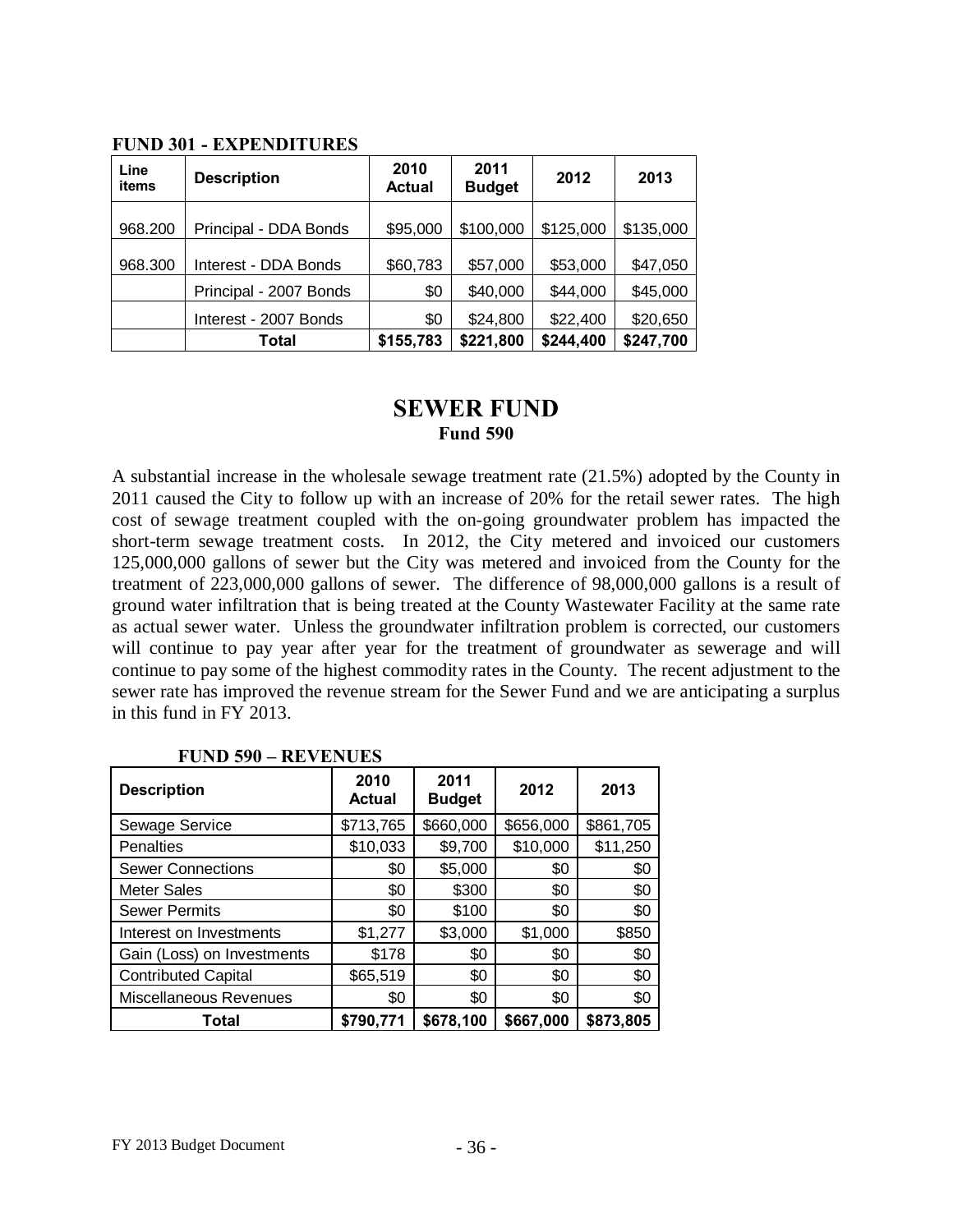| <b>Description</b>                  | 2010<br><b>Actual</b> | 2011<br><b>Budget</b> | 2012      | 2013      |
|-------------------------------------|-----------------------|-----------------------|-----------|-----------|
| Supplies & Materials                | \$104                 | \$300                 | \$500     | \$1,500   |
| <b>Tools</b>                        | \$0                   | \$100                 | \$200     | \$400     |
| <b>Sewer Connection Material</b>    | \$0                   | \$4,000               | \$3,000   | \$2,000   |
| <b>Wastewater Disposal</b>          | \$222,541             | \$327,300             | \$298,249 | \$329,264 |
| Interceptor Bond 17M                | \$46,845              | \$57,100              | \$66,676  | \$63,415  |
| <b>Collection System Bonds 1a</b>   | \$31,808              | \$37,500              | \$44,776  | \$47,984  |
| <b>Collection System Bonds 1b</b>   | \$24,399              | \$54,000              | \$35,698  | \$38,747  |
| 66" Force Main Bonds 1& 2           | \$66,384              | \$49,500              | \$95,040  | \$95,758  |
| <b>Computer Software</b>            | \$0                   | \$4,000               | \$1,000   | \$1,000   |
| <b>Contractual Services</b>         | \$28,856              | \$16,000              | \$20,000  | \$20,000  |
| <b>Contractual Repair</b>           | \$0                   | \$0                   | \$2,000   | \$2,000   |
| Software Support                    | \$660                 | \$700                 | \$750     | \$750     |
| Engineering                         | \$0                   | \$1,000               | \$1,000   | \$1,000   |
| <b>Administrative Fee</b>           | \$108,788             | \$99,300              | \$100,050 | \$131,070 |
| <b>Meeting Expense</b>              | \$0                   | \$100                 | \$100     | \$100     |
| Printing                            | \$179                 | \$100                 | \$100     | \$100     |
| Electricity - GWP                   | \$3,752               | \$3,500               | \$3,900   | \$4,500   |
| GWP - Repair                        | \$519                 | \$1,500               | \$2,000   | \$2,000   |
| Office & Garage Rental              | \$13,400              | \$13,400              | \$13,400  | \$13,400  |
| <b>Equipment Rental</b>             | \$6,000               | \$4,000               | \$4,000   | \$4,000   |
| Miscellaneous                       | \$147                 | \$100                 | \$150     | \$150     |
| Memberships & Dues                  | \$2,000               | \$2,000               | \$60      | \$2,100   |
| <b>Investment Fees</b>              | \$0                   | \$0                   | \$0       | \$0       |
| Amoritzation                        | \$0                   | \$0                   | \$0       | \$0       |
| Depreciation                        | \$43,393              | \$0                   | \$40,500  | \$40,500  |
| Uncollected Revenue Exp.            | \$0                   | \$0                   | \$0       | \$0       |
| Labor Transfer                      | \$22,981              | \$20,500              | \$25,000  | \$25,000  |
| Transfer - Debt Service Fund        | \$0                   | \$27,050              | \$27,700  | \$26,956  |
| 2.3M Bond - 1992                    | \$0                   | \$0                   |           | \$0       |
| 23M Bond - 1989                     | \$0                   | \$0                   |           | \$0       |
| 23M Bond - 1996                     | \$0                   | \$0                   |           | \$0       |
| <b>Transfer - Construction Fund</b> | \$0                   | \$0                   |           | \$0       |
| <b>Total</b>                        | \$622,755             | \$723,050             | \$785,849 | \$853,694 |

# **FUND 590 – EXPENDITURES**

| Fund Balance 11-30-04 | \$665,847 |
|-----------------------|-----------|
| Fund Balance 11-30-05 | \$434,281 |
| Fund Balance 11-30-06 | \$448,411 |
| Fund Balance 11-30-07 | \$477,011 |
| Fund Balance 11-30-08 | \$455,417 |
| Fund Balance 11-30-09 | \$240,566 |
| Fund Balance 11-30-10 | \$337,886 |
| Fund Balance 11-30-11 | \$593,837 |
|                       |           |

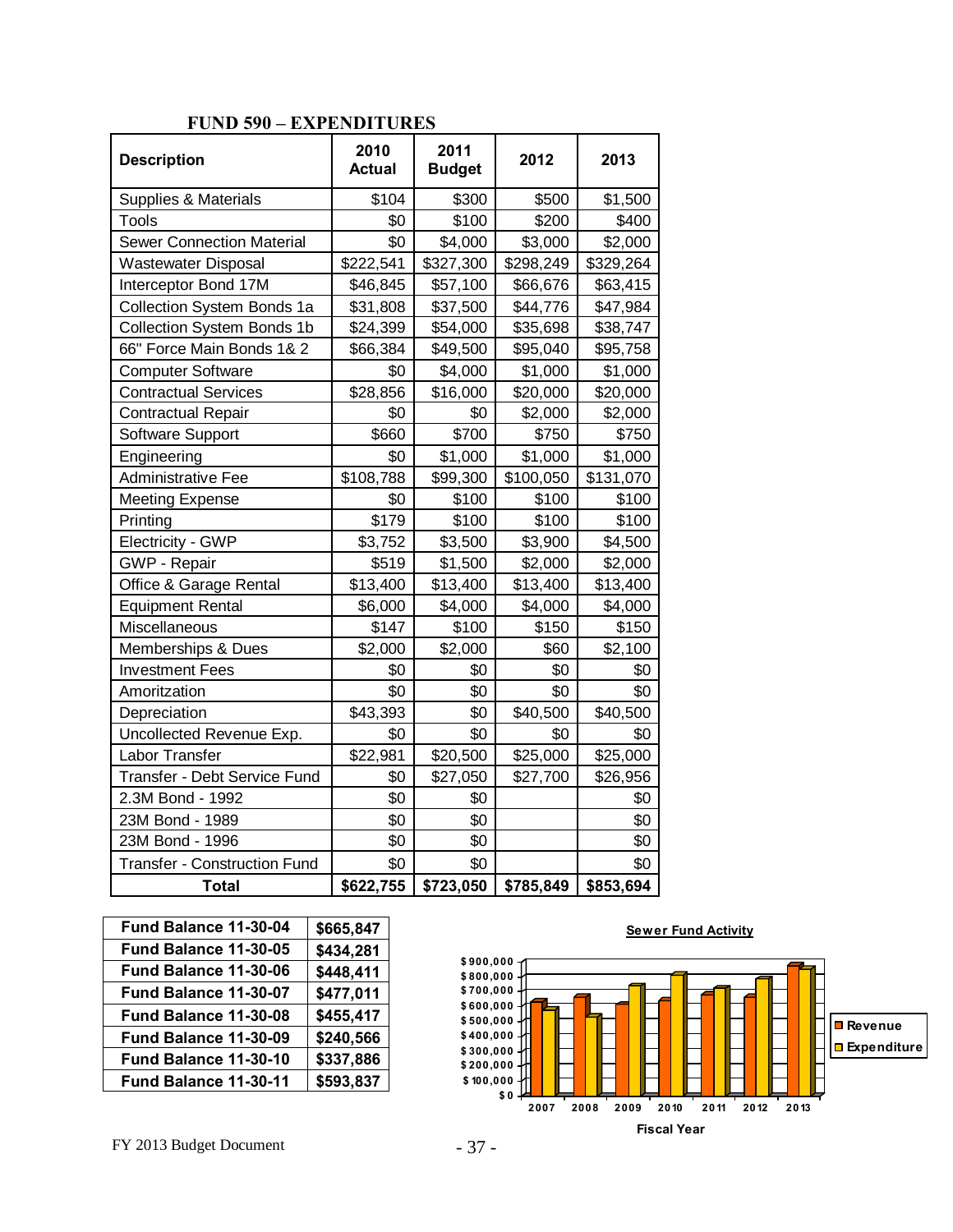# **WATER FUND Fund 591**

This fund provides for the operation and maintenance of the water distribution system and all appurtenances. Account # 749.001 was added to the Water Fund in 2011 to include the purchase of water meters as needed. The City received an exceptional report on the Reliability Study completed by Black & Veatch that is required by the D.E.Q. every five years for any public water distribution system. The Reliability Study indicates that all upgrades to the system in the past have been favorable and the long term recommendation includes the replacement of the old cast iron water main piping when feasible. In 2012 the City agreed to a 40 year contract for water that lowers the current multiplier charged for water supplied by the Muskegon Filtration Plant. The 40 year agreement is multi-jurisdictional and incorporates all pre-existing Muskegon Filtration customers under a single contract with a long-term uniform rate structure.

| <b>Description</b>            | 2010<br><b>Actual</b> | 2011<br><b>Budget</b> | 2012      | 2013      |
|-------------------------------|-----------------------|-----------------------|-----------|-----------|
| <b>Hydrant Rental</b>         | \$0                   | \$100                 | \$0       | \$200     |
| <b>Penalties</b>              | \$9,254               | \$10,000              | \$10,500  | \$10,800  |
| <b>Water Connections</b>      | \$0                   | \$5,000               | \$0       | \$0       |
| <b>Irrigation Meter Sales</b> | \$660                 | \$1,000               | \$450     | \$300     |
| <b>Meters Sales</b>           | \$0                   | \$100                 | \$0       | \$0       |
| <b>Water Sales</b>            | \$753,008             | \$710,000             | \$722,000 | \$780,631 |
| Permits                       | \$0                   | \$0                   | \$0       | \$0       |
| Interest on Investments       | \$2,059               | \$3,000               | \$1,350   | \$1,500   |
| Gain (Loss) on Investments    | \$28                  | \$0                   | \$0       | \$0       |
| <b>Contributed Capital</b>    | \$0                   | \$0                   | \$0       | \$0       |
| Miscellaneous Revenues        | \$75                  | \$1,000               | \$250     | \$0       |
| Total                         | \$765,084             | \$730,200             | \$734,550 | \$793,431 |

**FUND 591 – REVENUES** 

#### **FUND 591 – EXPENDITURES**

| <b>Description</b>             | 2010<br><b>Actual</b> | 2011<br><b>Budget</b> | 2012      | 2013      |
|--------------------------------|-----------------------|-----------------------|-----------|-----------|
| Tools                          | \$331                 | \$1,200               | \$1,000   | \$2,000   |
| Water Hydrant Material         | \$220                 | \$500                 | \$500     | \$1,500   |
| Water Main Repair Material     | \$66                  | \$3,000               | \$400     | \$6,000   |
| Water Service Conn. Material   | \$6,018               | \$4,000               | \$2,000   | \$2,000   |
| <b>Water Meters</b>            |                       | \$4,000               | \$4,000   | \$4,000   |
| <b>Water Purchased</b>         | \$345,928             | \$425,000             | \$401,400 | \$366,463 |
| <b>Computer Software Purch</b> | \$0                   | \$0                   | \$0       | \$500     |
| Computer Hardware Purch        | \$0                   | \$4,000               | \$0       | \$1,500   |
| <b>Contract Services</b>       | \$6,209               | \$5,500               | \$0       | \$30,000  |
| Software Support - Meters      | \$660                 | \$600                 | \$750     | \$750     |

FY 2013 Budget Document - 38 -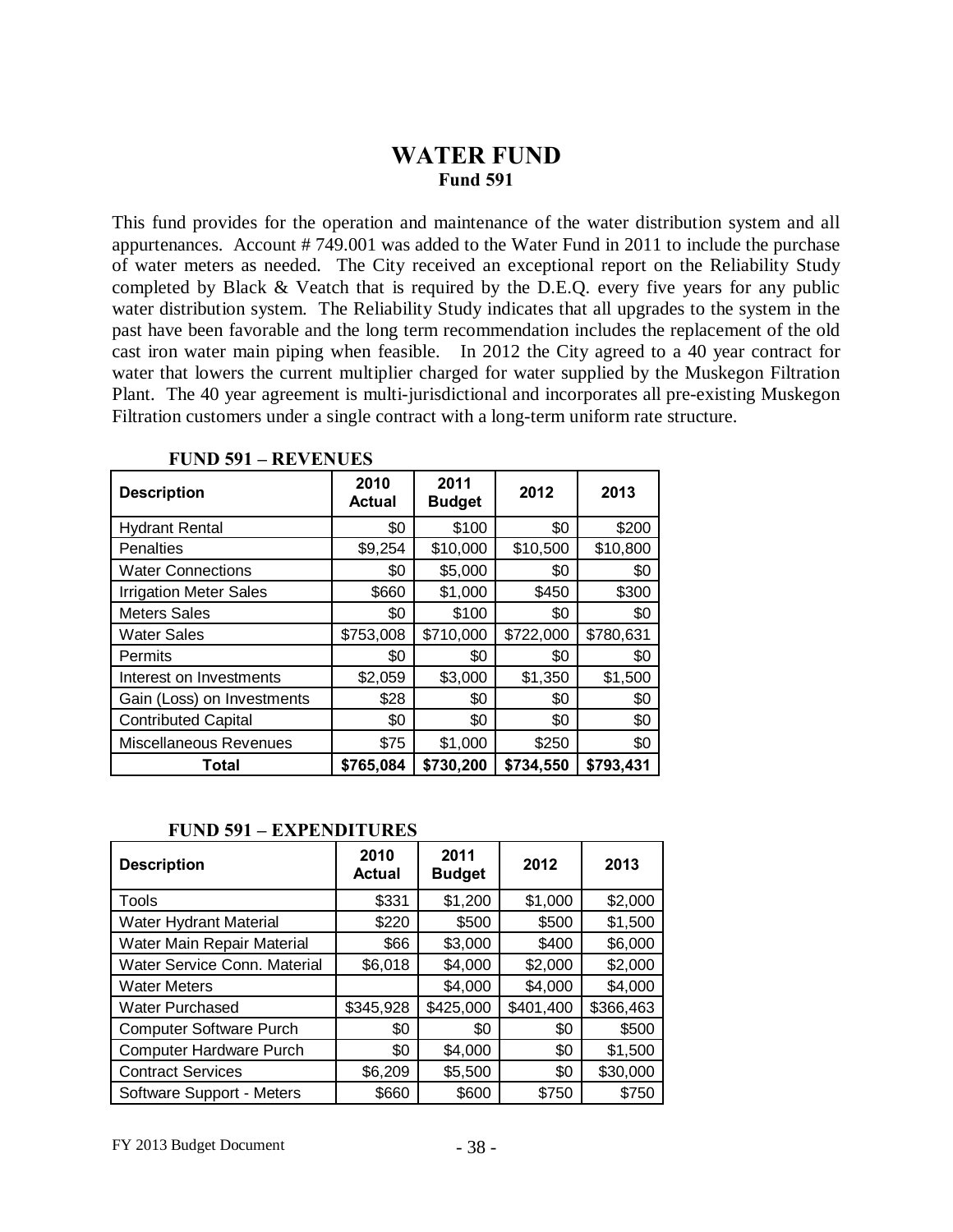| Engineering                          | \$5,753   | \$2,000   | \$400     | \$1,500   |
|--------------------------------------|-----------|-----------|-----------|-----------|
| <b>Testing and Administration</b>    |           | \$4,000   | \$0       | \$0       |
| <b>Administrative Fee</b>            | \$114,763 | \$109,500 | \$110,183 | \$119,000 |
| Conference & Workshops               | \$0       | \$500     | \$500     | \$700     |
| Printing                             | \$62      | \$300     | \$400     | \$400     |
| Office & Garage Rental               | \$16,100  | \$18,500  | \$18,500  | \$18,500  |
| <b>Equipment Rental</b>              | \$10,000  | \$10,000  | \$10,000  | \$10,000  |
| Miscellaneous                        | \$408     | \$500     | \$600     | \$1,000   |
| Memberships & Dues                   | \$977     | \$2,000   | \$0       | \$2,500   |
| <b>Investment Fees</b>               | \$0       | \$0       | \$0       | \$0       |
| <b>Uncollected Revenue Exp</b>       | \$0       | \$0       | \$0       | \$0       |
| <b>Interest Expense</b>              | \$14,678  | \$10,000  |           | \$0       |
| <b>Depreciation Expense</b>          | \$40,505  | \$20,000  | \$38,000  | \$38,000  |
| Labor Transfer                       | \$36,902  | \$30,000  | \$37,500  | \$37,500  |
| Transfer to 202 Fund                 | \$0       | \$0       | \$0       | \$0       |
| <b>Transfer to Construction Fund</b> | \$0       | \$0       | \$0       | \$0       |
| <b>Transfer to Debt Service</b>      | \$0       | \$39,000  | \$37,600  | \$38,669  |
| Total                                | \$599,580 | \$694,100 | \$663,733 | \$682,482 |

| Fund Balance 11-30-04 | \$314,303   |             |
|-----------------------|-------------|-------------|
| Fund Balance 11-30-05 | \$494,963   | \$1,200,000 |
| Fund Balance 11-30-06 | \$409,024   | \$1,000,000 |
| Fund Balance 11-30-07 | \$591,499   | \$800,000   |
| Fund Balance 11-30-08 | \$590,220   | \$600,000   |
| Fund Balance 11-30-09 | \$724,307   | \$400,000   |
| Fund Balance 11-30-10 | \$796,994   | \$200,000   |
| Fund Balance 11-30-11 | \$1,204,525 | \$0         |
|                       |             |             |

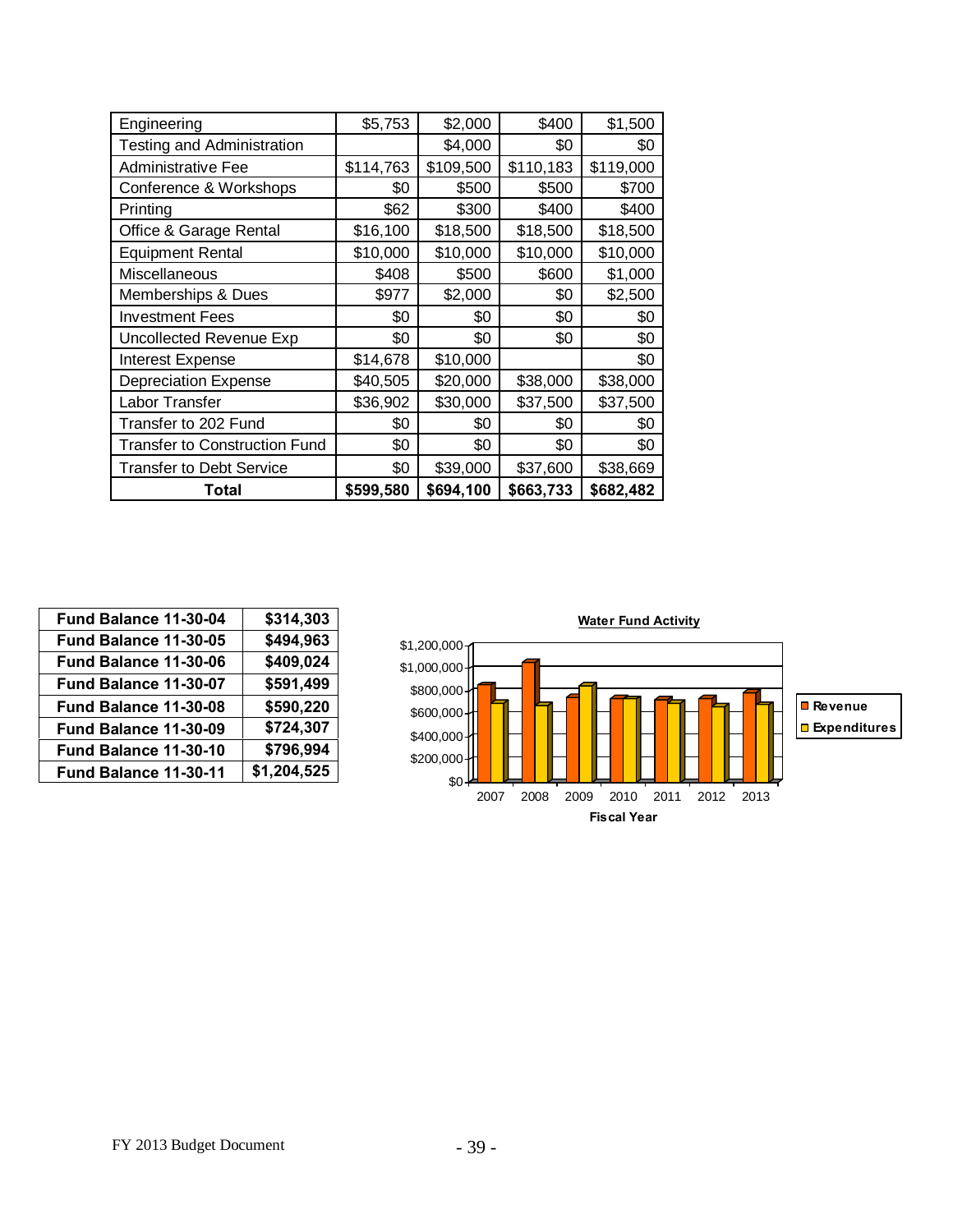# **EQUIPMENT FUND Fund 640**

The Equipment Fund serves as an internal funding mechanism for the purchase, repair and maintenance of City facilities and equipment. Each fund contributes to the Equipment Fund based on the use (i.e., rental) of any truck, backhoe, loader or other equipment during the year. The rates assessed for the use of equipment are based on rates provided by the Michigan Department of Transportation. Any surplus is added to the fund balance that is then used as the source of funding for equipment purchases. In 2012, the City purchased a new plow truck along with a new leaf vacuum used to maintain city property. Both purchases have replaced equipment that was in use by the City for twenty years. FY 2013 anticipates a replacement purchase of the riding lawn mower for the Department of Public Works.

| Line<br>items | <b>Description</b>         | 2010<br><b>Actual</b> | 2011<br><b>Budget</b> | 2012     | 2013     |
|---------------|----------------------------|-----------------------|-----------------------|----------|----------|
| 665.000       | Interest on Investments    | \$1,921               | \$2,000               | \$1,700  | \$1,500  |
| 665.100       | Gain (Loss) on Investments | \$716                 | \$0                   | \$0      | \$0      |
| 676.100       | Major Street Fund          | \$12,003              | \$20,800              | \$17,000 | \$15,350 |
| 676.000       | <b>Local Street Fund</b>   | \$8,306               | \$15,000              | \$11,950 | \$9,800  |
| 676.300       | General Fund               | \$47,460              | \$38,000              | \$41,000 | \$30,500 |
| 676.400       | Water & Sewer Fund         | \$16,000              | \$14,500              | \$14,000 | \$14,000 |
| 679.000       | <b>Insurance Claim</b>     | \$0                   | \$0                   | \$0      | \$0      |
| 680.000       | Sale of Equipment          | \$5,300               | \$1,000               | \$10,000 | \$2,000  |
| 694.000       | Miscellaneous Revenue      | \$0                   | \$0                   | \$0      | \$0      |
|               | Total                      | \$91,706              | \$91,300              | \$95,650 | \$73,150 |

|  |  | <b>FUND 640 - REVENUES</b> |
|--|--|----------------------------|
|--|--|----------------------------|

#### **FUND 640 - EXPENDITURES**

| Line<br>items | <b>Description</b>         | 2010<br><b>Actual</b> | 2011<br><b>Budget</b> | 2012      | 2013     |
|---------------|----------------------------|-----------------------|-----------------------|-----------|----------|
| 726.000       | Supplies & Materials       | \$4,812               | \$7,500               | \$7,500   | \$4,300  |
| 751.000       | Gas & Oil                  | \$15,221              | \$20,000              | \$22,200  | \$15,200 |
| 825.000       | Administrative Fee         | \$9,411               | \$13,000              | \$14,347  | \$10,973 |
| 936.000       | Equipment Repair & Maint.  | \$9,141               | \$12,000              | \$15,000  | \$13,500 |
| 961.000       | <b>Investment Fees</b>     | \$0                   | \$0                   | \$0       | \$0      |
| 969.000       | Depreciation               | \$9,498               | \$17,500              | \$3,700   | \$2,700  |
| 985.000       | <b>Equipment Purchases</b> | \$1,025               | \$0                   | \$155,000 | \$10,000 |
| 990.000       | Labor Transfer             | \$16,908              | \$18,000              | \$28,000  | \$29,500 |
| 990.300       | General Fund Reimb.        | \$0                   | \$0                   | \$0       |          |
|               | Total                      | \$66,017              | \$88,000              | \$245,747 | \$86,173 |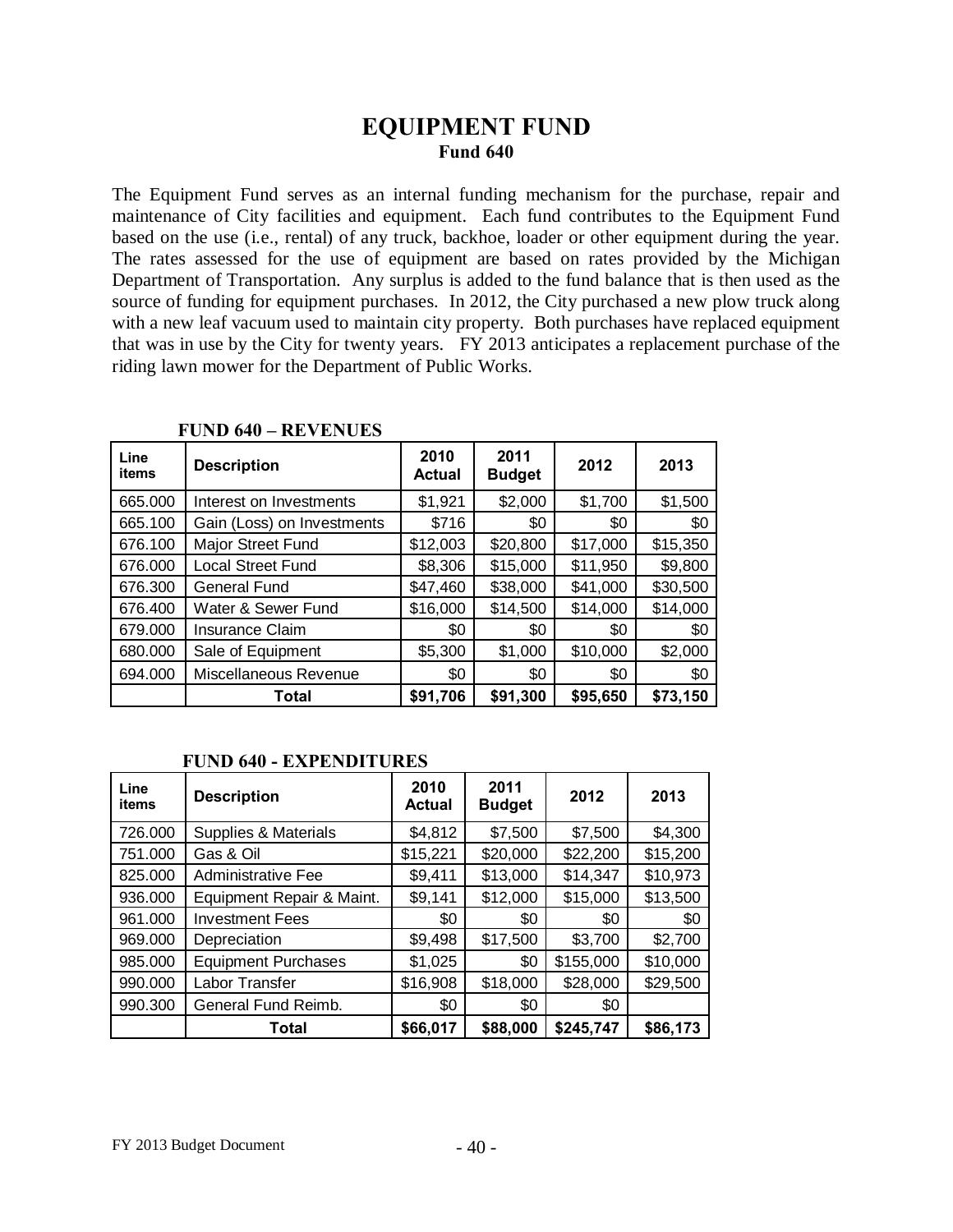| Fund Balance 11-30-04 | \$345,643 |
|-----------------------|-----------|
| Fund Balance 11-30-05 | \$227,560 |
| Fund Balance 11-30-06 | \$220,908 |
| Fund Balance 11-30-07 | \$224,966 |
| Fund Balance 11-30-08 | \$222,003 |
| Fund Balance 11-30-09 | \$283,363 |
| Fund Balance 11-30-10 | \$318,809 |
| Fund Balance 11-30-11 | \$346,942 |

**Equipment Fund – Fund Balance Amounts**

# **Five Year Capital Improvement Plan**

The CIP has been updated annually to show the anticipated projects and equipment purchases that will be made in the coming years. The impact of capital assets on the operating budget can be burdensome and by updating this plan as part of the annual budget, the City Council and staff can anticipate these expenditures and therefore budget accordingly. It is important for the City to understand that capital assets need to be maintained and evaluated on a regular basis to avoid large equipment/maintenance expenditures. The CIP details the specific expenditures and the source of funding as part of the capital financing plan. Only equipment and capital improvements greater than \$5,000 are included. The CIP is for planning purposes only and the City Council has the option of adding, deleting, or revising the plan as they choose during the fiscal year.

| <b>Project/Equipment</b>         | <b>Estimated</b><br><b>Cost</b> | <b>Source of Funding</b>          | <b>Fiscal</b><br>Year |
|----------------------------------|---------------------------------|-----------------------------------|-----------------------|
| FY 2012                          |                                 |                                   |                       |
| Glenside Reconstruct - Phase III | \$100,000                       | <b>General Fund/Major Streets</b> | 2012                  |
| Park Improvements                | \$15,000                        | <b>General Fund</b>               | 2012                  |
| Sidewalk - Norton Avenue         | \$50,000                        | Downtown Dev Authority            | 2012                  |
| <b>Plow/Salt Truck</b>           | \$135,000                       | <b>Equipment Fund</b>             | 2012                  |
| Leaf Vacuum                      | \$12,000                        | <b>Equipment Fund</b>             | 2012                  |
| 2012 Subtotal                    | \$312,000                       |                                   |                       |

#### **FIVE YEAR CAPITAL IMPROVEMENT PLAN (CIP)**

| FY 2013                        |           |                        |      |
|--------------------------------|-----------|------------------------|------|
| <b>Police Cruiser</b>          | \$25,000  | <b>General Fund</b>    | 2013 |
| Sidewalk - Norton Avenue       | \$50,000  | Downtown Dev Authority | 2013 |
| Lawn Mower                     | \$10,000  | <b>Equipment Fund</b>  | 2013 |
| <b>Resurface Tennis Courts</b> | \$15,000  | <b>General Fund</b>    | 2013 |
| 2013 Subtotal                  | \$100,000 |                        |      |

| FY 2014                              |          |                        |      |
|--------------------------------------|----------|------------------------|------|
| Park Improvements                    | \$20,000 | <b>General Fund</b>    | 2014 |
| Sidewalk - Norton Avenue             | \$50,000 | Downtown Dev Authority | 2014 |
| <b>Community Center Improvements</b> | \$20,000 | General Fund           | 2014 |
| 2014 Subtotal                        | \$90,000 |                        |      |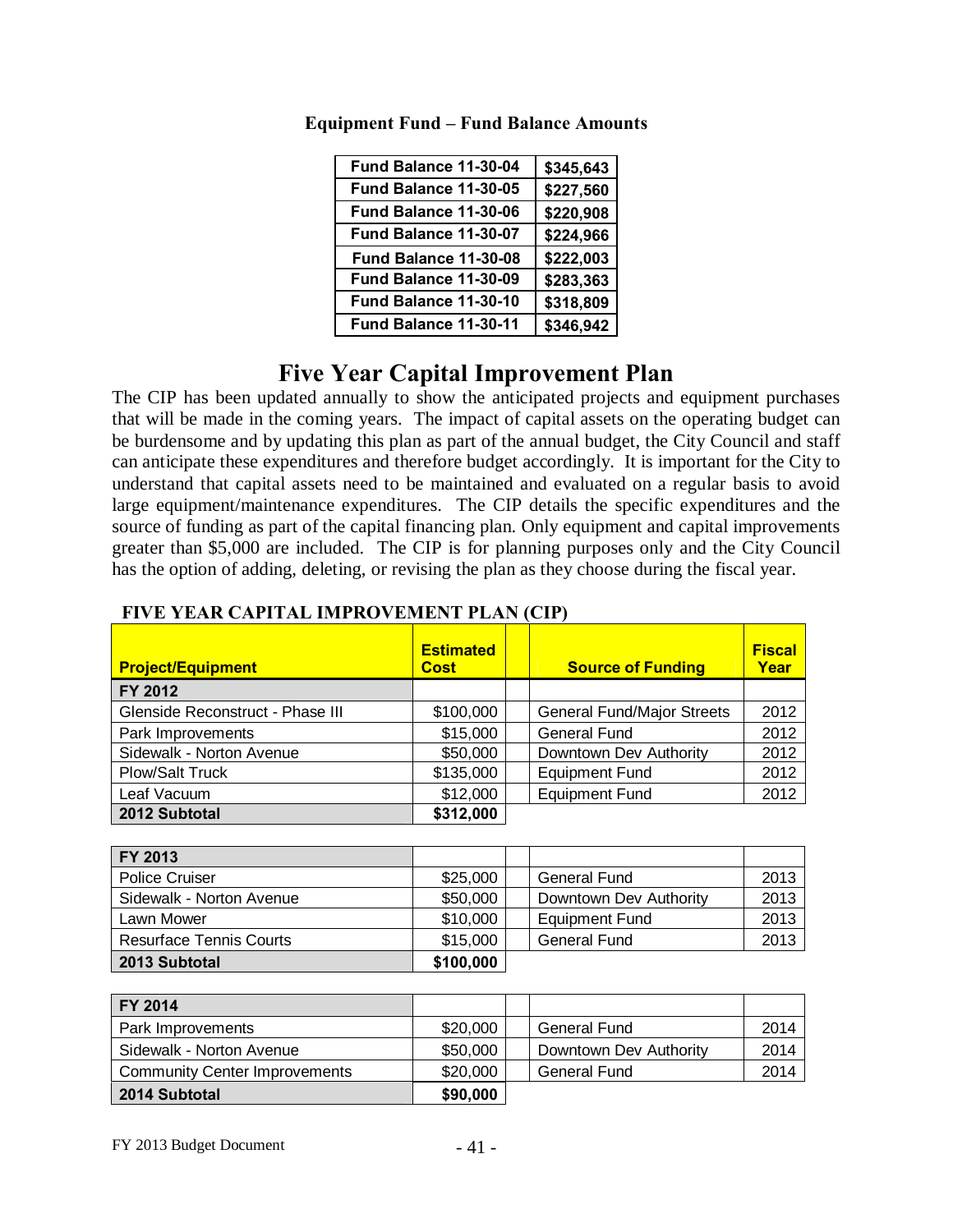| FY 2015               |        |                       |      |
|-----------------------|--------|-----------------------|------|
| <b>Brush Chipper</b>  | 25,000 | <b>Equipment Fund</b> | 2015 |
| <b>Police Cruiser</b> | 30,000 | General Fund          | 2015 |
| Park Improvements     | 15.000 | General Fund          | 2015 |
| 2015 Subtotal         | 70.000 |                       |      |

| <b>FY 2016</b>   |           |                        |      |
|------------------|-----------|------------------------|------|
| Sidewalk Plow    | \$85,000  | <b>Equipment Fund</b>  | 2016 |
| Pick-up Truck    | \$20,000  | <b>Equipment Fund</b>  | 2016 |
| Park Development | \$40,000  | Downtown Dev Authority | 2016 |
| 2016 Subtotal    | \$145,000 |                        |      |

| <b>TOTAL CIP PLAN</b> | \$717,000 |
|-----------------------|-----------|
|-----------------------|-----------|







# APPENDIX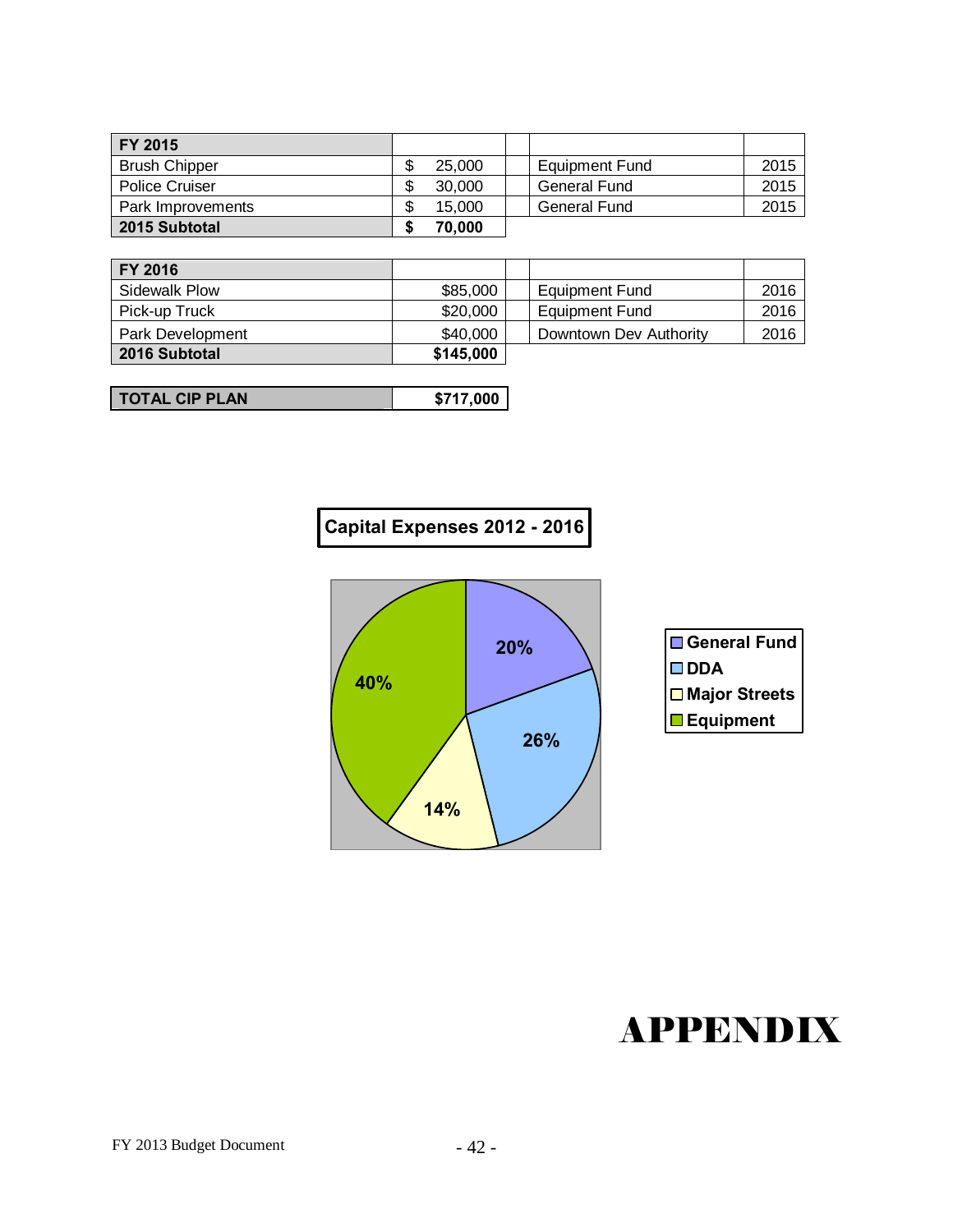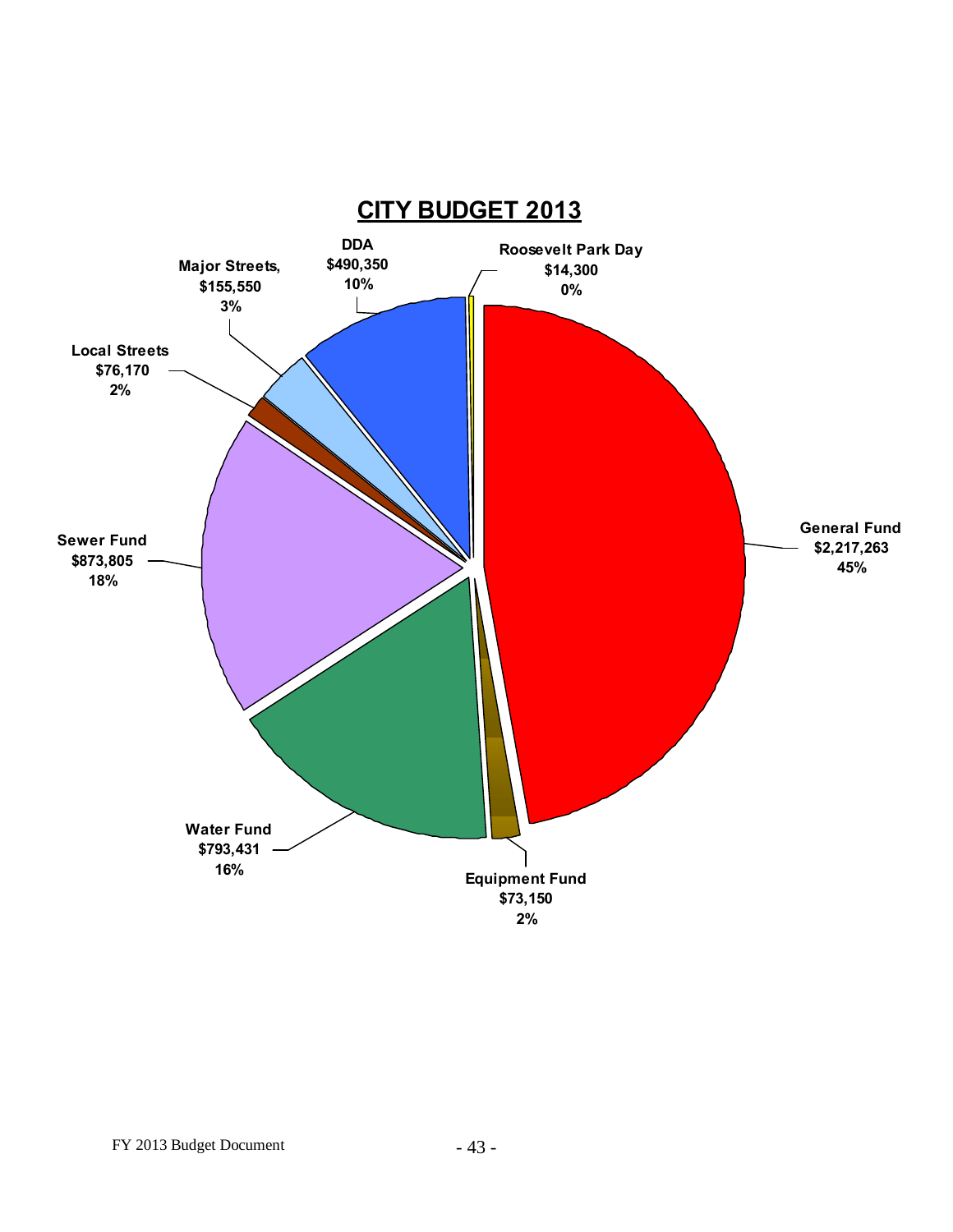